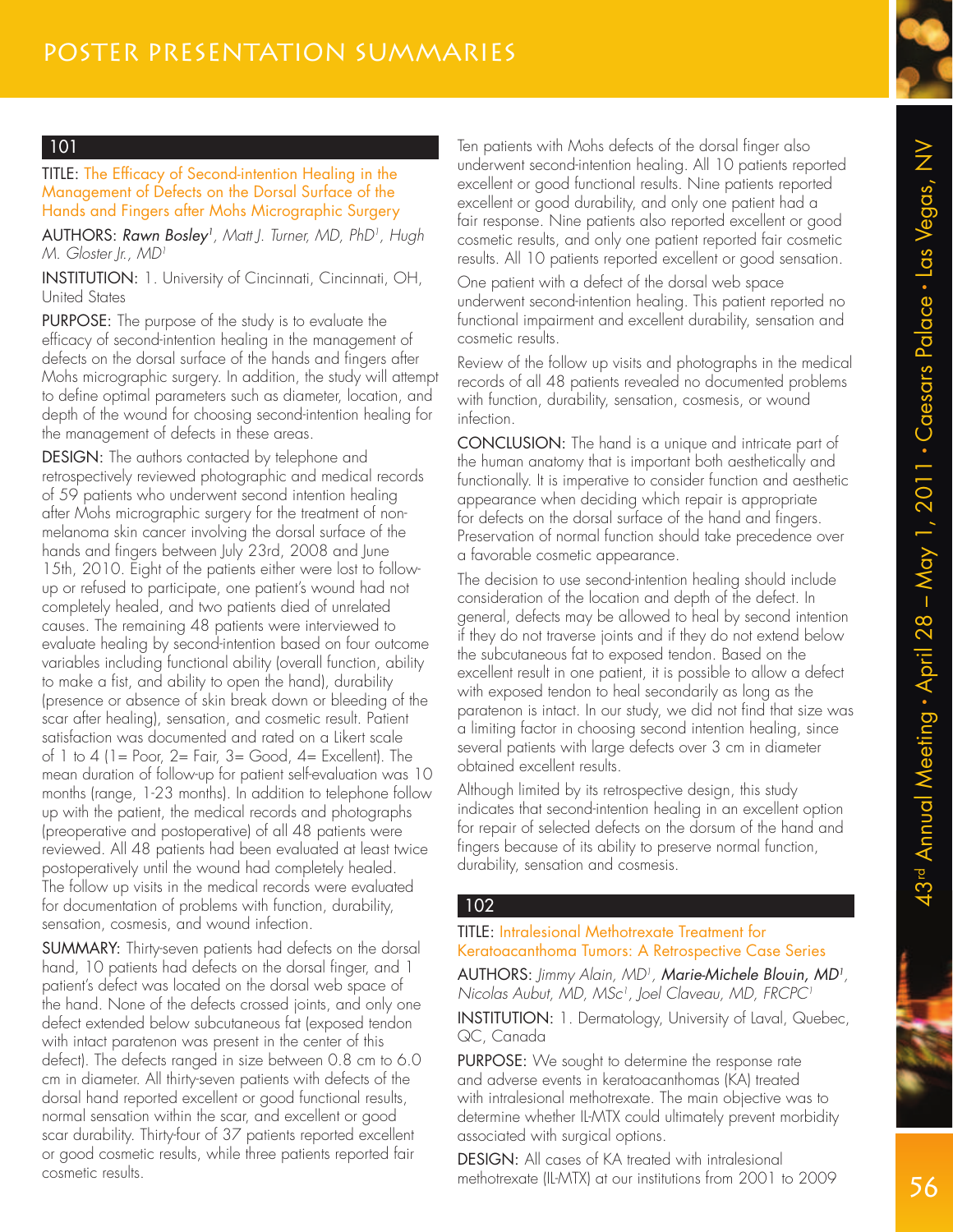were systematically reviewed. The inclusion criteria for this study were a typical clinical presentation and rapid tumor evolution (less than 2 months). A thorough clinical discussion regarding treatment options (surgery versus IL-MTX) was the rule for all patients. MTX-IL was not offered to patients if there was any clinical suspicion of SCC. We deliberately chose to include cases in which a skin biopsy was not performed prior to treatment with IL-MTX, mainly because the biopsy if often equivocal, as previously mentioned. In order to minimize biases, we chose to apply the following exclusion criteria: prolonged course of evolution, atypical clinical presentation, immunosuppressed patients and tumors which were not well defined. The standard technique used was injection of MTX at a concentration of 25 mg/ml diluted with xylocaine 1% with epinephrine using a 25G. KA location was noted and tumoral diameter was measured. A single injection was performed if the tumor was smaller than 0.5 cm; 5 injections per session were performed if the tumor exceeded 0.5 cm (one injection in each quarter of the tumor and one injection in the center). The goal was the objectification of a uniform tumor blanching. The procedure was repeated on an asneeded basis during the follow-up visits. The variables we chose to study were: age and sex of patients, tumor size and location, cumulative MTX dose, number of treatments needed to achieve clinical healing, treatment outcome and total patient follow-up time.

SUMMARY: In all, 45 cases of KA treated with IL-MTX were identified at our institutions. The average age at diagnosis was 68 years and the average tumor diameter was 1.3 cm. Tumors were located on the face in 76% of patients. Patients were treated with 1 to 4 total injection sessions (mean 1.8 injection session). The mean cumulative dose of IL-MTX was 10.2 mg. A complete response rate was achieved in 71% (32/45) of the treated KA tumors. Therapeutic failure occurred in 29% of patients (13/45); these patients had to undergo Mohs surgery in order to cure the disease. The subsequent evolution of these non-responders was recorded. The follow-up period ranged from 1 to 17 months (mean duration 5.6 months). Histological confirmation of diagnosis before IL-MTX treatment was obtained in just one case, as the working diagnosis was clinically established for this study. Conversely, post-treatment histological confirmation of diagnosis was performed in one single patient and showed no remaining tumor after the procedure. Tumor resolution was determined by physical examination and clinical behavior in the vast majority of cases (44/45). The average tumor diameter in the unsuccessful cases was 2.8 cm, which is somewhat larger than the mean diameter of all treated lesions (1.3 cm). Tumors that failed to respond to IL-MTX were all located on the face except two which had different locations (hand and leg). No significant adverse effect was noted throughout the study.

CONCLUSION: Our study demonstrates a 71% success rate in treating KA with IL-MTX. This treatment modality is appealing because of its low cost, minimally invasive procedure, excellent safety profile and cosmetic outcome. It

seems that there is a dose-response relationship with IL-MTX, because using higher doses tend to result in better efficacy, less treatment sessions and no more side effects.

#### 103

#### TITLE: Can Tumor Cells be Implanted by Surgical Instruments during Skin Cancer Surgery?

AUTHORS: Kyung Hee Chang, MD, PhD<sup>1</sup> , Antonio P. Cruz, MD1 , Leslie Robinson-Bostom, MD<sup>2</sup> , Gladys Telang, MD<sup>2</sup> , Raymond G. Dufresne, Jr., MD<sup>1</sup>

INSTITUTIONS: 1. Dermatologic Surgery, Department of Dermatology, Alpert Medical School of Brown University, Providence, RI, United States 2. Dermatopathology, Department of Dermatology, Alpert Medical School of Brown University, Providence, RI, United States

PURPOSE: Surgical implant of tumor is a significant concern during cancer surgery for non-cutaneous adenocarcinoma, sarcoma, urothelial carcinoma, and renal cell carcinoma. This concept has not been investigated in skin cancer surgery.

This study used a model of tumor cell implantation using basal cell carcinoma (BCC) curettage specimens to investigate if tumor cells could possibly be implanted by surgical techniques used during Mohs micrographic surgery (MMS).

DESIGN: BCC curettage specimens and residual redundant tissue from reconstruction were collected from patients undergoing MMS. The curetted carcinoma material were placed above the tissue in 5 different manners: 1) tumor bulk placed above intact epidermis, 2) tumor bulk placed above eroded epidermis, 3) saline suspended tumor cells placed above intact epidermis, 4) saline suspended tumor cells placed above eroded epidermis, 5) saline suspended tumor cells placed above eroded epidermis then wiped using a gauze. Saline suspended tumor cells were prepared from the tumor bulk, as it was cut into pieces ranging in sizes from 1 to 3 mm then scraped and crushed with a curette in saline. Then the saline was drained with filter paper and the cells were collected with a 15 blade to place over either intact or eroded epidermis. A 15 blade was used to cut through the tumor material and tissue to the level of reticular dermis simulating the niches during MMS. The tissue was frozen on the cryostat, cut at 6 micron thickness, and stained with hematoxylin and eosin stain. A total of 450 cuts were analyzed to determine if tumor cells or bulk was implanted by the blade. Statistical analysis was done using a p-value of 0.05 for significance.

SUMMARY: The implant rates were as follows in the 5 groups:

1) tumor bulk above intact epidermis: 2.2% (2/90)

2) tumor bulk above eroded epidermis: 7.8% (7/90)

3) suspended tumor cells above intact epidermis: 12.2% (11/90)

4) suspended tumor cells above eroded epidermis: 23.3% (21/90)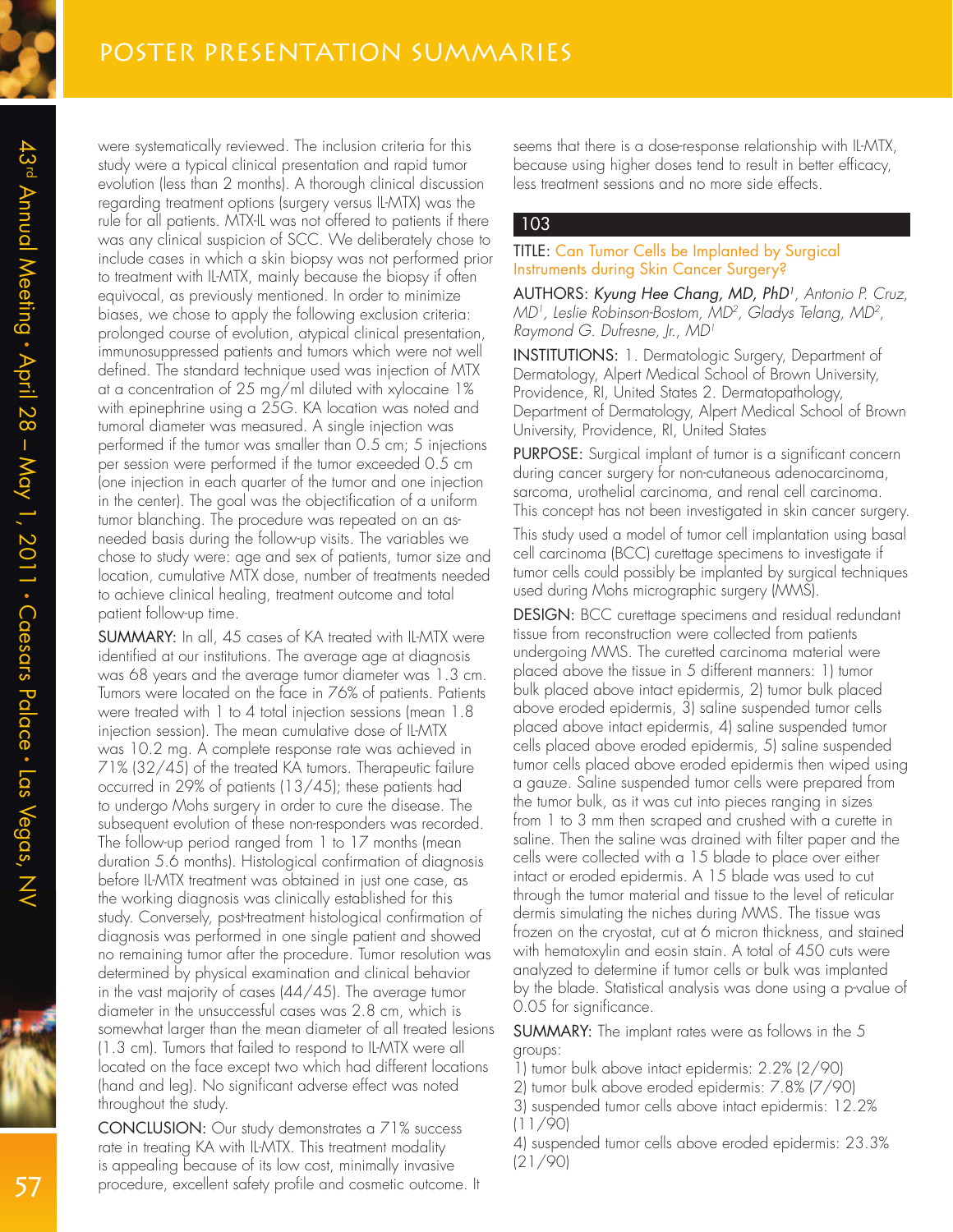5) suspended tumor cells above eroded epidermis then wiped: 1.1% (1/90)

The implant rate was statistically significantly higher (p<0.05) than all the other groups when the suspended tumor cells were cut above the eroded epidermis.

CONCLUSION: We have demonstrated that basal cell carcinoma can be implanted during skin cancer surgery. It will be crucial to investigate whether if the implanted cancer cells will survive and develop into a tumor in vivo with animal experiments for basal cell carcinoma and other cutaneous carcinomas.

### 104

TITLE: Pre-operative Expectations and Values of Patients Undergoing Mohs Micrographic Surgery Micrographic **Surgery** 

AUTHORS: Gary S. Chuang, MD<sup>1</sup>, Brian C. Leach, MD<sup>1</sup>, Lee Wheless, MSCR2, Pearon G. Lang, MD<sup>1</sup>, Joel Cook, MD<sup>1</sup>

INSTITUTIONS: 1. Dermatology & Dermatologic Surgery, Medical University of South Carolina, Charleston, SC, United States 2. Medicine-Division of Biostatistics & Epidemiology, Medical University of South Carolina, Charleston, SC, United **States** 

PURPOSE: Mohs micrographic surgery (MMS) has been championed by dermatologists because of its unsurpassed treatment success for skin cancers, safety profile, costeffectiveness, and tissue-sparing quality. It is unclear whether these characteristics are also valued by patients undergoing MMS. This study aims to evaluate patients' pre-operative expectations of MMS and identify those factors which may influence such expectations.

DESIGN: The study prospectively recruited subjects who were newly diagnosed with skin cancers and referred for MMS. A questionnaire listing the characteristics of MMS was given to the subjects, asking them to score the importance of each characteristic on a 10-point scale. The subjects were also asked to provide information regarding their gender, age, subjective health status, education level, family annual income, and their referral source.

SUMMARY: The subjects, on average, placed the highest value, in descending order, on the following characteristics: a treatment which yielded the highest cure rate, reconstruction initiation only after complete tumor removal, and the surgeon being a skin cancer specialist. Overall, the subjects placed high values in characteristics of MMS that have long been esteemed by dermatologists.

CONCLUSION: Our data corroborate that MMS is a valuable procedure that meets the expectations of not just physicians, but also our population of patients.

Average assigned values (standard deviations) to the corresponding statements regarding Mohs micrographic surgery

(0=not important at all, 10=extremely important)

| It is important that my surgeon had one or more years<br>of formal training (fellowship) beyond residency to<br>specialize in skin cancer surgery and management. | 9.3(1.3) |
|-------------------------------------------------------------------------------------------------------------------------------------------------------------------|----------|
| It is important my surgeon is a skin-cancer specialist.                                                                                                           | 9.6(1.0) |
| It is important that my surgeon is a member of the<br>American College of Mohs Surgery.                                                                           | 8.7(2.2) |
| It is important that my surgeon is a member of the<br>American Society of Mohs Surgery.                                                                           | 8.5(2.2) |
| It is important that my surgery takes the minimal amount<br>of normal skin possible to remove the skin cancer.                                                    | 9.2(1.6) |
| It is important that my surgery may minimize scar size.                                                                                                           | 8.7(1.9) |
| It is important that my surgery has highest cure rate of all<br>treatment options                                                                                 | 9.9(0.5) |
| It is important that my surgery is done in an outpatient<br>office (not in an operating room).                                                                    | 7.8(2.4) |
| It is important that my surgery may be done without<br>being "put to sleep" under general anesthesia.                                                             | 8.2(2.2) |
| It is important to me that pain is well controlled during<br>my surgery.                                                                                          | 9.3(1.2) |
| It is important for me to have the pathology results<br>confirming successful removal of skin cancer on the<br>same day.                                          | 9.3(1.5) |
| It is important that the reconstructive surgery is NOT<br>done until the skin cancer is removed.                                                                  | 9.6(1.1) |
| It is important for me that I may be accompanied by<br>family and friends in between stages of the procedure.                                                     | 7.2(2.9) |
| It is important that I can eat/drink before and during the<br>day of surgery.                                                                                     | 7.3(2.7) |

#### 105

#### TITLE: Building Confidence in the Treatment of Extramammary Paget's Disease: the Cytokeratin-7 Immunostain

AUTHORS: Scott Freeman, MD<sup>1</sup> , David G. Brodland, MD1,2, John A. Zitelli, MD1,2

INSTITUTIONS: 1. Zitelli and Brodland PC, Pittsburgh, PA, United States 2. University of Pittsburgh Medical Center, Pittsburgh, PA, United States

PURPOSE: To report an immunostaining technique that can be easily incorporated into the MMS technique, which has elucidated H&E negative margins of EMPD and is corroborated by our clinical experience of lower recurrence rates.

DESIGN: Retrospective chart review of all patients with EMPD treated in our office with MMS using the CK-7 immunostain method. Demographic data, tumor data, treatment characteristics and follow-up data were tabulated. Data was compared to a series of EMPD patients treated in our office with MMS using H&E staining only.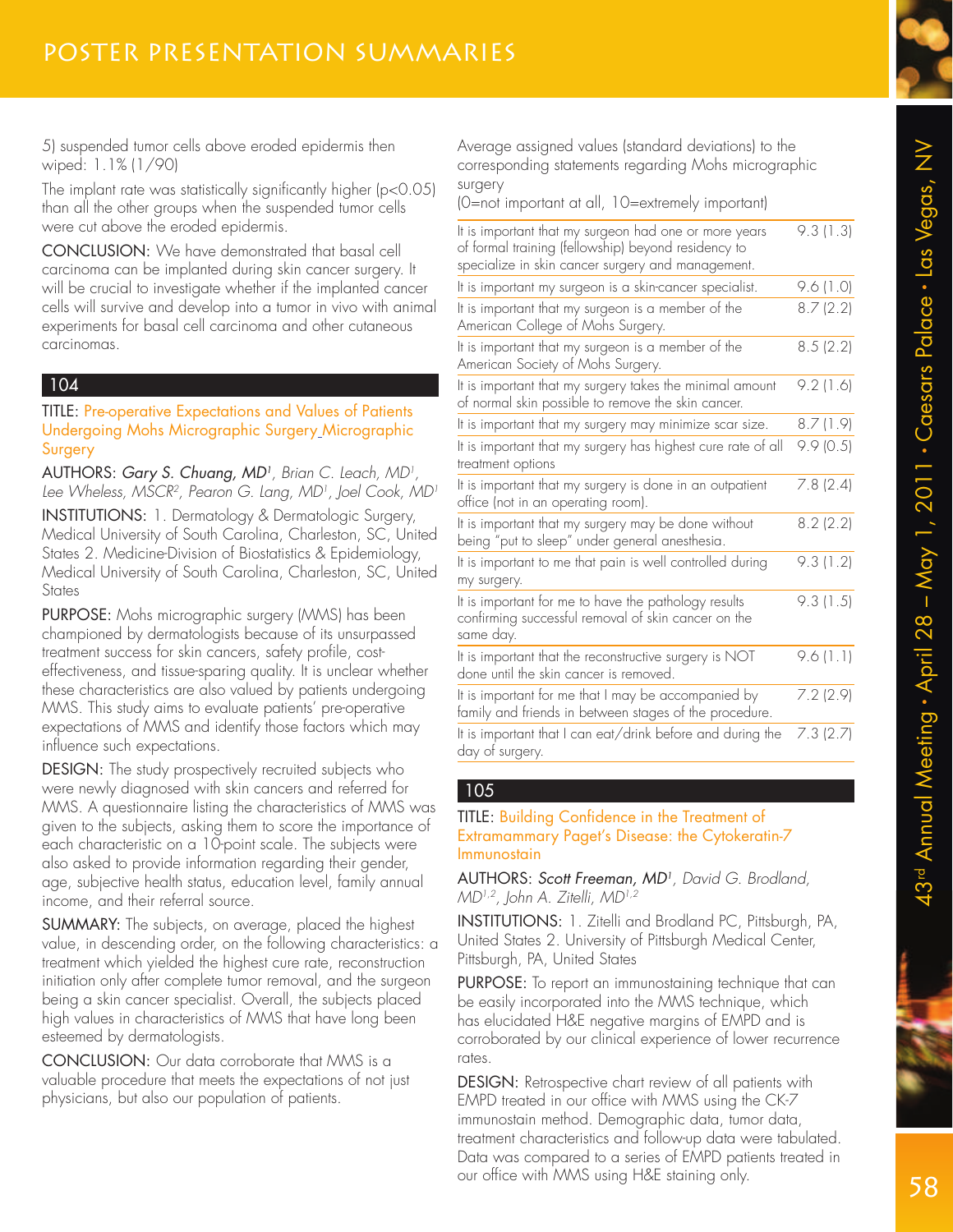SUMMARY: 23 tumors in 15 patients were treated with MMS using CK-7 technique. There were eighteen primary and 5 recurrent tumors. This represents every patient with EMPD treated in our office from 2004 to the present. The recurrence rate after treatment with MMS with CK-7 was 5.5% (1/18) for primary EMPD and 0% (0/5) for recurrent EMPD. The overall recurrence rate was therefore 4% (1/23). The mean number of MMS stages was 4.6 (range: 1-13 stages) and the mean margin to clear all tumors was 5.6 cm (range: 0.7-24.5 cm). The overall cure rate using MMS with CK-7 for cutaneous EMPD was 100%. The overall recurrence rate from a previously published series using MMS and H and E only was 26% (7/27). The mean number of MMS stages in this series was 3.1 (range: 1-9 stages) and the mean margin to clear all tumors was 2.5 cm (range: 0.6- 11 cm). Literature search identified articles reporting local recurrence rates ranging from 33-60% for standard surgical treatments and 8-26% for MMS using H&E.

CONCLUSION: The preliminary data from the current series suggests that the CK-7 immunostain improves the efficacy of MMS in the treatment of this difficult tumor. Based on the experience of the authors, the use of CK-7 makes reading the slides much less time consuming and much more accurate. Anecdotally, CK-7 has identified areas of EMPD margin positivity invisible to the authors on H&E. This immunostain gives the Mohs surgeon a sense of confidence that can be so elusive in treating this disease.

#### 106

TITLE: Mycobacterium Chelonae Infection Masquerading as Cutaneous Squamous Cell Carcinoma in a Lung Transplant Recipient

AUTHORS: Ashley L. Kittridge, DO<sup>1</sup>, **Jorge A. Garcia-**Zuazaga, MD<sup>1</sup>

INSTITUTION: 1. Dermatology, University Hospitals Case Medical Center, Cleveland, OH, United States

PURPOSE: Rapidly growing nontuberculous mycobacteria (NTM) species have emerged as important causes of localized soft-tissue infections particularly in immunocompromised hosts. Diagnosis is often delayed given the variable clinical presentations. The difficulty of diagnosis and the impact associated with infections due to NTM, particularly in immunosuppressed hosts, necessitates that to ensure prompt diagnosis and early initiation of therapy, a high level of suspicion for NTM be maintained. We report a case of Mycobacterium Chelonae masquerading as cutaneous squamous cell carcinoma in an immunosuppressed patient.

DESIGN: A 71 year-old gentleman with past medical history of lung transplant secondary to pulmonary fibrosis, idiopathic thrombocytopenic purpura, hypogammaglobulinemia, and multiple squamous cell carcinomas previously treated with Mohs presented for evaluation of three non-healing ulcers of the left leg. The patient reported history of trauma 3

months prior. He subsequently developed additional lesions at the medial ankle and medial calf. These areas started as slightly erythematous, tender nodules that ulcerated 10- 14 days later. He denied systemic symptoms, swimming in fresh or salt-water, Jacuzzi bathing or prolonged immersion of the lower extremities. He had been on several immunosuppressive medications including prednisone, tacrolimus and mycophenolate mofetil. Examination revealed a well-appearing Caucasian man in no acute distress with bilateral pitting edema. Involving the left posterior calf, left medial calf and left ankle superior to the medial malleolus were three well-demarcated, dusky plaques with violaceous raised border and central ulcer. There was no significant lymphadenopathy.

Histopathology showed irregular epidermal hyperplasia with a superficial lymphocytic and neutrophilic infiltrate. Stain for an acid-fast bacillus was positive. Tissue culture grew Mycobacterium Chelonae susceptible to amikacin, clarythromycin and tobramycin.

The patient was initially treated with clarithromycin and ciprofloxacin but these were subsequently discontinued because of drug interactions leading to toxic levels of tacrolimus. He was started on azithromycin monotherapy without further drug interactions. He completed a 6-month course of antibiotics and has complete resolution of the lesions.

SUMMARY: Our patient presented with multifocal, cutaneous M. Chelonae infection masquerading as cutaneous squamous cell carcinoma. The rapidly growing nontuberculous mycobacterium have emerged as important causes of localized soft-tissue infections in otherwise healthy persons and disseminated disease in patients with impaired immune function. The optimal treatment regimen for skin and soft tissue infection has not been well established. Current guidelines recommend susceptibility testing of all isolates, with use of empirical therapy until sensitivity and susceptibilities are known. Isolates are often sensitive to clarithromycin but azithromycin can be an acceptable alternative. Combination therapy with an aminoglycoside or a quinolone is recommended. The use of monotherapy has been recommended only in extenuating circumstances, as in this case. The optimal duration of antibiotic therapy is 6 or more months of treatment for skin and soft tissue infections in immunocompromised patients. Surgical excision is also an important adjunctive treatment for isolated lesions.

CONCLUSION: Cutaneous infections with M. Chelonae are frequently misdiagnosed because of the organism's polymorphic and nonspecific clinical presentations. The cutaneous manifestation depends on the stage of the disease and can present as cellulitis, vasculitis, abscesses, ulcerating nodules, or even display a squamous cell carcinomalike clinical picture as described in this report. This case emphasizes the need to maintain high clinical suspicion for NTM, particularly in immunocompromised patients who present with chronic lower extremity ulcers.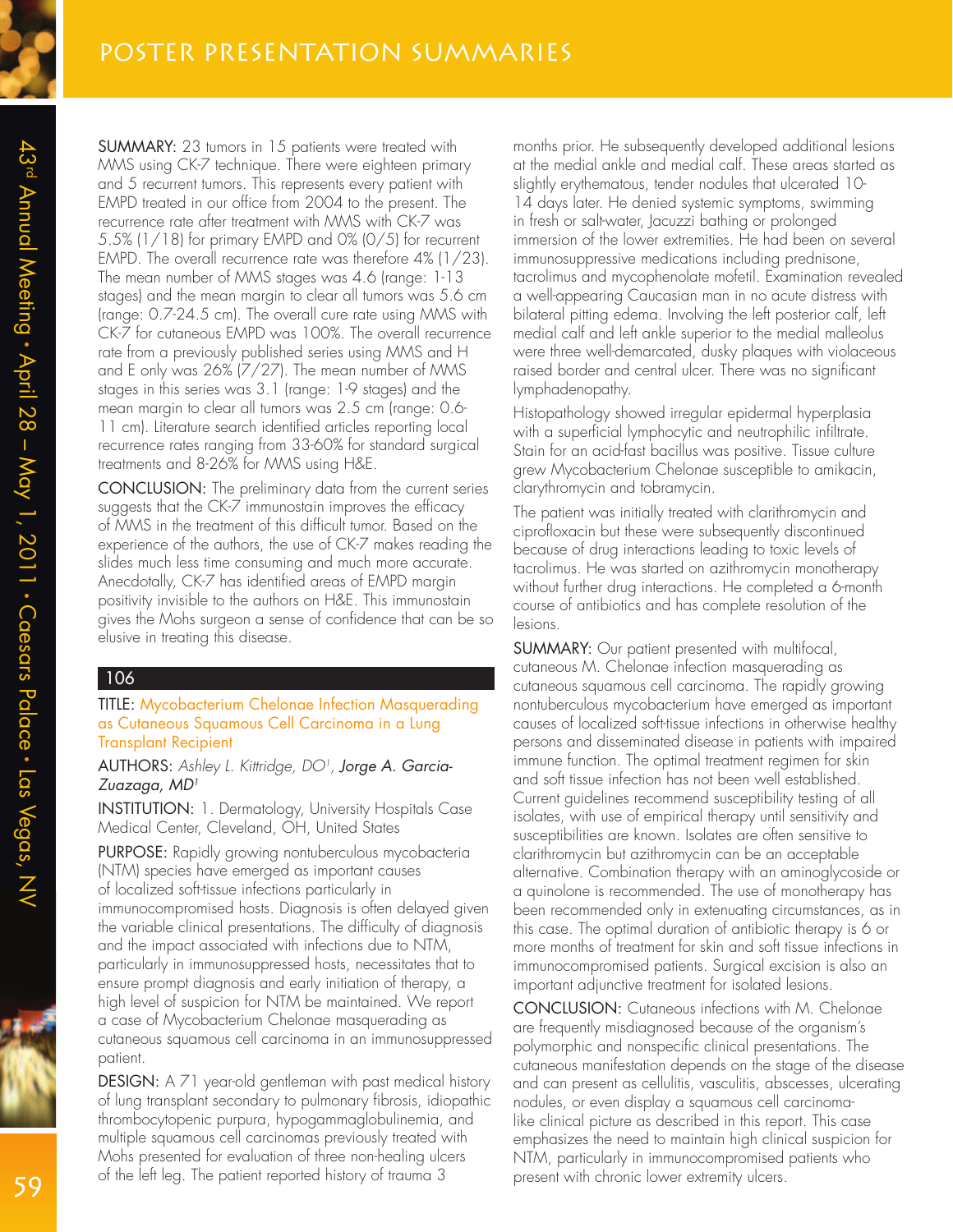Figure 1. At the left medial calf is a well-demarcated, dusky plaque with violaceous raised border and central ulcer.



## 107

TITLE: Automated 15-minute Cytokeratin 7 Immunostaining Protocol for Extramammary Paget's Disease in Mohs Micrographic Surgery

AUTHORS: Matthew S. Petrie, MD<sup>1</sup>, Anthony V. Benedetto,  $MD<sup>1, 2</sup>$ 

INSTITUTIONS: 1. Dermatologic SurgiCenter, Philadelphia, PA, United States 2. Department of Dermatology, University of Pennsylvania, Philadelphia, PA, United States

PURPOSE: Extramammary Paget's disease (EMPD) is a rare cutaneous neoplasm with propensity for wide local spread and indistinguishable clinical borders. Local excision with wide margins yields a recurrence rate of up to 60%. Mohs micrographic surgery (MMS) decreases recurrences to 16%. While better than conventional surgery, the MMS recurrence rate for EMPD is strikingly higher than for other skin cancers treated by MMS. Possible explanations include 1) non-contiguous nature of EMPD 2) difficulty in recognizing Paget's cells in H&E stained frozen sections, especially in the presence of freeze artifact.

Immunohistochemical (IHC) staining of frozen sections has been reported for treating EMPD. However, most MMS laboratories do not utilize this technique due to long incubation times, constant oversight and manual steps required of the histotechnician, and difficulty with antibody reagent consistency. However, recent advances in IHC systems now offer the Mohs surgeon rapid, automated IHC staining of frozen tissue specimens, thus freeing the histotechnician, dramatically improving consistency, and shortening incubation times.

We report a novel 15-minute immunostaining protocol for EMPD using cytokeratin 7 (CK7) antibody in a fully automated staining system. This system provides multiple advantages compared to traditional staining protocols: 1) pre-loaded reagent cartridges that eliminate human error in preparing the antibodies 2) mechanized dispensing, incubation, and rinsing steps that enhance accuracy and consistency 3) staining procedures that are human input free, allowing the technician to perform other tasks.

DESIGN: An 85 year-old man presented with a 6-month history of a 3.5X3.2 cm erythematous and non-pruritic groin plaque, proven to be EMPD by biopsy. MMS surgery was initiated excising the obvious cancer plus a 5 mm margin.

Mohs horizontal sectioning of frozen tissue, traditional fixation, and staining using H&E was performed on one set of slides, while a duplicate slide set was used for the following 15 minute CK7 immunostaining protocol.

Slide fixation: 1) Acetone fixation for 1 min 2) Air-dry for 1 min 3) Buffer soak for 1 min 4) Slide placement into staining instrument.

Staining protocol used by instrument: 1) Buffer rinse 2) CK7 primary antibody incubation for 4.56 min 3) Buffer rinse 4) HRP incubation for 2.3 min 5) Buffer rinse 6) Chromogen incubation of 2.04 min 7) Buffer rinse 8) Hematoxalin counterstain incubation for 6 sec 9) Buffer rinse.

Final manual steps: 1) Slide removal and buffer soak for 3 min 2) Distill water soak for 1 min 3) Coverslip slides.

SUMMARY: The first Mohs layer contained 8 sections, all positive for EMPD: numerous Paget's cells were readily identifiable singly and in nests in the epidermis. IHC was therefore not run on the first layer. The second Mohs layer consisted of 10 sections. H&E staining showed 4 positive sections, 4 negative sections, and 2 equivocal sections. IHC was run on all sections of the second layer. IHC confirmed our 4 positive diagnoses and 4 negative diagnoses. The 2 equivocal sections were negative on IHC, thus preserving tissue that otherwise would be removed. Figure 1a and 1b are examples of EMPD on H&E and IHC, respectively. Interestingly, CK7 stained sections that were negative for EMPD did display CK7 staining of glandular structures. This physiologic staining pattern is a useful positive control.

Frozen tissue sections from all remaining layers were processed with H&E staining. We selectively used CK7 staining from this point onward for sections that were negative or equivocal on H&E. We also performed IHC on a few sections that were positive on H&E to determine whether the IHC stains altered our Mohs map on these sections. Overall CK7 staining enabled us to change 4 sections from equivocal to negative, and 1 section from equivocal to positive. Furthermore, IHC staining revealed additional regions of tumor on 2 sections that were focally positive on H&E. Figure 1c shows an area that was interpreted as negative for EMPD on H&E. Figure 1d is the same area stained with CK7, showing that there actually was EMPD present.

CONCLUSION: Adjunctive immunohistochemical staining using CK7 can reveal otherwise missed EMPD cells in frozen sections, thus hopefully decreasing the recurrence rate. By utilizing this rapid and fully automated staining protocol, Mohs laboratories will find that many of the traditional barriers to using immunohistochemistry can be removed.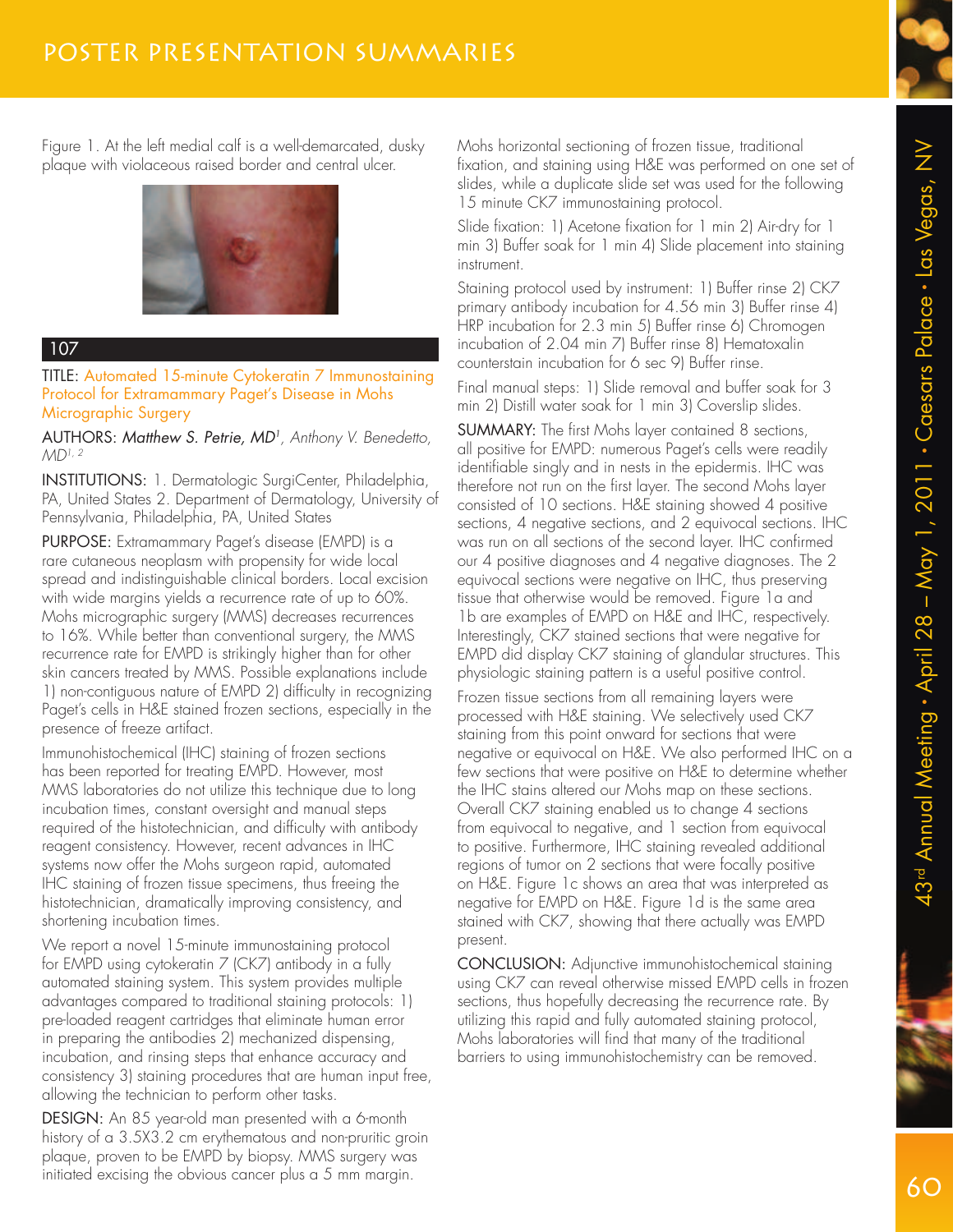

Figure 1

#### 109

TITLE: Freehand Split-thickness Skin Grafts of the Chest for the Prevention of Hypertrophic Scars and Keloids in Wounds After Mohs Surgery: A Prospective Study

AUTHORS: Aton M. Holzer, MD<sup>1</sup>, Leonard H. Goldberg, MD<sup>1</sup>, Irene J. Vergilis-Kalner, MD<sup>1</sup>, Megan N. Moody<sup>1</sup>, Jennifer M. Landau<sup>1</sup>, Paul M. Friedman, MD<sup>1</sup>, Arash Kimyai-Asadi, MD<sup>1</sup>

INSTITUTION: 1. Dermatology, Weill Cornell-Methodist Hospital, Houston, TX, United States

PURPOSE: To assess clinical outcomes of freehand STSGs on the chest. The anterior chest is prone to hypertrophic scarring or keloid formation resulting in cosmetically displeasing outcomes. Freehand split-thickness skin grafts (STSG) are an excellent alternative for reconstruction of partial thickness dermal defects on the anterior chest.

DESIGN: 13 freehand STSGs on the anterior chest were performed after Mohs surgery. A flexible blade was used to harvest the grafts, which have a high take and very low necrosis rate. Clinical outcomes were evaluated based on live and photographic assessments.

SUMMARY: 13 grafts were evaluated at one or more follow-up visits up to 7 months following reconstruction of the defect with the graft. The average graft area was 3.3 cm2 (range 0.9 cm2 to 9.1 cm2). Erythema, telangiectasia, and swelling were present in all grafts at suture removal, but had completely resolved by the 4 month follow up visit. No other adverse effects for which these grafts were evaluated, such as infection, necrosis, dissimilar color match, uneven texture match, tenderness/pain, itching, and bleeding, were detected in any of the patients at any of the assessment times. No hypertrophic scarring and/or keloid formation were detected at short- or long-term follow-up.

CONCLUSION: The use of freehand STSGs for reconstruction of partial thickness dermal defects on the anterior chest is quick and easy to perform, safe and

efficient, resulting in excellent cosmesis, low complication rates, and high patient satisfaction.

#### 110

#### TITLE: Patient Perceptions of Non-melanoma Skin Cancer

AUTHORS: Molly Yancovitz, MD<sup>1</sup>, Carina H. Rizzo, MD<sup>1</sup>, Susan A. Oliveria, ScD, MPH<sup>3,2</sup>, David S. Becker, MD<sup>1,2</sup>

INSTITUTIONS: 1. David Becker, M.D., P.C., New York, NY, United States 2. Weill Cornell Medical Center, New York, NY, United States 3. Memorial Sloan-Kettering Cancer Center, New York, NY, United States

PURPOSE: There is a paucity of data regarding patient perceptions of non-melanoma skin cancers. Early selfidentification of these tumors could decrease the morbidity associated with delayed diagnosis. Information about how patients conceptualize non-melanoma skin cancers prior to diagnosis could aid in formulating appropriate educational strategies and could theoretically lead to earlier detection of these skin cancers.

DESIGN: We are enrolling 300 consecutive patients undergoing treatment for non-melanoma skin cancers into this IRB-approved self-administered survey study. The survey is designed to assess: 1) what patients' impressions of their skin cancers were prior to diagnosis, 2) if patients sought medical attention for these cancers, and 3) what factors may play a role in the timing of skin cancer diagnosis. Patient charts are reviewed to identify type and subtype of skin cancer, treatment modality, tumor size and location.

SUMMARY: The primary endpoint is to define patients' concepts of what the malignancy represented (e.g. malignancy, acne lesion, wart, sore) prior to pathologic diagnosis. Secondary data points of interest include who first noted the lesion, if patients sought medical attention for this lesion, and what the reason for the medical visit was at the time of diagnosis. These data will be correlated with patient demographic features to help identify appropriately targeted strategies for patient education.

CONCLUSION: Understanding how patients perceive their skin cancers may aid in targeting educational strategies to patients, in order to increase their awareness of their skin cancer risk and encourage them to seek medical attention early for concerning skin lesions.

#### 111

TITLE: The Role of Cortical Bone Fenestration in the Management of Mohs Surgical Scalp Wounds Devoid of **Periosteum** 

AUTHORS: Kashif Ahmad, MBBS, MMSC, MRCP<sup>1</sup> , Rupert B. Barry, MB, BCh, BAO<sup>1</sup>, James A. Langrty, MD<sup>1</sup>

INSTITUTION: 1. Dermatology, Royal Victoria Infirmary, Newcastle Upon Tyne, United Kingdom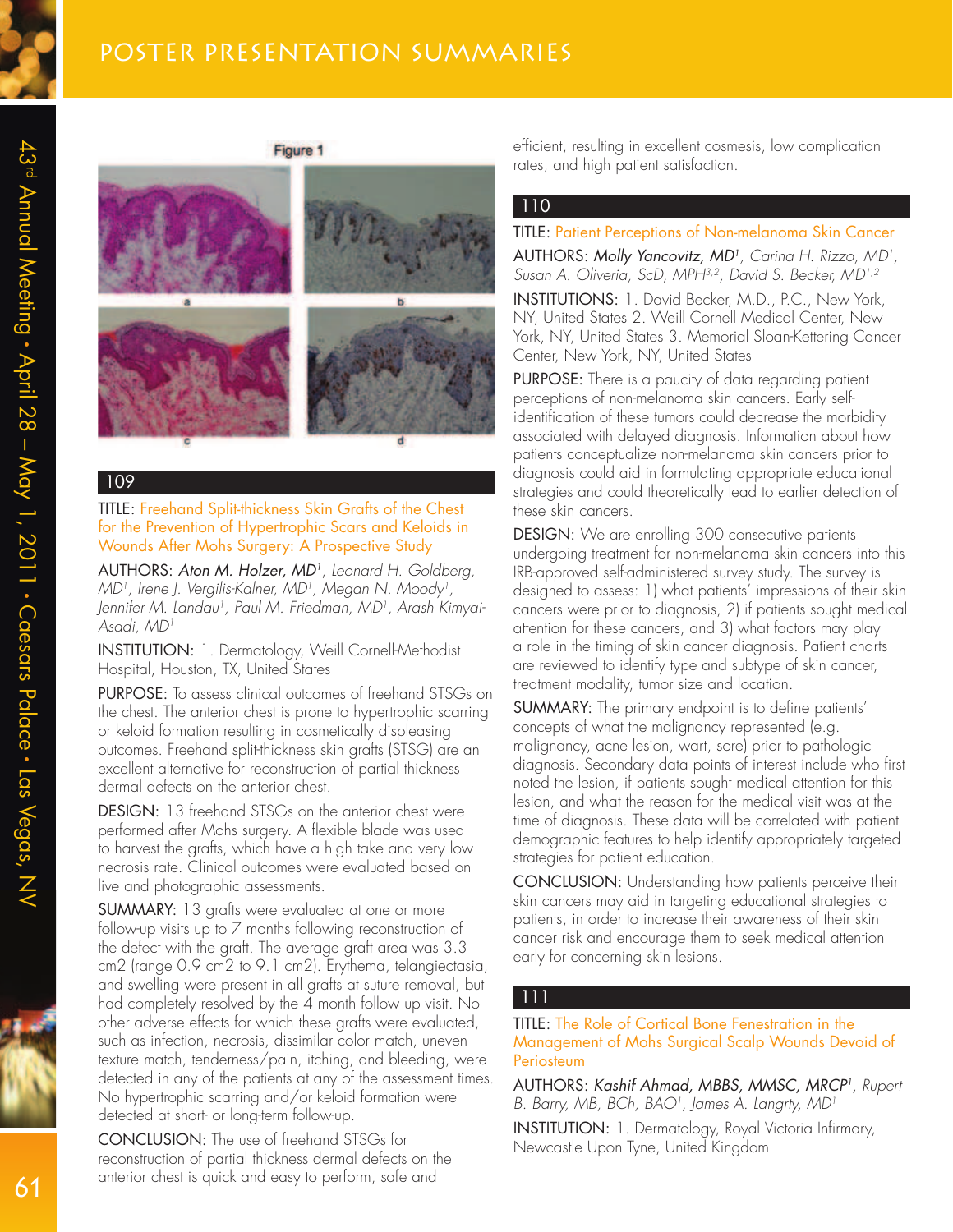PURPOSE: Mohs micrographic surgery may result in large, full-thickness scalp wounds (including periosteum) with resultant exposure of underlying bone. The inelasticity of scalp skin may preclude primary or flap closure. Grafts placed on exposed bone without a periosteal covering will not survive. Secondary intention healing is a well-recognized, simple, relatively pain-free wound management technique for scalp defects. However, wounds containing exposed bone devoid of periosteum heal slowly, or not at all, due to a lack of granulation. Fenestration of the exposed bone is a technique which can facilitate granulation in poorly healing bone-exposed wounds.

The bones of the skull are flat bones composed of an inner and outer table of compact bone and an intervening layer of spongy bone called the diplöe. The diplöe contains red bone marrow and is a reservoir of both differentiated and undifferentiated cells. Bone fenestration enables migratory fibroblasts to pass from the diplöe to the base of the exposed bone wound via multiple shallow pits which are drilled into the outer table of the skull. These migratory diplöic fibroblasts can then lay down a matrix of granulation tissue on the exposed bone wound surface which facilitates reepithelialisation 1.

DESIGN: Fenestration can be performed in theatre as a local anesthetic day-care procedure. Aseptic technique is of paramount importance. Sedation is rarely required. We discuss usage of the Micro E hand-held electric bone drill (Hall)2. This is a widely used, compact, high-powered (90,000 cycles/minute) bone drill which enables precise fenestration. Multiple small shallow pits are drilled into the diplöe via the outer bony table at 5-10 millimeter intervals. Sterile saline is trickled onto the bone during the fenestration procedure to prevent heating and thermal injury. Small bleeding points indicate that the correct depth has been attained. When sufficient pits are created, the wound is covered with a topical antibiotic ointment and a hydrocolloid occlusive dressing. An occlusive dressing maintains a clean, moist wound surface and is changed three times per week.

SUMMARY: We have discussed the relevant skull anatomy, patient selection, fenestration technique, and potential hazards.

CONCLUSION: We present fenestration technique to help in facilitating wound healing in exposed bone wounds.

## 112

TITLE: A Novel Immunotherapeutic Adjuvant for the Treatment of Cutaneous Malignancies

AUTHORS: Todd C. Becker, MD, PhD<sup>1</sup> , Jenny J. Kim, MD, PhD1

INSTITUTION: 1. Dermatology/Medicine, UCLA, Los Angeles, CA, United States

PURPOSE: Surgical excision, including Mohs surgery, is the treatment of choice for non-melanoma skin cancers. However,

medical treatment is sometimes indicated for patients who are poor surgical candidates or as adjuvant therapy when it is not possible to achieve complete removal. In addition, some have advocated treatment with immunotherapy prior to Mohs surgery to maximize tissue preservation. The only topical immunomodulator currently in clinical use is imiquimod, which acts on the toll-like receptor 7. This receptor is found in the skin only on the rare plasmacytoid dendritic cell population. There is a need for an immunomodulator that can act more broadly on resident skin cells to more potently immune responses to non-melanoma skin cancers. A modulator to act on keratinocytes, the cell population responsible for basal and squamous cell carcinomas, is particularly attractive. We have utilized an endogenous immunostimulatory peptide able to act on keratinocytes. In addition, we have made modifications that have increased its immunostimulatory ability.

DESIGN: Primary human keratinocytes were cultured in an adherent monolayer to 70-80% confluence. These cultures were then stimulated with synthetic peptides corresponding the native immunostimulatory peptide and numerous truncated peptides. The cultures were maintained for 24 hours before levels of cytokines were measured in culture supernatants.

SUMMARY: The native peptide induced production of immunomodulatory cytokines by keratinocytes. In particular, IL-1alpha, a potent initiator of cell-mediated immunity, was strongly induced. Truncations at the C-terminus eliminated the stimulatory ability of the peptide, while truncation at the N-terminus yielded a peptide with a 2-fold increase in stimulatory ability. Shorter peptides were unable to stimulate keratinocytes.

CONCLUSION: An immunomodulator that targets keratinocytes would be a valuable tool in the treatment of non-melanoma skin cancers that are derived from these cells. We have developed a modified form of an endogenous peptide with potent immunostimulatory ability. Animal studies will be needed to assess the effectiveness of this approach to treating non-melanoma skin cancers.



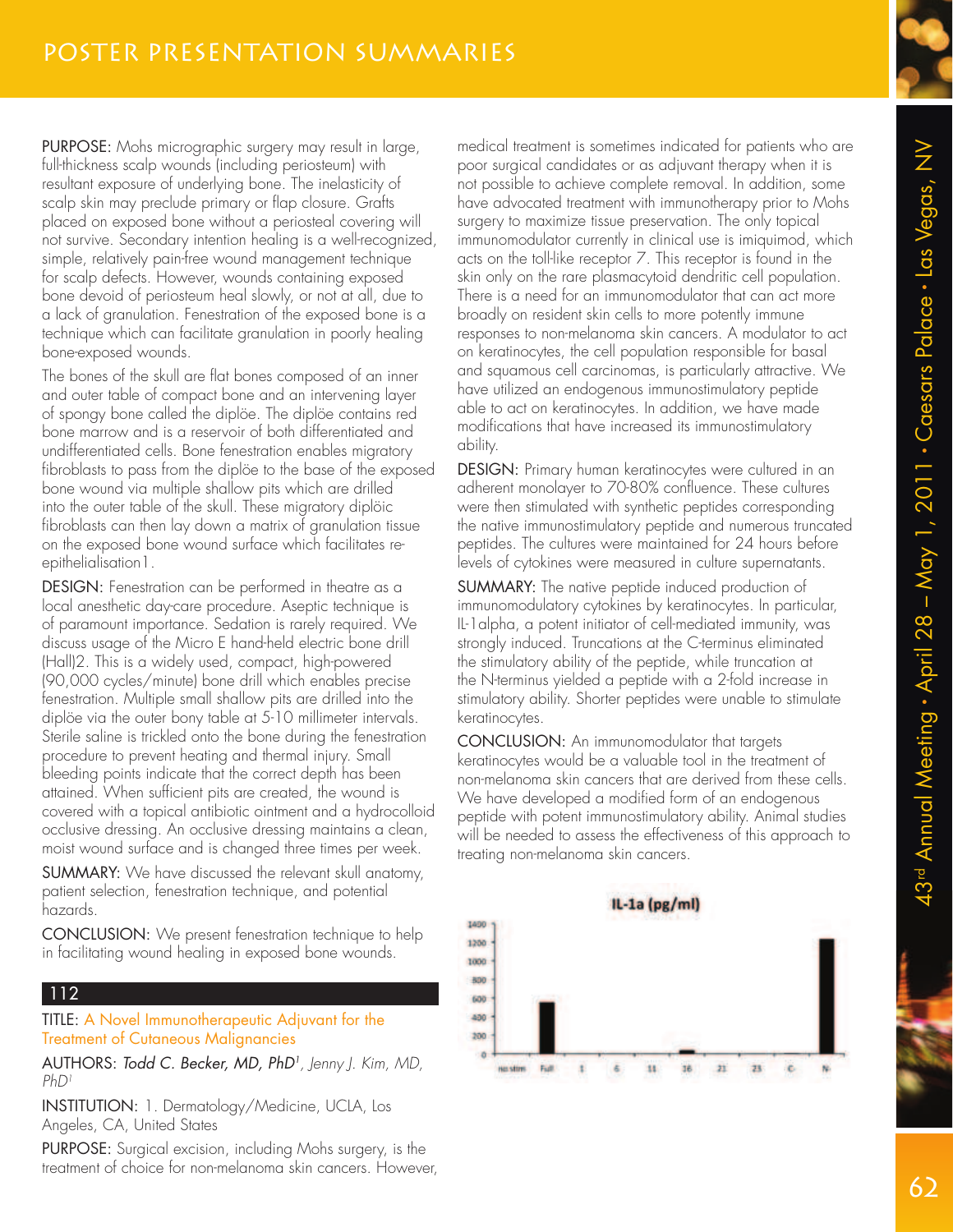#### TITLE: Burow's Grafts in Dermatologic Surgery: A Case Series

AUTHORS: Mary A. Mina, MD<sup>1</sup>, **Navid Bouzari, MD<sup>1</sup>,** Suzanne M. Olbricht, MD<sup>1</sup>

INSTITUTION: 1. Dermatology, Lahey Clinic/ Harvard Medical School, Burlington, MA, United States

PURPOSE: While the concept of Burow's grafts is not new, most reports in the literature are limited to small case series. We aimed to further evaluate Burow's grafts as a viable closure method in defects on various anatomic locations by assessing for graft survival and overall complication rates.

DESIGN: A retrospective review of the Burow's graft undertaken in 2006 to 2010. Primary outcome included graft survival at follow-up wound checks and clinic visits and the presence or absence of graft necrosis. Secondary data was recorded including patient sex, type of primary lesion, how the defect was closed, and any post-operative complications.

SUMMARY: A total of 67 patients with 69 cutaneous malignancies and respective defects closed using a full thickness dog-ear graft were included. Nine of the grafts were on the extremities. 42 cases were uncomplicated with 100% graft survival. Four grafts had initial epidermolysis and sloughing which was resolved with general wound care and none resulted in graft failure or necrosis. There were no cases of complete necrosis with graft failure.

CONCLUSION: To our knowledge, this is the largest case series examining the use of Burow's grafts as modified full thickness skin grafts on a number of anatomic locations in the repair of large or complicated defects. In addition, this is the first report of Burow's graft used on the extremities. Our experience details the usefulness of these types of skin grafts in the closure of defects of varying sizes not only on the face, but arms, legs, hands, and feet.

#### 114

#### TITLE: Mohs Micrographic Surgery or Wide Excision for the Treatment of Primary Dermatofibrosarcoma **Protuberans**

AUTHORS: Novie Sroa, MD<sup>1</sup>, Ari-Nareg Meguerditchian, MD<sup>2</sup>, Jiping Wang, MD, PhD<sup>3</sup>, Bethany Lema, MD<sup>1</sup>, William G. Kraybill, Jr., MD<sup>4</sup> , John M. Kane, III, MD, FACS<sup>1</sup> , Nathalie C. Zeitouni, MDCM, FRCPC<sup>1</sup>

INSTITUTIONS: 1. Roswell Park Cancer Institute, Buffalo, NY, United States 2. McGill University Health Centre, Montreal, QC, Canada 3. State University of New York, Buffalo, NY, United States 4. Saint-Luke Hospital, Kansas City, MO, United States

PURPOSE: Wide excision (WE) has been the standard of treatment for primary dermatofibrosarcoma protuberans (DFSP), but ideal margin width is poorly defined and Mohs micrographic surgery (MMS) is considered a favorable alternative procedure. This large case series from a single institution examines the differences between recurrence rate, operative time, defect size, and closure technique in the treatment of primary DFSP by WE versus MMS.

DESIGN: A retrospective chart review was performed of 48 primary DFSP cases treated surgically from 1971 to 2006; 28 with WE and 20 with MMS. Choice of surgical resection technique was based on physician preference without standardized criteria for tumor size or location. WE consisted of circumferential resection margins of 2 to 3 cm surrounding the clinically visible tumor. For MMS, a layer of uninvolved tissue measuring 0.5 to 1.0 cm was taken around and under the tumor, processed via frozen sections and examined microscopically. Wound closure techniques were based on the extent of the surgical defect. Operative times were measured for each surgical modality.

SUMMARY: Local recurrence rate for patients treated with MMS was 0% at a median follow-up of 49.9 months (1.5- 230.7) versus 3.6% (one patient) for WE at 40.4 months (0.6-147.0), P value = 1.0. Six patients (21.4%) treated by WE had positive resection margins. Two (33%) out of 6 positive resection margin patients were treated with repeat WE until negative margins were obtained, while the remaining 4 cases (67%) underwent MMS. Median maximal defect size was similar between the 2 groups (10 cm for WE vs. 9.4 cm for MMS, P value = 0.76). Closures with skin grafts or flaps were accomplished more frequently in the MMS group (65%) as compared with the WE group (18%). Median operative time was also significantly higher in the MMS group at 257 versus 77 minutes for WE, respectively (P value < 0.001). Operative features for DFSP patients treated with MMS and WE are summarized in Table 1.

CONCLUSION: Positive margin resection was more common with WE, but local control rate was not significantly different between WE or MMS. MMS had higher operative times and involved more complex closure techniques. The choice of WE versus MMS should be based on individualized patient/tumor characteristics and institutional expertise in these modalities.

Table 1. Operative features for DFSP patients treated with MMS versus WE

|                                    | <b>MMS</b>                | WF                      |         |
|------------------------------------|---------------------------|-------------------------|---------|
| Median maximal defect size<br>(cm) | 9.4 (range,<br>$3.5 - 20$ | 10 (range,<br>$4 - 231$ | 0.48    |
| Simple primary closure             | 7(35%)                    | 23 (82%)                | 0.001   |
| Closure by flaps/grafts            | 13 (65%)                  | 5 (18%)                 | 0.001   |
| Median operative time (min)        | 257 (range,<br>82-655)    | 77 (range,<br>82-655)   | < 0.001 |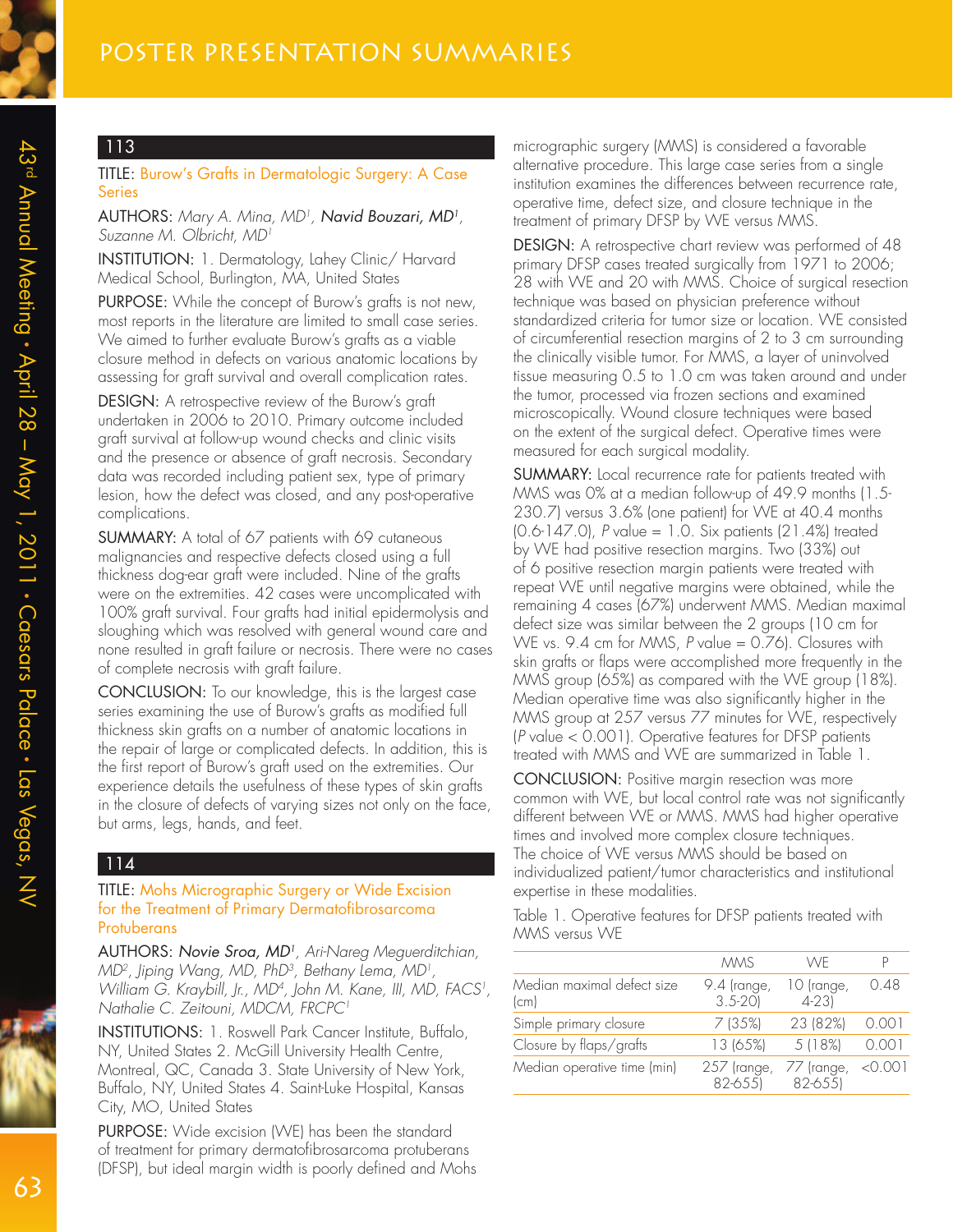TITLE: Intralesional Interferon  $\alpha$  2b for Refractory, Recurrent Squamous Cell Carcinoma of the Head and Neck

AUTHORS: Allison M. Hanlon, MD, PhD<sup>1</sup>, **June Kim, MD<sup>1</sup>**, David I. Leffell, MD<sup>1</sup>

INSTITUTION: 1. Dermatologic Surgery, Yale, New Haven, CT, United States

PURPOSE: Squamous cell carcinoma is the second most common cutaneous neoplasm with 200,000 new cases per year. The majority of cutaneous squamous cell carcinomas (SCC) are managed effectively with surgical treatments. A subset of SCC has an aggressive clinical course with recurrence or metastasis. The management of recurrent SCC is difficult due to the tumor's aggressiveness and the lack of randomized control trial data to guide care. Surgical re-excision is a possible therapeutic option; however, nonsurgical approaches may be needed for these refractory, complicated lesions.

Intralesional Interferon  $\alpha$  (IFN $\alpha$ ), a pro-inflammatory cytokine that induces immune mediated anti-tumor activity, has been described in the treatment of primary squamous cell carcinomas and basal cell carcinomas. Case series in stage III and IV head and neck SCC have shown combining subcutaneous IFN $\alpha$  2b with systemic 13 cis retinoic acid and vitamin E as an adjuvant therapy to surgery and radiation led to a decrease in tumor recurrence. IFN $\alpha$  may be beneficial in the treatment of aggressive, recurrent cutaneous SCC.

DESIGN: Retrospective chart review of patients with refractory SCC treated with adjuvant subcutaneous IFN $\alpha$  2b.

SUMMARY: We present two patients with aggressive, recurrent squamous cell carcinomas of the head and neck refractory to surgical and radiation therapies. RK is a 71 year old male with a SCC of the right cheek treated with wide local excision. The SCC recurred twice despite excision with clear surgical margins and adjuvant radiation. Following his third surgery, he received adjuvant intralesional IFN $\alpha$ 2b 1.5 million units three times a week for 7 weeks and the epidermal growth factor receptor inhibitor cetuximab. He remains recurrence free at five years from treatment. MW is a 69 year old female with a recurrent, aggressive SCC of the right lower lip with perineural involvement of the mental nerve. Her previous treatments included surgical excision and radiation. After her sixth recurrence, she was treated with adjuvant intralesional IFN $\alpha$  2b 1.5 million units three times a week for three months. She remains recurrence free at eight years from  $IFN\alpha$  treatment.

CONCLUSION: The management of recurrent SCC refractory to previous therapies is a challenge to the dermatologic surgeon. Adjuvant IFN $\alpha$  2b treatment showed long term benefit in the two patients described. Despite multiple previous recurrences, both patients remain recurrence free for over five years. Thus, intralesional IFN $\alpha$  2b should be included in the armamentarium of treatments for aggressive SCC.

# 116

TITLE: Use of the Bovine Collagen Xenograft for Post-Mohs Surgical Reconstruction

AUTHORS: M. Laurin Council, MD<sup>1</sup>, Joshua A. Tournas, MD1 , Scott W. Fosko, MD<sup>1</sup>

INSTITUTION: 1. Dept. of Dermatology, St. Louis University, St. Louis, MO, United States

PURPOSE: Reconstructive options after Mohs surgery are numerous and include healing by secondary intention, primary closure, a local flap, and grafting. Collagen xenografts are widely used to promote healing of chronic wounds, but their use in post-surgical reconstruction is less prevalent. The purpose of this study is to review the use of the bovine collagen xenograft in post-Mohs reconstruction at a single institution.

DESIGN: Two-hundred and eighty-one consecutive patients reconstructed with a bovine collagen xenograft after Mohs surgery by a single surgeon between July 1, 2009 and June 30, 2010 were selected for inclusion in this study. Data collected included patient demographics, tumor characteristics, surgical details, and the incidence of further reconstruction after xenograft placement. Subjects were followed until complete re-epithelialization had occurred and patients were satisfied with the wound healing process. During follow-up, patients were given the option of continued monitoring, re-application of the collagen xenograft, or other reconstructive surgery.

SUMMARY: Patients selected for xenograft application had wounds located on the face (n=212), extremity (n=35), scalp  $(n=14)$ , trunk  $(n=14)$ , or neck  $(n=6)$ . The size of the postsurgical defect ranged from 0.12 cm<sup>2</sup>- 91.8 cm<sup>2</sup>, with a mean of 4.1cm<sup>2</sup> . Defects extended to the level of dermis (n=21), fat (n=67), fascia (n=115), muscle (n=28), perichondrium/ periosteum (n=26), cartilage (n=23), or bone (n=1).

Of the 281 patients initially treated with a bovine collagen xenograft, 263 (94%) required or desired no additional reconstruction. Re-application of the xenograft occurred during follow-up in three patients (1%). Twelve patients (4%) required further surgery with either a full-thickness skin graft (n=11, 4%) or a local tissue flap (n=1, 0.3%). Three patients underwent a scar revision procedure, one of whom subsequently required a delayed full-thickness skin graft in addition to the revision. One patient underwent postoperative dermabrasion to improve cosmesis.

Optimal outcomes were observed in patients with lesions in areas of natural concavities, such as the alar groove, medical canthus, conchal bowl, and temple. Use of the xenograft resulted in simplified wound care for the patient, and patient satisfaction was high. Complications were infrequent, but included hypergranulation tissue, easily treated with silver nitrate application or daily acetic acid soaks. Cost analysis revealed that xenograft application is less costly than other reconstructive options such as full-thickness skin grafts, flaps, and complex closures.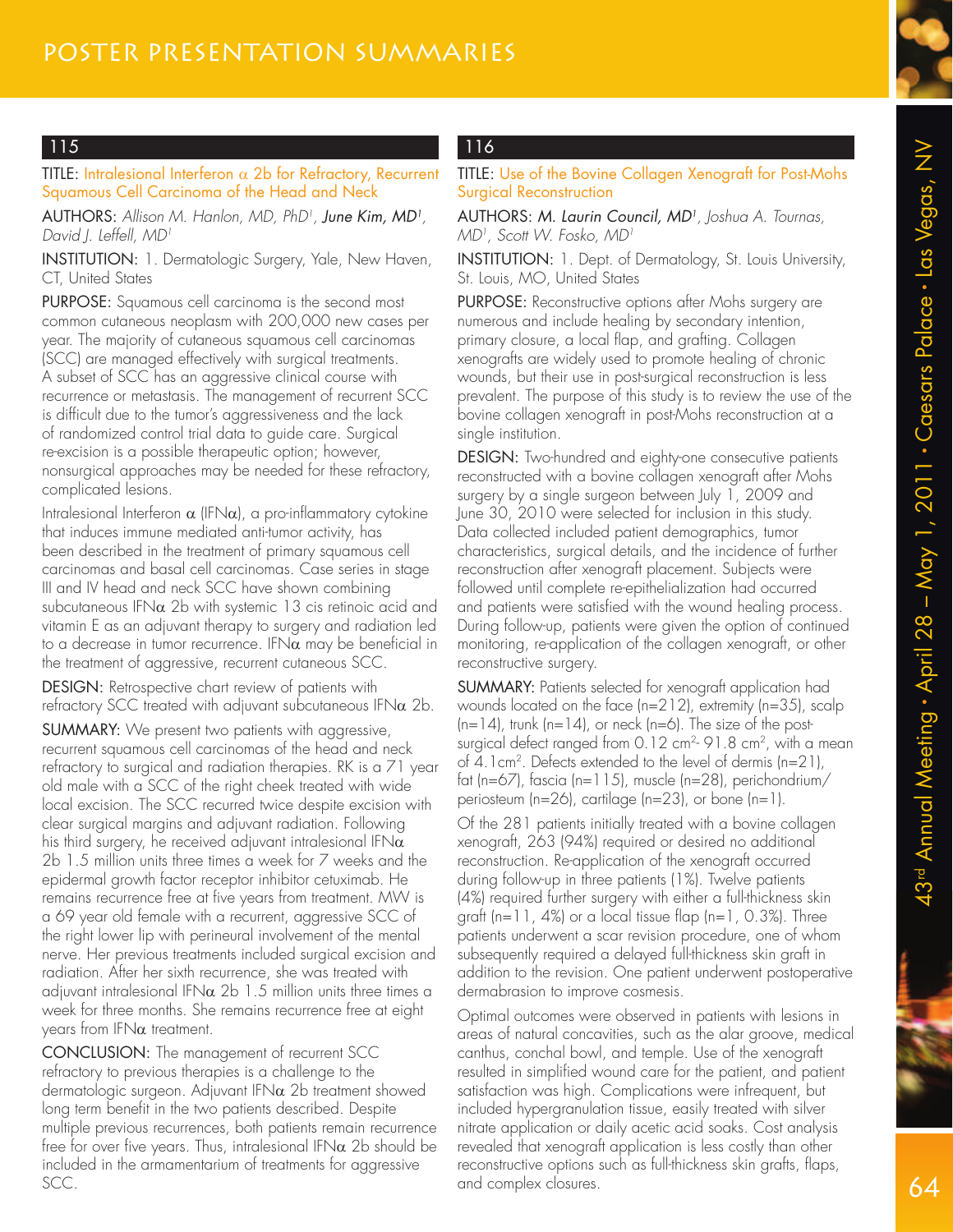CONCLUSION: Bovine collagen xenografts offer patients acceptable cosmetic results with a minimally invasive application procedure, and should be considered alongside other reconstructive options. Ideal candidates have wounds located in favorable areas, as described above, and/or are unwilling or unable to undergo lengthy reconstructive procedures. Xenografts offer minimal risk and minimal morbidity to patients and have the added benefit of simplified wound care. Further study is necessary to better understand the role of bovine collagen xenografts in immediate post-Mohs surgical wound management.

#### 117

TITLE: Use of Goulian Knife with a Weck Blade for Mohs Layers When Tumor Extends to the Perichondrium of the Ear

AUTHORS: Nicholas B. Countryman, MD<sup>1</sup> , Barry Leshin, MD2

INSTITUTIONS: 1. Northwest Dermatology, Spokane, WA, United States 2. The Skin Surgery Center, Winston-Salem, NC, United States

PURPOSE: We present a simple clinical pearl using the Goulian knife with a Weck blade to obtain a layer during Mohs surgery when the prior stage reveals tumor histologically deep to perichondrium. Excision of skin cancers on various locations on the ear is one of the most common challenges in Mohs surgery and the thinness of the auricular skin and the cartilaginous convolutions pose particular challenges. Ulcerated, aggressive, and neglected tumors often demonstrate cancer extending deep to the perichondrium. The surgeon then faces the challenge of obtaining a complete layer that achieves a tumor free plane while preserving subjacent cartilage. Use of a 15 blade to dissect the perichondrium off of the cartilage or to excise an ultrathin layer of cartilage can be difficult. Our technique is novel and overcomes this challenge.

DESIGN: When removing ulcerated, aggressive and neglected tumors, tumor is frequently noted at the deep margin of the initial or subsequent layers. The first stage of most Mohs layers performed on the anterior lamella of the ear is most commonly incised down to, but does not include, the perichondrium. Using the map made following our first stage, we use gentian violet on a cotton tipped applicator to delineate the portion of the remaining tissue in which tumor is still present at the deep margin. In order to preserve the maximal amount of underlying cartilage a layer encompassing the inked perichondrium as well as a thin piece of underlying cartilage is removed using a 0.010 inches Goulian guard (Figure 1). This method provides a clean specimen without jagged cartilage that our histotechnicians have found simple to process and produce consistent, complete slides for interpretation. Additionally, the underlying cartilage remains intact (Figure 2).

CONCLUSION: One of the main tenets of Mohs surgery is the preservation normal tissue while maintaining the highest possible cure rate. The surgeon described a technique using the scalpel blade on edge with a pushing, sweeping motion to dissect perichondrium from cartilage. This technique can be frustrating as well as destructive to the underlying tissue and often produces tissue that is challenging to process. Using our technique, we were able to maintain adequate intact underlying cartilage to support fairly complex transposition flaps. We have used this on the posterior ear and antihelix, and in select cases, from the conchal bowl.

Limitations of this method include the need to buy additional equipment if the Goulian knife set has not already been incorporated into the Mohs practice. Additionally, the use of the Goulian knife is less useful when taking stages on tumors that invade deeply into the cartilage. Familiarity with this tool in the harvesting of small split thickness skin grafts certainly facilitates learning its application as we have described. If the surgeon is inexperienced in its use however, then using the Goulian knife may pose a challenge initially but likely would be easily overcome with minimal experience. Otherwise we have found this to be a simple and useful tool.

Figure 1. Removal of inked cartilage and overlying involved perichondrium with tumor involvement using Goulian knife technique.



Figure 2. Intact underlying cartilage after layer removed.

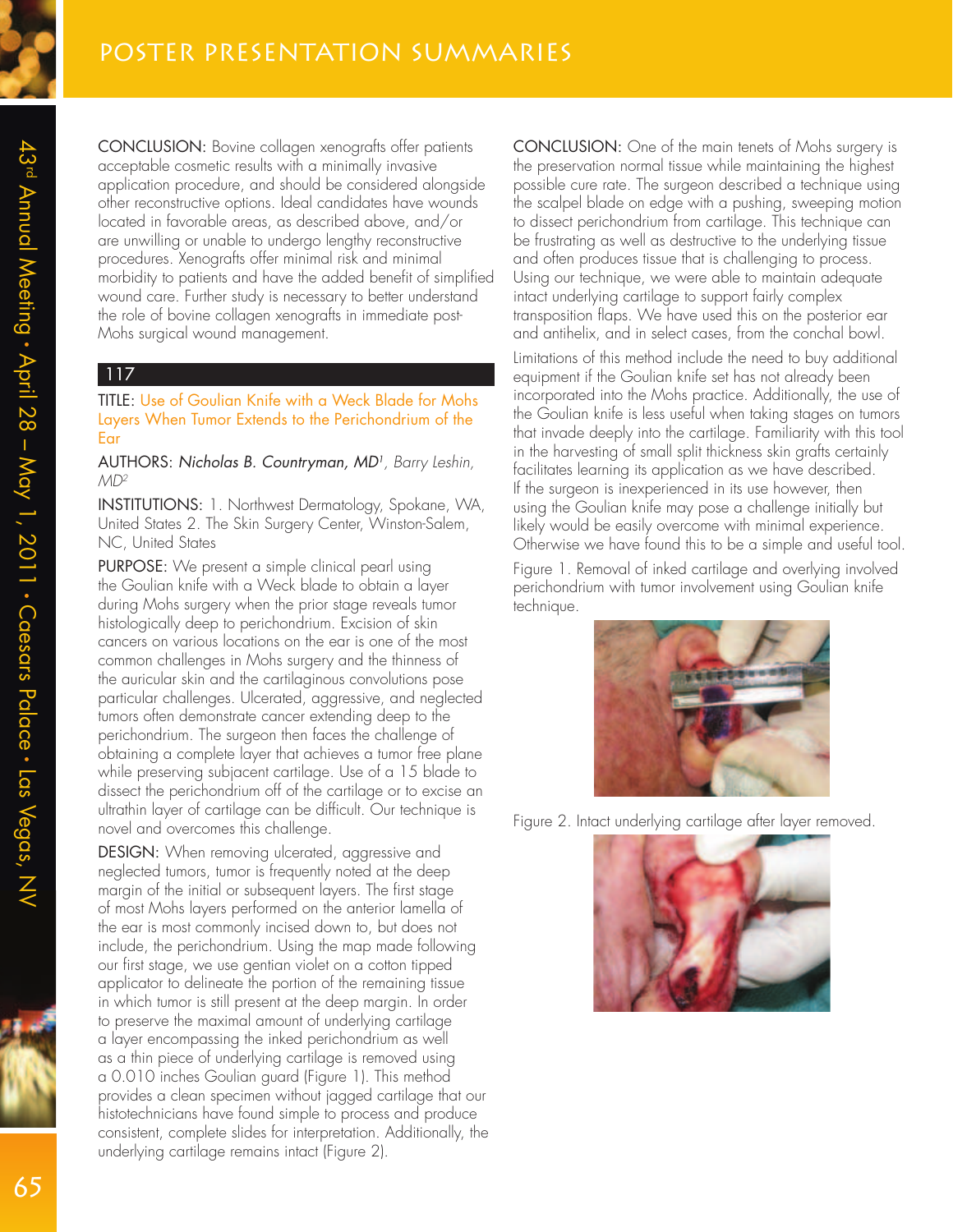

## 118

#### TITLE: Prolonging the Primary Pivoting Point: Mathematical Effect of Prolonging the Primary Burow's Triangle on Bilobed Flap Rotation

#### AUTHORS: Jamie L. McGinness, MD<sup>1</sup> , Tri H. Nguyen,  $MD<sup>2,3</sup>$

INSTITUTIONS: 1. Dermatology, University of Cincinnati, Cincinnati, OH, United States 2. Northwest Diagnostic Clinic, Mohs & Dermatology Associates, Houston, TX, United States 3. Dermatology, University of Texas Medical School, Houston, TX, United States

PURPOSE: To evaluate the lengthening of the primary Burow's triangle and its effects on the total angle of rotation for a bilobed transposition flap (BLTF).

DESIGN: Utilizing Zitelli's modified design of the BLTF and AutoCad (engineering design software); the length of the primary Burow's triangle was progressively lengthened. The effect of this lengthening on the total degree of rotation (from secondary lobe to primary lobe) was analyzed on two common variations of BLTF designs: 1) when both the primary and secondary lobe equals the defect diameter/size, 2) the primary lobe equals the defect size and the secondary lobe is 80% of the defect size.

SUMMARY: An inverse relationship exists between the length of a primary Burow's triangle and the total angle of rotation for a BLTF. As the Burow's triangle or pivot point of a BLTF is lengthened, the flap's total angle of rotation is decreased (Figure 1). Further, as the Burow's triangle and pivot point lengthens, the flap's pedicle increases. The formula of Sin (angle of rotation/4) = radius of the defect/(radius of the defect + length of the Burow's triangle) can be used to calculate the Burow's triangle length for a given angle of rotation when using sizes for the primary and secondary lobes equal to the size of the defect. Table 1 describes the relationship of different lengths of the primary Burow's triangle and the total angle of rotation when the two common BLTF designs are considered.

CONCLUSION: The BLTF is an effective reconstructive option for defects on the lower third of the nose. Dzubow<sup>1</sup> described the concept of pivotal restraint and its effects on rotational movements. As the angle of rotation of a BLTF is increased, the pivotal restraint of the flap increases, which may lead to secondary anatomic distortion. This pivotal restraint may be mitigated by lengthening the Burow's triangle or pivot point, which inversely decreases the total angle of flap rotation and thus pivotal restraint. Zitelli<sup>2</sup> stressed that the Burow's triangle should be at least the length of the defect's diameter and even up to 1.5 times the diameter to overcome pivotal restraint. Varying the length of the Burow's triangle and pivot point can also be used to improve and modify the placement of the secondary lobe of the BLTF<sup>3</sup> . This inverse relationship is critical to consider when designing the BLTF.

As a result, lengthening the primary Burow's triangle in a BLTF design achieves three effects: 1) decreases the total angle

of flap rotation, 2) decreases pivotal restraint, and finally 3) increases the flap's pedicle.

1. Dzubow LM. The dynamics of flap movement: Effect of pivotal restraint on flap rotation and transposition. J Dermatol Surg Oncol. 1987;13:1348-1353.

2. Zitelli J. Comments on a modified bilobed flap. Arch Facial Plast Surg. 2006;8:410.

3. Krathen RA, Donnelly HB. The tertiary arc for the bilobed flap. Dermatol Surg. 2008;34:1152-6; discussion 1157. Figure 1. As the Burow's triangle or pivot point of the BLTF is lengthened, the flap's total angle of rotation is decreased.





Table 1.

| Burow's triangle<br>length (pivot point)<br>measured from<br>defect edge | Total degree of rotation<br>(primary lobe equal<br>to defect size and<br>secondary lobe 80% of<br>defect size) | Total degree of<br>rotation (primary<br>and secondary<br>lobe equal to<br>defect size) |
|--------------------------------------------------------------------------|----------------------------------------------------------------------------------------------------------------|----------------------------------------------------------------------------------------|
| Radius                                                                   | 110.4788                                                                                                       | 120                                                                                    |
| 60% diameter or<br>120% radius                                           | 99.887                                                                                                         | 108.14277                                                                              |
| 70% diameter or<br>140% radius                                           | 91.21053                                                                                                       | 98.49727                                                                               |
| 80% diameter or<br>160% radius                                           | 83.95903                                                                                                       | 90.47946                                                                               |
| 90% diameter or<br>180% radius                                           | 77.80023                                                                                                       | 83.69933                                                                               |
| Diameter                                                                 | 72.49975                                                                                                       | 77.88488                                                                               |
| 1.6131259 radius                                                         |                                                                                                                |                                                                                        |

### 119

#### TITLE: Evaluating the Management of Malignant Fibrous Histiocytoma: Mohs Micrographic Surgery versus other Surgical Treatments

AUTHORS: Eugene B. Kirkland, MD<sup>1</sup> , Hayes B. Gladstone,  $MD<sup>1</sup>$ 

INSTITUTION: 1. Dermatology, Stanford University, Redwood City, CA, United States

PURPOSE: Malignant fibrous histiocytoma (MFH) is one of the most aggressive of the fibrohistiocytic tumors. In particular, the high recurrence rate and metastatic potential of MFH make proper diagnosis and management crucial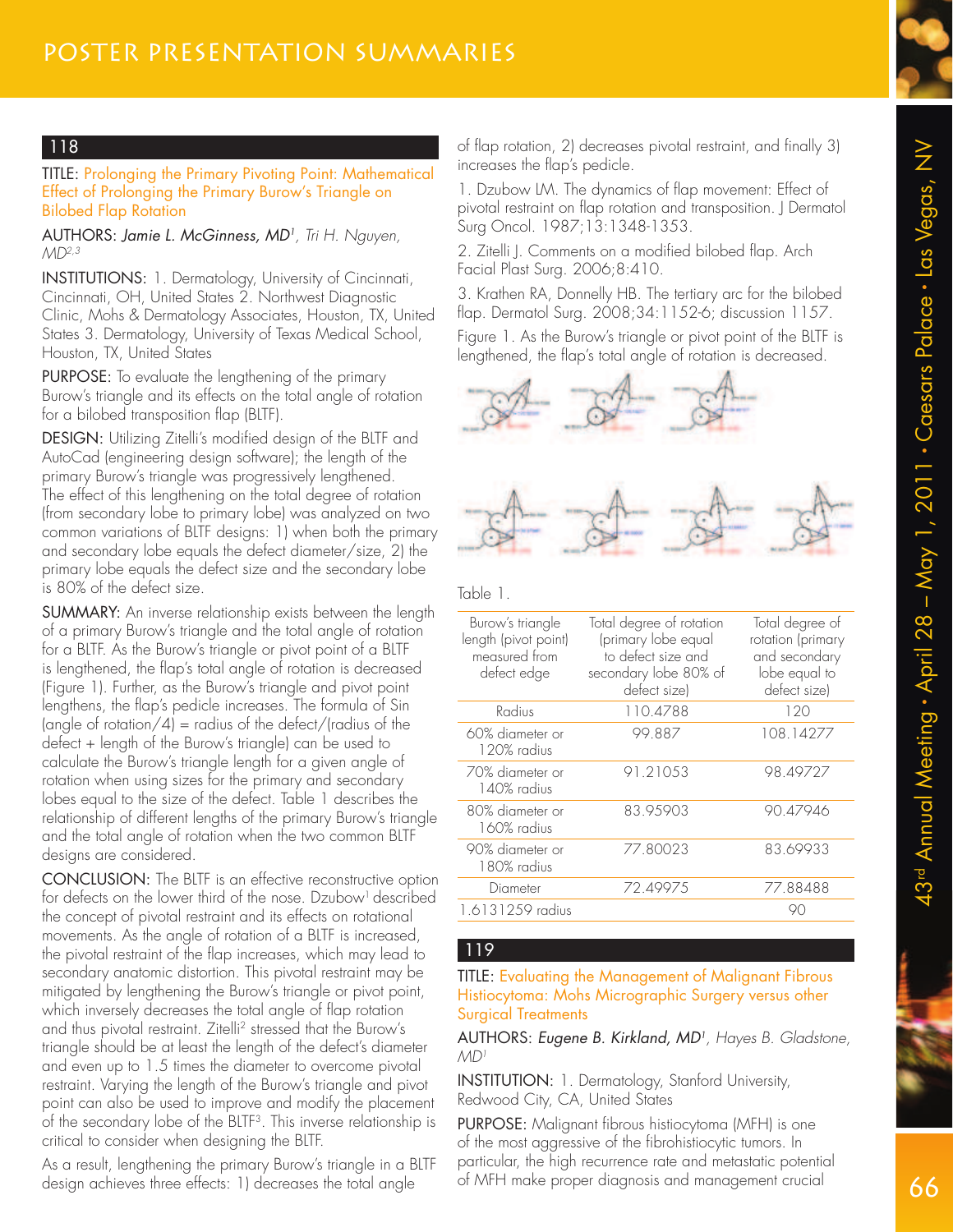to a successful outcome. The primary aim of this study was to examine recurrence rates of MFH following Mohs micrographic surgery versus other popular treatment modalities at our institution.

DESIGN: We performed a retrospective chart review using our institutional electronic medical record and pathology databases to identify all patients diagnosed with MFH of the head and/or neck at our institution from January 1995 – December 2010.

SUMMARY: Thirty-nine total tumors of the head and neck were identified in 36 patients. Patient ages ranged from 6 – 87 years old at the time of initial diagnosis with an average age of 67. Most frequent sites of tumor involvement included the scalp (12), neck (7), cheek (5), calvarium/brain (4), forehead (4), ear (3), tongue (1), orbit (1), eyebrow (1), and nose (1). Mean follow-up after diagnosis was 32.7 months. Of the 36 patients, 16 (44.4%) developed recurrence of their tumor after initial treatment, and 7 patients (19.4%) developed metastatic disease. Average tumor diameter was 2.9 cm (range 0.6 – 10 cm). Recurrence was noted in 16 of 39 tumors (41.0%) after initial treatment.

Ten patients (11 tumors) were treated with Mohs surgery either at our institution or by referring physicians prior to subsequent management. Five of these patients had tumors that were initially diagnosed and treated as atypical fibrous xanthoma (AFX), with subsequent pathology specimens revealing MFH. Of the 10 patients treated with Mohs surgery, 7 developed recurrent disease. However, three of these patients also experienced recurrence after treatment with other modalities. In total, 7 of 11 tumors (63.6%) treated with Mohs surgery recurred after treatment. Three of the six patients treated at our institution were eventually cured. Three patients (30%) treated with Mohs surgery progressed to metastatic disease.

Alternative management included various combinations of wide local excision, chemotherapy, and radiation therapy (both post-operative and intra-operative), subtotal resection, or palliative care. The most commonly employed of these treatments included wide local excision (17 patients, 18 tumors) and wide local excision with post-operative radiation therapy (15 patients, 15 tumors). Ten of 17 patients (58.8%) treated with wide local excision developed recurrent disease following treatment, and 4 patients (23.5%) developed metastases. In comparison, 5 of 15 patients (33.3%) treated with wide local excision and post-operative radiation therapy developed recurrent disease following treatment. However, 5 of these 15 patients (33.3%) also developed metastatic disease after treatment.

CONCLUSION: We identified a large cohort of patients with MFH of the head and/or neck treated with a variety of modalities. Similar to published recurrence rates of 40-50%, the MFH recurrence rate at our institution (41.0%) remains high. Published data also suggests that prognosis typically correlates with depth of invasion of the MFH tumor. Estimates

place the rates of metastatic disease at less than 10% for superficial MFH and up to 40% to 45% with deeper tumors. The rate of distant metastatic disease in our cohort (19.4%) is consistent with this data.

Mohs micrographic surgery is often used as an alternative to wide local excision for the surgical management of MFH. When compared to either wide local excision or wide local excision with post-operative radiation therapy, the larger recurrence rate of MFH following treatment with Mohs surgery was not statistically significant in our cohort.

MFH can be challenging to treat with Mohs surgery because of in-transit skin metastases. The primary tumor may be cured but there can be "recurrences" in the same anatomic region. Therefore, if Mohs surgery is performed for MFH, close follow-up is important, and multiple surgeries may be necessary to eradicate the tumor. Given its aggressive nature, multidisciplinary management may be the most prudent strategy. Ultimately, patients with MFH or with a presumptive diagnosis of AFX require early diagnosis followed by prompt and comprehensive treatment.

#### 120

#### TITLE: Exenteration as an Outcome in Periocular Nonmelanoma Skin Cancers

AUTHORS: Kashif Ahmad MBBS, MMSC, MRCP<sup>1</sup> , Rupert B. Barry, MB, BCh, BAO<sup>1</sup>, C. M. Lawrence, MD, FRCP<sup>1</sup>, James A. Langrty, MD<sup>1</sup>

INSTITUTION: 1. Dermatology, Royal Victoria Infirmary, Newcastle Upon Tyne, United Kingdom

PURPOSE: Non-melanoma skin cancers (NMSC) may invade the orbit as a result of an aggressive histological growth pattern, tumor recurrence or neglected disease. Orbital tumor invasion may result in disease not amenable to excision with loss of the eye, a devastating outcome in the pursuit of local disease control.

We analyze patients that had undergone orbital exenteration due to NMSC over a 10 year period.

DESIGN: Patients were identified retrospectively from a histopathology data-base at a tertiary referral centre in the Northeast of England serving a population of 4 million. All patients with orbital exenteration in treatment of NMSC were included. Exenteration resulting from cutaneous and choroidal melanoma was excluded. Patients' demographics, presenting complaints, duration, size, site and histopathology of primary tumor, treatments and histopathology prior to exenteration were recorded. Data was obtained on date of exenteration, reconstruction, adjuvant treatment and outcome.

SUMMARY: Three men and 4 women, (one basal cell carcinoma (BCC), 3 squamous cell carcinoma and (SCC) and 3 sebaceous carcinoma underwent orbital exenteration (Table 1). Age at time of exenteration was 71 to 91 years (mean 81 years). Duration of tumor at time of presentation ranged from 3 months to 84 months (mean 24.8 months). Site of the primary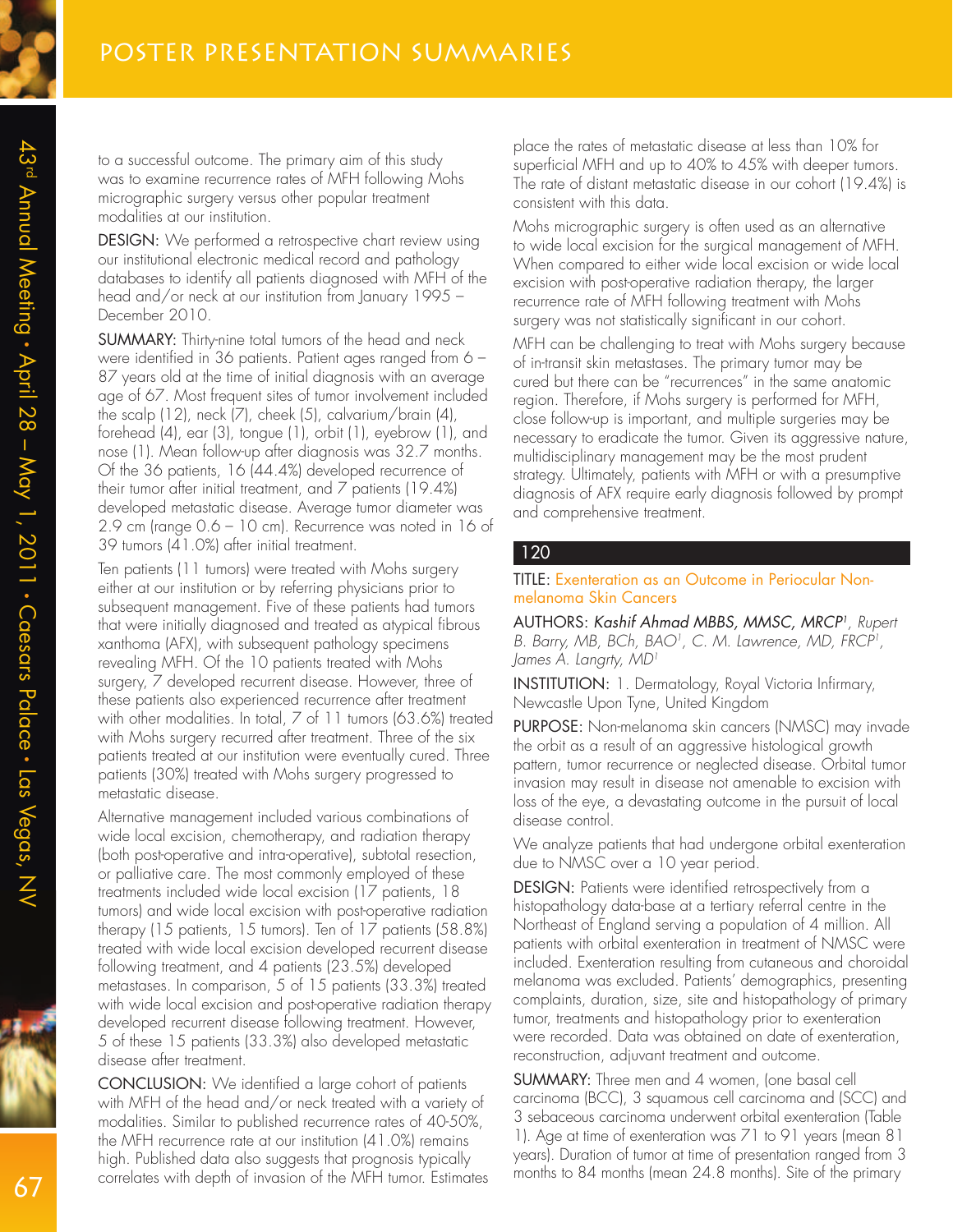

#### Detail of patients with exenteration

| Case           | Age / | Tumor duration | Site $\frac{\ }{s}$ size of              |                               |     | Procedure<br>before    |              |                        |               |
|----------------|-------|----------------|------------------------------------------|-------------------------------|-----|------------------------|--------------|------------------------|---------------|
| no             | sex   | (months)       | primary tumor (mm)                       | Histology                     | PNI | exenteration           | Exenteration | Metastasis             | Radio-therapy |
|                | 80/M  | 8              | Right eyebrow<br>$15x$ $14$              | Poorly diff SCC               | ves | <b>MMS</b>             | Right Orbit  | no                     | no            |
| $\overline{2}$ | 87/F  | 3              | Left supra-orbital<br>area $15x12$       | Moderately diff<br><b>SCC</b> | yes | Excision               | Left orbit   | no                     | no            |
| 3              | 71/F  | $\circ$        | Right supra-orbital<br>area $23\times18$ | Moderately diff<br><b>SCC</b> | ves | <b>MMS</b>             | Right Orbit  | no                     | yes           |
| 4              | 90/M  | 6              | Right lower lid / not<br>recorded        | Sebaceous Ca                  | no  | <b>MMS</b>             | Right Orbit  | Right parotid<br>gland | yes           |
| 5              | 91/F  | 24             | Right upper lid<br>10×8                  | poorly diff<br>Sebaceous Ca   | no  | no                     | Right Orbit  | no                     | no            |
| 6              | 75/F  | 40             | Left upper lid 30x20                     | Poorly diff<br>Sebaceous Ca   | no  | no                     | Left orbit   | no                     | yes           |
| 7              | 76/M  | 84             | Left medial canthus<br>14x9              | BCC micro-<br>nodular         | no  | Wide local<br>excision | Left orbit   | no                     | no            |
|                |       |                |                                          |                               |     |                        |              |                        |               |

skin tumor included: supraorbital area (3), upper eyelid (2), lower eyelid (1) and medial canthal area (1).

Treatment of the primary tumor included Mohs micrographic surgery (MMS) in 3 patients, wide local excision in 2 and 2 patients did not have any prior surgical procedure before exenteration. The 3 patients with SCC had perineural invasion (PNI) in the primary tumor. One patient had radiotherapy before exenteration.

Four patients underwent exenteration including excision of upper and lower eyelid. Two patients had exenteration with resection of lateral and medial bony orbital wall. Two patients had positive tumor margins on exenteration.

Reconstructive techniques included 6 patients who had myocutaneous flaps with split skin grafting and one patient had split skin grafting with secondary intention healing. One patient had metastasis of SCC to the right parotid gland (tumor margins positive on exenteration) and treated with adjuvant radiotherapy. Five patients are attending the clinic with 2 lost to follow up.

CONCLUSION: Exenteration may be performed for treatment of potentially life-threatening malignancies arising from the orbit, paranasal sinuses or periocular skin. Periocular skin malignancy can invade the orbit and may not be amenable to excision without loss of the eye. About 40–50% of exenterations are required for tumors originating in the eyelid or periocular skin.1

Nasab et al reported 32 patients with orbital exenteration (over a 20 year period) including 17 patients with BCC, 6 melanomas, 4 sebaceous carcinoma and 3 SCC. BCC was also the most common eyelid malignancy for which exenteration was performed in another series, the most commonly affected sites being the lower eyelid and medial canthus2. In our series, 3 patients had SCC, 3 sebaceous carcinoma and only one patient had BCC.

Complete excision of tumor at the initial treatment is likely to reduce the chances of orbital invasion. PNI is a marker of aggressive disease and in our series all 3 SCC had PNI.

The majority of periocular NMSC has been treated by MMS at our centre for more than 10 years, which may explain the low numbers of exenteration for BCC in our case series compared to those reported elsewhere. It is likely that MMS resulting in tumor negative margins (where the tumor is not too advanced and sight is not threatened by Mohs excision) minimizes exenteration as an outcome.

We propose orbital exenteration for BCC as a surrogate marker for outcomes in periocular BCC. Medial canthus and eyelid BCC should be treated by MMS.

#### References:

1. Goldberg RA, Kim JW, Shorr N. Orbital exenteration: results of an individualized approach. Ophthal Plast Reconstr Surg 2003; 19(3): 229–236.

2. Simons JN, Robinson DW, Masters FW. Malignant tumours of the orbit and periorbital structures treated by exenteration. Plast Reconstr Surg 1966;37: 100e4.

3. Chao AN, Shields CL, Krema H, Shields JA. Outcome of patients with periocular sebaceous gland carcinoma with and without intraepithelial invasion. Ophthalmology 2001; 108(10): 1877–1883.

## 121

TITLE: An Analysis of Mohs Surgery Recurrences Referred to a Head and Neck Center

AUTHORS: Abdel Kader El Tal, MD<sup>1</sup> , Deborah F. MacFarlane, MD<sup>1</sup>

INSTITUTION: 1. Dermatology, University of Texas MD Anderson Cancer Center, Houston, TX, United States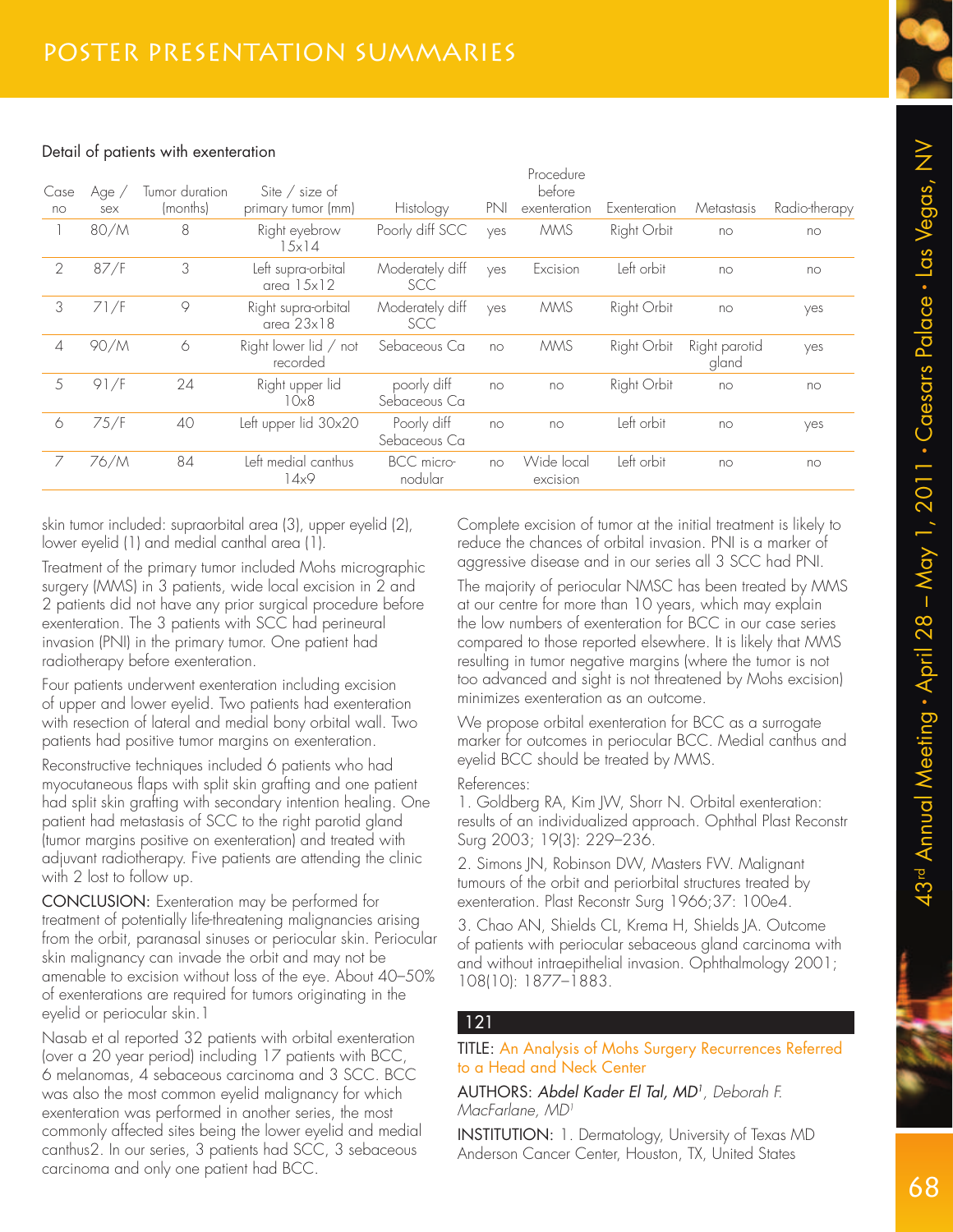

PURPOSE: To examine those cases of non-melanoma skin cancer (NMSC) which had recurred following Mohs micrographic surgery (MMS) and been referred to a Head and Neck Center.

DESIGN: A retrospective chart review was performed of the Head and Neck surgery database and cases of recurrent NMSC following MMS treated between January 1, 1996 and January 1, 2009 were identified.

SUMMARY: Of the 23 eligible patients, 20 were males and 3 were females. The majority were white; one patient was Hispanic and another African American. Patient age at recurrence ranged from 15-91 years (mean 59 years).

Fourteen patients (61%) had squamous cell cancers (SCC); 9 (39%) had basal cell cancers (BCC). Approximately half (N=10) of the patients had had one or more prior excisions before MMS, and 3 had prior irradiation. In 8 cases the Mohs surgeon had performed a second Mohs surgery following the first recurrence and in 2 cases there was a third Mohs surgery.

Where the name of the Mohs surgeon had been recorded (N=12), it was possible to ascertain that 8 surgeons were trained by the American College of Mohs Surgery; 3 by the American Society for Mohs Surgery, and one was a dermatologist with no formal Mohs training.

Following MMS, approximately half of the patients developed clinical signs of neurologic involvement (anesthesia, palsy or facial pain) and five were noted clinically to have an enlarged lymph node or parotid mass. The approximate mean time from MMS until clinical recurrence was 29 months (range 1-164 months). In those cases where size of tumor recurrence was recorded, BCCs had a mean size of 2.1 cm (N=8) and SCCs 2.95 cm (N=8). A third of the tumors were located on the temple/ forehead and of these, the majority were SCC (7/8). A further 4 cases (2 SCC; 2 BCC) were located in the orbital region.

Radiologic workup (CT, MRI, ultrasound, fusion PET/ CT) performed at the time of Head and Neck assessment revealed a mass invading the orbital cavity and/or contents, or bone in 5 cases, involvement of a named cranial nerve in 5 cases and raised the possibility of perineural involvement in 3 other cases. A mass was identified in 4 cases, residual tumor in 2 cases and the possibility of residual tumor was raised in one case. An intraparotid lymph node was seen in one case and suspicious lymph nodes were noted in two more cases. A possible metastasis was seen on PET/CT. No tumor was seen in 2 cases and 2 patients did not have a radiologic workup.

Management by Head and neck surgery consisted of wide local excision for 21 patients with or without radiation therapy (XRT) for 18 patients (2 of which were treated with XRT alone) and 5 received chemotherapy, which was always as an adjunct to excision or XRT. Six patients underwent a neck dissection (selective or modified radical), 6 had a

parotidectomy (4 full, 1 superficial), 4 had orbitectomies, 10 nerve resection and 7 underwent bone resection.

Histologic exam of this tissue revealed tumor (SCC) in one of the 6 parotidectomies, and SCC was also found in 7 nodes from a total of 210 nodes submitted. In seven of ten cases were a specimen of a major cranial nerve was submitted, SCC was identified. All of the cases with neural involvement cleared with surgery save one case which underwent radiosurgery. Poorly differentiated SCC was found in 2 of the four orbitectomies. One of the bone specimens contained poorly differentiated SCC.

Cases were followed on average 45 months post head and neck surgery and a total of five cases, all of which were SCC, recurred. The only immunosupressed patient, a 15 year old African American, died from metastatic SCC, while another 5 patients died from causes unrelated to their NMSC.

CONCLUSION: This case series demonstrates that Mohs surgeons should be particularly vigilant when presented with facial SCCs which have recurred following prior excision, irradiation or Mohs surgery and should monitor these patients very closely for the possible development of neurologic or nodal involvement post operatively. The importance of radiologic work up is emphasized.

#### 122

TITLE: Fenestration of Nasal Alar Cartilage Grafts: A Modification of a Technique, which Facilitates Rapid Coverage with Granulation Tissue and Aids in the Recreation of Alar Contour

AUTHORS: Rajib R. Rahim, MBChB, MRCP<sup>1</sup>, James A. Langtry, MD<sup>1</sup>, Rupert B. Barry, MD, BCh, BAO<sup>1</sup>

INSTITUTION: 1. Department of Dermatology, Royal Victoria Infirmary, Newcastle upon Tyne, United Kingdom

PURPOSE: Tumor extirpation of non-melanoma skin cancers located on the ala nasi may result in large or deep defects that may require structural support in the form of an auricular cartilage graft. These cartilage grafts may be required to prevent alar rim distortion or to prevent air inflow obstruction due to internal nasal valve compromise. Recent reports have described the successful reconstruction of alar defects with placement of free cartilage grafts and subsequent full thickness skin graft placement or secondary intention healing. We describe a modification of the technique whereby the free cartilage graft is fenestrated with a 2mm punch biopsy. This allows for faster coverage of the dorsal surface of the cartilage graft with healthy granulation tissue, thereby hastening healing by secondary intention or permitting earlier placement of a full thickness skin graft. Fenestration also enables the cartilage graft to be more pliable and this may aid in the recreation of the convex alar contour. Finally, we believe that fenestration of the cartilage graft facilitates fixing of the graft to the underlying nasal wound bed, thereby optimizing patency of the nasal airway. There is also less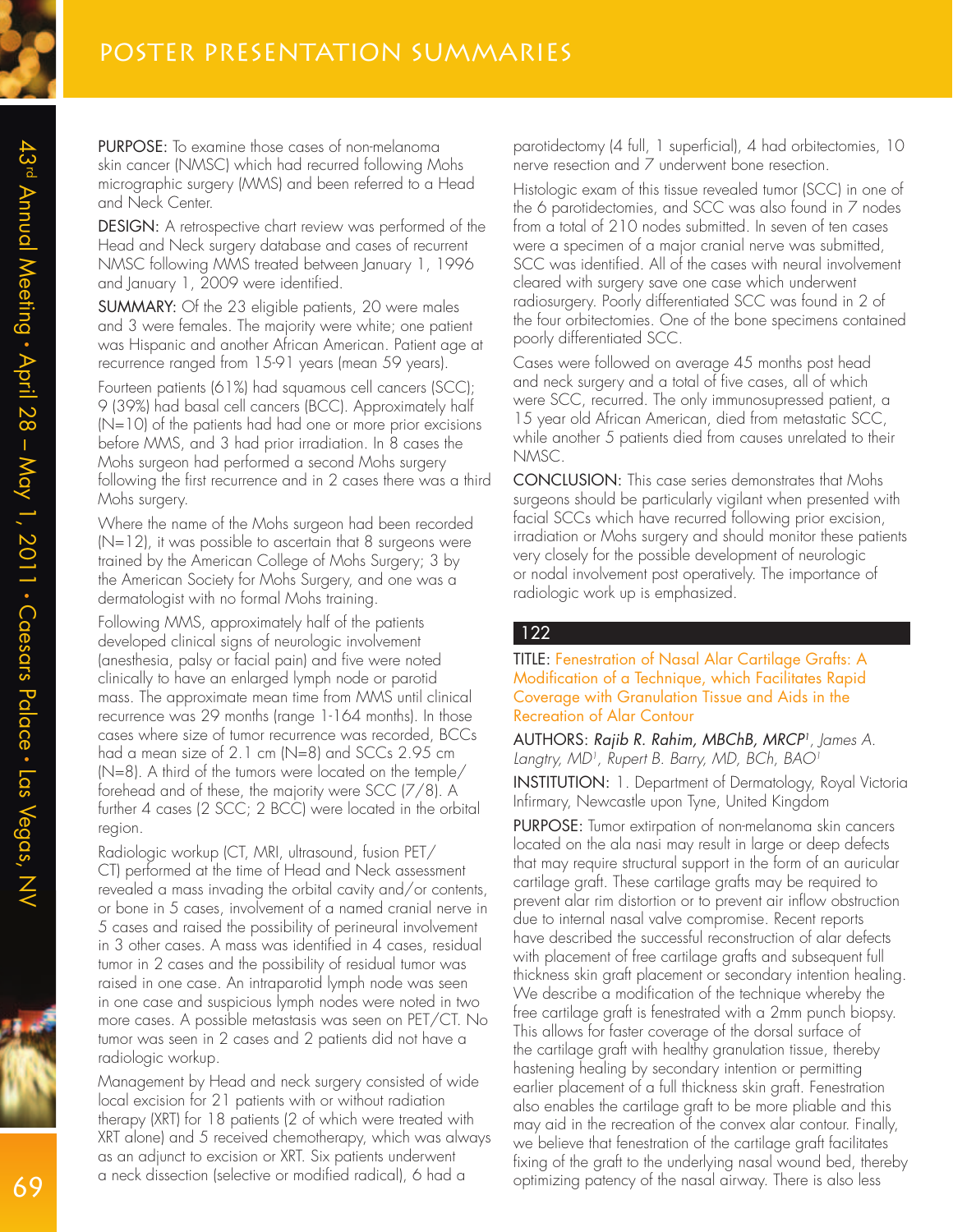likelihood that the cartilage graft will be traumatized from the anchoring sutures as these can be passed through the "fenestration ports" which minimizes trauma to the graft.

DESIGN: We describe the technique of fenestration of the cartilage graft and how the fenestrated graft is manipulated to recreate the convex alar contour. We describe how the cartilage graft is sutured to the underlying wound bed (nasal mucosa), making use of the "fenestration ports" to optimize the "bracing" effect of the cartilage graft which prevents alar rim retraction and internal nasal valve collapse. We illustrate this technique with several clinical examples including the placement of subsequent full thickness skin grafts as well as use of secondary intention healing.

SUMMARY: Eleven patients underwent Mohs micrographic surgery for non-melanoma skin cancers of the ala nasi. The resultant surgical defects were reconstructed with placement of fenestrated free auricular cartilage grafts and subsequent secondary intention healing or placement of a full thickness skin graft. When the surgical defect extended beyond the alar, local tissue rearrangement was utilized so that the residual alar defect was managed as a cosmetic subunit reconstruction. No patients had evidence of postoperative nasal airflow obstruction. A healthy granulation wound bed developed rapidly on the dorsal surface of the cartilage graft. Two patients had mild hypertrophy of the scar (secondary intention healing) whilst the third patient had mild scar hypertrophy as well as some loss of ala/alar crease/medial cheek junction definition. All three declined the offer of scar revision.

CONCLUSION: Surgical defects of the ala nasi may require complex local reconstruction. This may not be appropriate in all patients. Alar subunit reconstruction may be achieved through placement of free auricular cartilage grafts and subsequent granulation or placement of full thickness skin grafts. We propose that fenestration of the cartilage graft optimizes such reconstruction as it hastens the development of a healthy granulation bed on the dorsal surface of the graft. It also facilitates recreation of the convex alar contour and minimizes potential suture trauma to the cartilage graft.



#### 123

TITLE: Characteristics of Periorbital Cancers Treated with Mohs Surgery in the Private Practice Setting: A Series of 1078 Cases

AUTHORS: Karen L. Connolly, MD<sup>1</sup>, Adrian L. Connolly,  $MD<sup>2</sup>$ 

INSTITUTION: 1. Medicine, Pennsylvania Hospital, Philadelphia, PA, United States 2. St. Barnabas Medical Center, Livingston, NJ, United States

PURPOSE: Mohs micrographic surgery (MMS) plays an important role in tumors of the periorbital area due to both its tissue-sparing capability and the possibility for margin control. The characteristics of periorbital non-melanoma skin cancers (NMSC) including basal cell carcinoma (BCC) and squamous cell carcinoma (SCC) treated with MMS have been previously described in studies involving tertiary centers. However, the majority of Mohs surgeons operate in the private practice setting. Therefore characteristics of periorbital skin cancers treated with Mohs in the private practice setting are important but not described.

The purpose of this study was to describe the characteristics of periorbital skin cancers treated with MMS in the private practice setting. These include patient demographics, tumor site, histological subtype, preoperative tumor size, postoperative defect size, number of Mohs stages, mucosal involvement, and type of surgical repair.

DESIGN: A one-center retrospective study of patients who underwent MMS for periorbital skin cancers over an 8 year period (January 2001 to August 2009). All surgeries were performed by a single Mohs surgeon in a suburban private practice. Medical records of 1078 consecutive cases (996 patients) were reviewed. The collected data includes patient age and sex, patient immunologic status, tumor site, preoperative tumor size, postoperative surgical defect, histologic subtype, presence of mucosal involvement, number of Mohs stages, reconstruction status, and referring physician specialty.

SUMMARY: The patient population consisted of 996 patients, all Caucasian. The average age of patients studied was  $70.28 \pm 13.8$  years. For patients with BCC the average age was  $69.4 \pm 14.1$  and for SCC it was slightly higher at  $75.1 \pm 10.6$ . The female to male ratio of patients with BCC was 1.4:1, while the ratio was reversed for SCC with a male to female ratio of 1.3:1. Of 1078 individual tumors, 921 (85.4%) were BCC, 143 (13.3%) were SCC, 11 (1%) were sebaceous carcinomas, and 1 each of microcystic adnexal carcinoma, Merkel cell carcinoma, and melanoma in situ were treated. Left-sided lesions predominated for both BCC and SCC, accounting for 474 (51.5%) of BCC and 83 (58%) of SCC.

Table 1. identifies lesion site distribution of BCC and SCC tumors.

Table 2. describes the average values for measured parameters of BCC and SCC tumor.

CONCLUSION: The burden of NMSC in the periorbital region is well-known, as is the importance of Mohs surgery as a treatment modality for these tumors. The majority of these tumors are treated in the private practice setting, yet the characteristics of periorbital NMSC treated with MMS have only previously been described in tertiary treatment centers.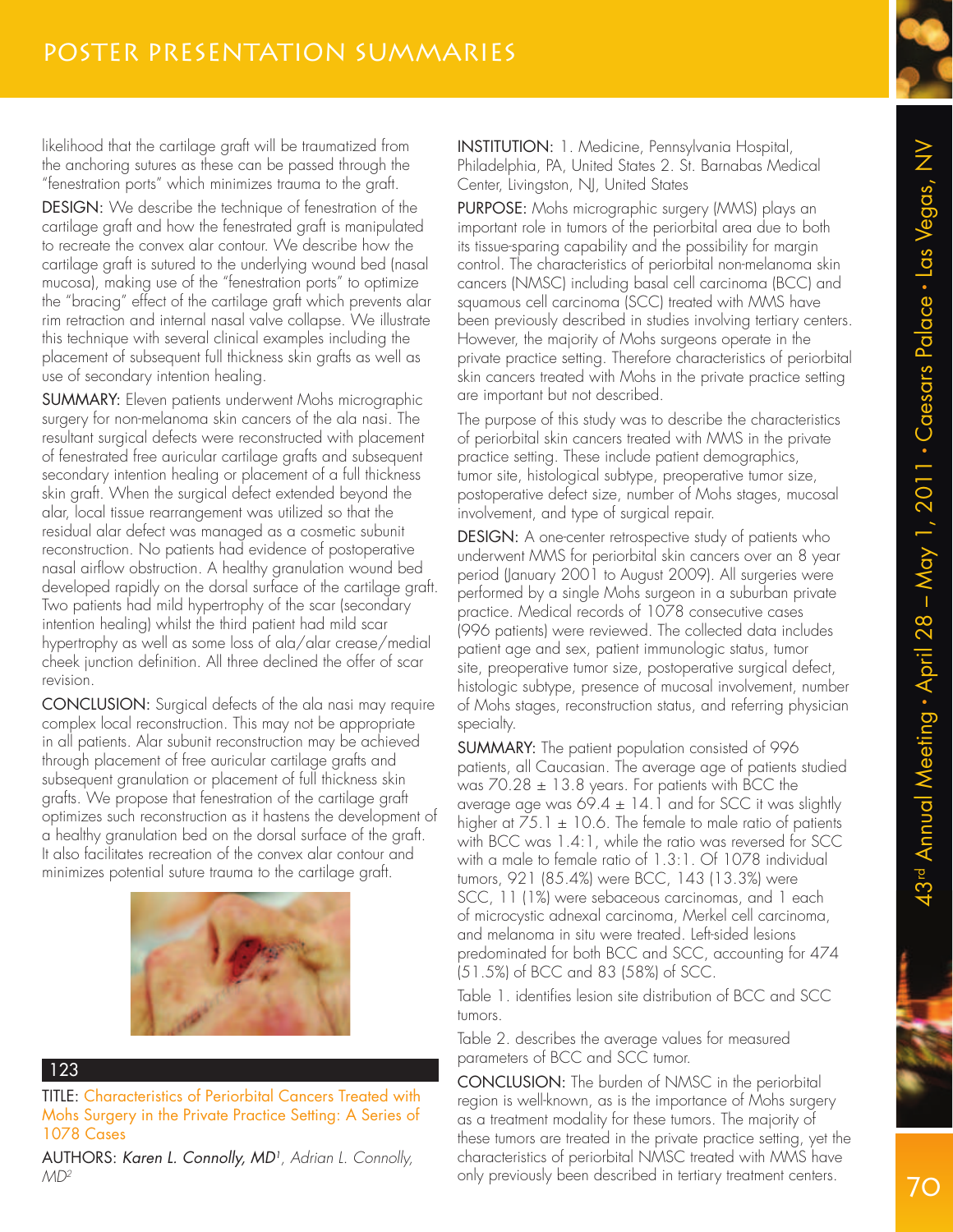Our data describes these tumors and their characteristics in a single center private practice setting.

Table 1. Distribution of Periocular BCC and SCC by Location

|            |                  | LШ             | MC.              | IC.            | Total |
|------------|------------------|----------------|------------------|----------------|-------|
| BCC        | 488<br>(53%)     | 143<br>(15.5%) | 216<br>(23.5%)   | 74<br>(8%)     | 921   |
| <b>SCC</b> | 60<br>$(41.9\%)$ | 40<br>(28%)    | 22<br>$(15.4\%)$ | -21<br>(14.7%) | 143   |

SCC = squamous cell carcinoma, BCC = basal cell carcinoma,  $LL =$  lower lid,  $UL =$  upper lid,  $MC =$  medial canthus,  $IC =$  lateral canthus

Table 2. Characteristics of Periocular BCC and SCC tumors

|                          | BCC (n=921)       | $SCC$ (n=143)     |
|--------------------------|-------------------|-------------------|
| Preoperative size        | $6.54 \pm 5$ mm   | 6.19±4.25mm       |
| Postoperative defect     | 12±7.5mm          | $11.3 \pm 6.8$ mm |
| Number of Mohs stages    | $2.19 \pm 1.1$    | $1.89 \pm 0.99$   |
| Mucosal involvement      | 343 cases (37.2%) | 31 cases (21.7%)  |
| Underwent reconstruction | 571 (62%)         | 64 (44.8%)        |
| Immunosuppressed host    | 18 cases (1.95%)  | 10 cases (6.99%)  |
|                          |                   |                   |

SCC = squamous cell carcinoma, BCC = basal cell carcinoma

#### 124

TITLE: A Multi-site Prospective Study of the Adverse Events and Complications Associated with Mohs Surgery for the Treatment of Skin Cancer

AUTHORS: Bradley G. Merritt, MD<sup>1</sup> , David G. Brodland, MD<sup>2</sup>, John A. Zitelli, MD<sup>2</sup>, Joel Cook, MD<sup>3</sup>

INSTITUTIONS: 1. Dermatology, UNC Chapel Hill, Chapel Hill, NC, United States 2. Dermatology and Otolaryngology, University of Pittsburgh, Pittsburgh, PA, United States 3. Dermatology, Medical University of South Carolina, Charleston, SC, United States

PURPOSE: Mohs surgery is a proven method for the removal of skin cancer and well-designed, single-center studies have demonstrated the safety and low complication rate of the technique. Well-designed, multi-center studies provide a higher order of clinical evidence and will further establish the rate of adverse events and complications associated with the treatment of skin cancer using Mohs surgery.

The purpose of this study was to prospectively track serious adverse events and acute complications associated with Mohs surgery in a cooperative, multi-center investigation including 13 ACMS Mohs surgeons in 12 practices.

DESIGN: IRB approval was obtained for each of the 13 surgeons. Over the course of 4 weeks at each treatment site, patients were consented to allow treatment related data to be collected and analyzed. Data collected included demographic information, medication history, and past medical history. Additional information recorded included

tumor location, type, size before and after treatment, number of stages, method of reconstructive surgery, if any, and the use of preoperative/intraoperative/post-operative antibiotics, anxiolytics or post-operative analgesics. Serious adverse events occurring during the procedure day were recorded.

The second portion of the study involved collecting postoperative data. Patients who followed-up in the office within 14 days of treatment had episodes of post-operative bleeding, hematoma formation, infection, wound dehiscence, flap/graft/wound edge necrosis, as well as serious adverse medical events and post-operative pain recorded.

Patients not following-up in the office were given a written questionnaire to complete, and were asked to mail this back to the primary research center in a pre-addressed, postage paid envelope. Patients who did not return the questionnaire were contacted by phone to complete the follow-up survey.

SUMMARY: A total of 1777 treatment events were recorded during the study. At this time, 1589 treatment events have follow-up (89%). There were no serious adverse events intraoperatively for 1777 of 1777 events. Of the 1589 treatment events with follow-up, only one patient experienced a serious adverse event after surgery, consisting of syncope leading to an ER visit. Of the 1589 treatment events with follow-up, 1511 experienced no complication (95%). There were 25 episodes of active bleeding that required physician intervention (1.5%), 10 hematomas (0.6%), 17 infections (1%), 10 cases of at least partial dehiscence (0.6%) and 15 cases of at least partial flap/graft/wound edge necrosis (0.9%). More detailed data analysis is underway.

CONCLUSION: In this multi-center, prospective 4 week study of serious adverse events and acute complications associated with Mohs surgery for the treatment of skin cancer, Mohs surgery is proven to be a very safe outpatient procedure. The rate of minor complications is low, at 5%. Active bleeding is the most commonly experienced complication, occurring in 1.5% of patients. Hematoma formation, infection, dehiscence, and flap/graft/wound edge necrosis occur at a rate of less than 1% each.

#### 125

#### TITLE: Histological and Biological Parameters of Melanoma in African American Patients

AUTHORS: Doru T. Alexandrescu, MD<sup>1</sup> , Lisa C. Kauffman, MD2 , Haleh Farzanmehr, MD<sup>2</sup> , Constantin A. Dasanu, MD, PhD3 , Thomas E. Ichim, PhD<sup>4</sup> , Fern P. Nelson, MD<sup>5</sup>

INSTITUTIONS: 1. Dermatology, University of California at San Diego, San Diego, CA, United States 2. Dermtology, Georgetown Dermatology, Washington, DC, United States 3. Oncology, St Francis Hospital and Med Ctr, Hartford, CT, United States 4. Medistem Inc, San Diego, CA, United States 5. Dermatology, VA Med Ctr, San Diego, CA, United States

PURPOSE: To define the histological and biological parameters of melanoma in African American patients.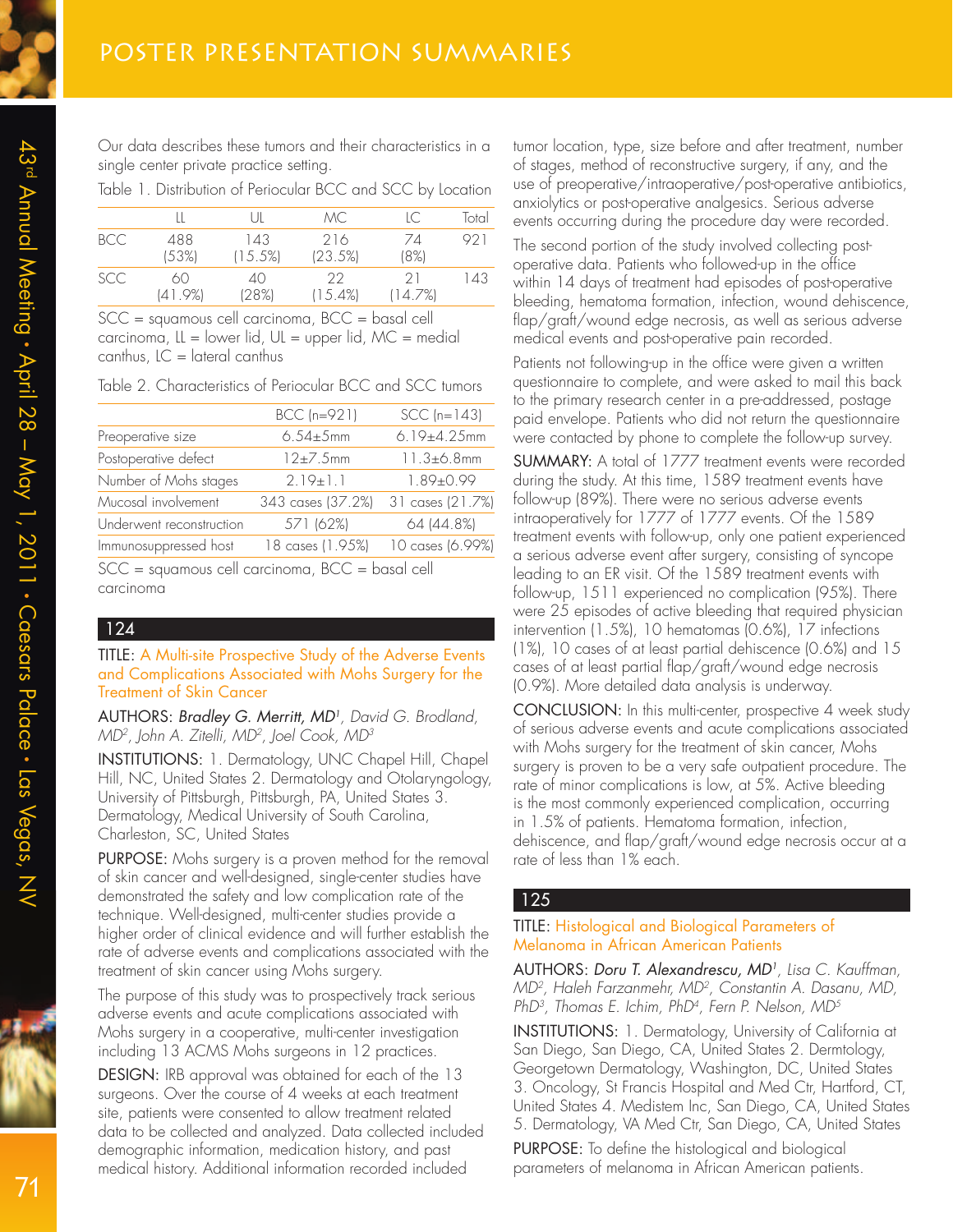Melanoma occurrence in African American patients is relatively rare. Clinical diagnosis is frequently delayed, contributing to an advanced clinical stage at presentation and a decreased median overall survival of patients.

DESIGN: We analyzed histopathologically the biopsy specimens from seventy African American patients with cutaneous melanoma. All slides were read by an experienced pathologist (LCK) using multiple morphological criteria for melanoma, including the current ADA criteria.

SUMMARY: The mean Breslow dept of invasion was 3.4 mm, and 72% of lesions presented a vertical growth phase. Histological factors predicting survival with statistical significance are: presence of ulceration (log rank 6.7, p=0.01), Breslow dept (log rank 3.9, p=0.04), Clark level (log rank 8.5, p=0.03), number of mitoses (log rank 13.2, p=0.0003), neurotropism (log rank 5.0, p=0.02), and microvascular density (8.7, p=0.03), and lymph node involvement by tumor (log rank 9.0, p=0.003). In a multivariate model, the factors most closely associated with survival are, in the order of importance, Clark level, microvascular density under the tumor, presence of residual melanoma, number of mitoses, Breslow depth, and presence of neurotropism. The overall survival of African American patients was significantly decreased compared to a general melanoma population seen in a Pigmented Lesions Clinic (OS 47.0 mo vs. 80.0 mo, AA=46mo, log rank 23, p<0.0001). A progressively diminished average survival was correlated with advancement in the Breslow depth (129.30 mo vs. 80.00 mo vs. 69 mo vs. 48 mo for depths of 0-1, 1.01-2.00, 2.01-4.00, and >4.01 mm, respectively [log rank 4.0, p=0.04]).

CONCLUSION: Some of the classical histological predictors of survival in melanoma confirm their prognostic value in African American patients. However, few histological features behave differently from the known standard, pointing towards a possibly different biological behavior of melanoma occurring in pigmented skin.

## 126

TITLE: Basosquamous Carcinoma and Metatypical Basal Cell Carcinoma: A Review of Treatment with Mohs Micrographic Surgery

AUTHORS: Kattie J. Allen, MD<sup>1</sup>, Jerry D. Brewer, MD<sup>1</sup>, Mark A. Cappel, MD<sup>2</sup>

INSTITUTIONS: 1. Dermatology, Mayo Clinic, Rochester, MN, United States 2. Dermatology, Mayo Clinic, Jacksonville, FL, United States

PURPOSE: The purpose of this study was to analyze the efficacy of Mohs micrographic surgery (MMS) as a treatment for basosquamous carcinoma (BSC) and metatypical basal cell carcinoma (MBCC).

DESIGN: A retrospective review of medical records and histologic tissue samples was conducted for 288 patients

with 293 biopsy-proven BSCs or MBCCs treated with MMS between the years 1996 and 2004. Prior to inclusion in the study, the histologic samples were reviewed by the primary author and a dermatopathologist to confirm the diagnoses, which resulted in a total of 32 BSCs and 129 MBCCs. The other 132 cases were reclassified as tumors including other subtypes of basal cell carcinomas (BCC) and squamous cell carcinomas (SCC). Surgical and follow up data was then collected for analysis.

SUMMARY: The K-M estimates of recurrence-free survival (95% CI) following MMS was 100% for the first year for both tumors and 95.5% for BSC and 93.8% for MBCC at 5 years. The median number of required Mohs layers was 1 for both tumor subtypes with initial mean sizes of 1.5cm for BSC and 1.3cm for MBCC. Approximately 7% (6.9% for BSC and 7.3% for MBCC) represented recurrent tumors at the time of presentation for MMS. Of the 8 patients who experienced recurrences, none of them developed known metastatic disease in the median 85 months of follow up.

CONCLUSION: Previously published studies report a recurrence rate for BSC/MBCC of 12 to 45% with wide local excision. In comparison, recurrence rates with MMS have been estimated to be 4.1% in a recent published study. Our study showed a similar recurrence-free survival, thus helping to confirm MMS as the standard of care for these BCC subtypes.

# 127

#### TITLE: High-Risk Squamous Cell Carcinoma of the Scalp: Predictive Factors of Aggressive Behavior and an Approach to Management

**AUTHORS: Seema S. Sheth, MD<sup>1</sup>, Mary E. Maloney,** MD<sup>1</sup>, Dori Goldberg, MD<sup>1</sup>, David E. Geist, MD<sup>1</sup>, Maryanne Makredes, MD<sup>1</sup>, Sheila Greenlaw, MD<sup>1</sup>

INSTITUTION: 1. Dermatology, UMass Memorial Medical Center, Worcester, MA, United States

PURPOSE: The scalp has recently been recognized as a special site for squamous cell carcinoma (SCC), with increased risk of deep local invasion, recurrence, and metastasis. Not surprisingly, we have encountered several such tumors at our institution which have proven difficult to treat and manage long-term. The purpose of this study was to contribute our experience to this difficult topic, by examining risk factors for the development of high-risk SCCs of the scalp, reviewing patient outcomes, and proposing an approach to the management of these challenging tumors.

DESIGN: In this retrospective analysis, all SCCs and SCC in situs (SCCISs) on the scalp treated at our academic institution between 2003 and 2010 were reviewed. Inclusion criteria for tumors considered "high-risk" were as follows: tumors greater than 2cm in diameter (post-operative size), recurrent tumors, tumors exhibiting perineural invasion or poor differentiation, and/or tumors in immunosuppressed patients. For each case, data regarding patient demographics (age,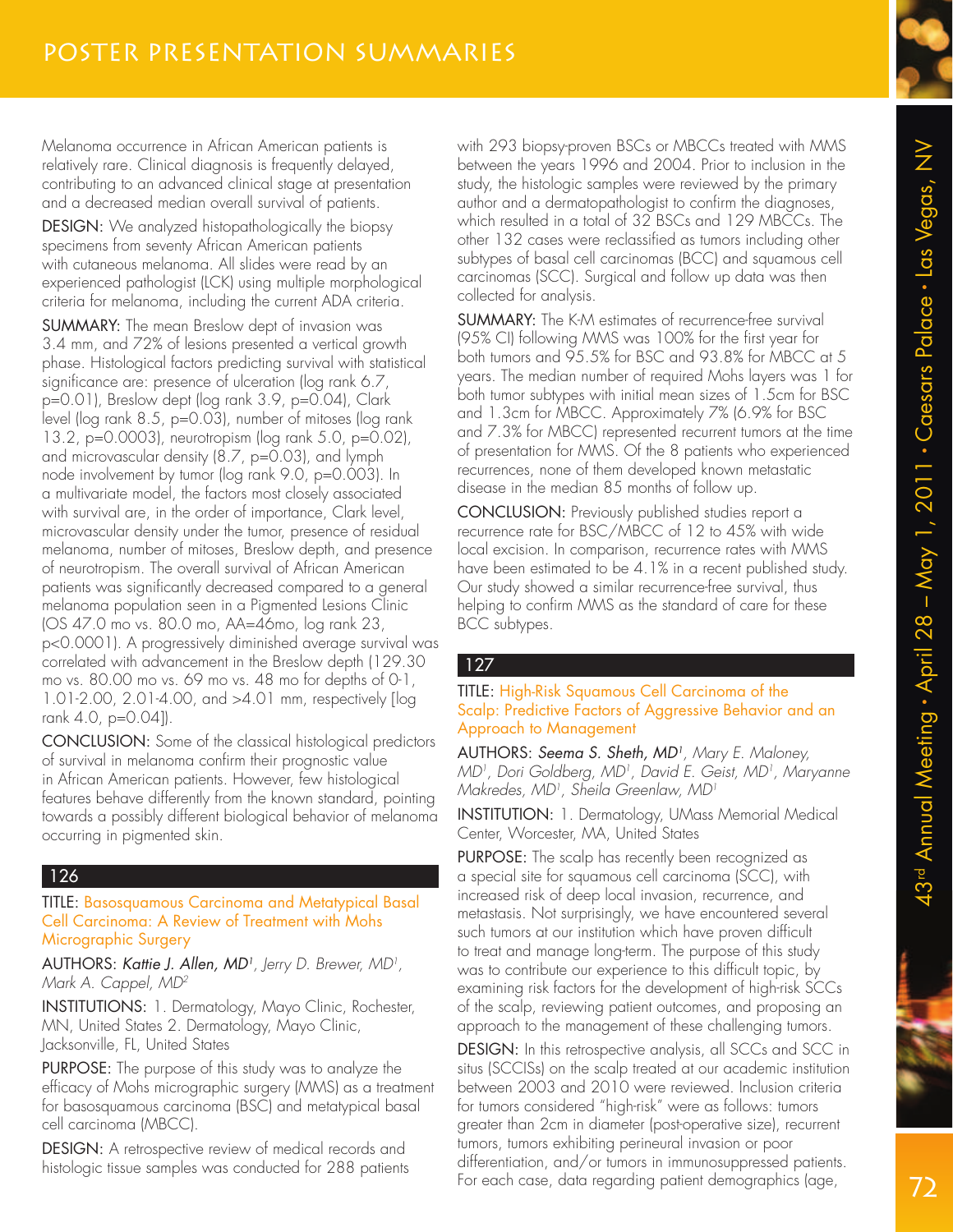sex), degree of scalp alopecia, tumor location, post-operative size, number of stages, clinical node status, imaging results, sentinel lymph node biopsy status, post-operative radiation, eventual course, and follow-up time was obtained and tabulated. Additionally, histopathology slides from corresponding Mohs layers were reviewed to document final tumor histology, depth of involvement, and scalp thickness.

SUMMARY: Of the 192 SCCs on the scalp identified, 110 (58.5%) met criteria for being considered "high-risk." The majority of these tumors were treated successfully with Mohs micrographic surgery (MMS). Four cases, however, (2.1% of all SCCs on the scalp, and 3.6% of high-risk SCCs of the scalp), proved to be extraordinarily aggressive, with affected patients developing multiple recurrences and local metastases. All patients with aggressive tumors were Caucasian; three of the patients were male (75%) and 1 was female (25%). All four aggressive tumors were located on the parietal/vertex scalp, and all affected male patients had stage 7 androgenic alopecia. In contrast, only 62.7% of the other high-risk tumors were located on the parietal/vertex scalp, and the average stage of alopecia in these male patients was 5.4. One of the four patients with aggressive tumors was immunosuppressed (25%), while 12.5% of total patients were immunosuppressed.

Two of the four aggressive tumors were well-differentiated (50%), one was moderately differentiated (25%), and one was poorly differentiated (25%). Of the other high-risk tumors, 47.3% were well-differentiated, 29.1% were moderately differentiated, and 5.5% were poorly differentiated; the remaining tumors were SCCISs. These findings highlighted the fact that well-differentiated tumors can be aggressive, and furthermore, not all poorly differentiated tumors indicate a bad prognosis. The average post-operative area of the aggressive tumors was 29.17cm2; meanwhile, the average area of all other high-risk tumors was 6.41cm2. Additionally, all four aggressive tumors extended down to periosteum, involving galea, suggesting that tumor depth and volume may also be important in identifying aggressive tumors. Perineural invasion was found in only two of the high-risk tumors (1.0%), both of which went on to behave aggressively, suggesting that when present, PNI can herald aggressive behavior, but is not necessary for poor outcomes.

CONCLUSION: With this review, we confirm that SCCs of the scalp should be considered a special subset of tumors, and even well-differentiated SCCs can demonstrate highrisk behavior. A more aggressive approach to diagnosis and treatment should be considered in the following cases: patients with extended field cancerization secondary to alopecia, relatively immunosuppressed patients, tumors greater than 20cm2, and tumors involving galea or periosteum. Future prospective studies are needed to determine whether changes in management (such as cytokeratin staining of final Mohs layers to confirm clear margins, preemptive bone burring or resection for tumors extending to periosteum, and/or post-operative radiation) affect patient outcomes and overall morbidity and mortality.

#### 128

TITLE: Current Trends in the Treatment of Melanoma in situ/Lentigo Maligna and Melanoma with Mohs Micrographic Surgery

AUTHORS: Alan Levy, MD<sup>1</sup>, Thomas Stasko, MD<sup>1</sup> INSTITUTION: 1. Dermatology, Vanderbilt University, Nashville, TN, United States

PURPOSE: Surgical excision is the standard of care for melanoma and melanoma in-situ. The optimal surgical method employed is a subject of much debate in the medical literature even among those of the same specialty. Dermatologists and dermatologic surgeons are trained in the diagnosis and management of cutaneous melanocytic tumors and are usually the first physicians to diagnose melanoma. The American College of Mohs Surgery (ACMS) is an organization whose members are comprised of those physicians who have completed a 1 to 2 year fellowship in surgical dermatology including Mohs micrographic surgery. No consensus guidelines have been written regarding the optimal surgical modality for the treatment of melanoma. Given the discrepancyover the optimal surgical treatment method and the negative implications of suboptimal staging and treatment for this potentially lethal malignancy, investigation into the current practices of members of the American College of Mohs Surgery has become relevant to improving outcomes and moving towards meaningful comparative trials that could drive a consensus statement supporting the optimal surgical method for treating melanoma. We present the results of a web-based survey of the members of the ACMS covering current practice trends in the treatment of melanoma and melanoma in-situ.

DESIGN: We used an Internet-based web survey service to obtain a perspective on current practices of ACMS surgeons with regard to treatment of melanoma.

SUMMARY: There was an almost even split among ACMS members that do and do not (51.1% vs. 48.9%) perform Mohs surgery for melanocytic lesions. All of those surgeons who perform Mohs for melanocytic lesions do so for melanoma in-situ and fewer do so for thicker melanomas. As expected, the percentage of surgeons performing Mohs surgery declined as the thickness of melanoma increased: 40.5% (64/158) use Mohs for invasive melanoma  $< 1$  mm., 19.6% (31/158) for invasive melanoma 1-2 mm in thickness, and  $14.6\%$  (23/158) for invasive melanoma  $> 2$  mm in thickness. Of those that do perform Mohs for melanoctyic lesions, the mean number of annual cases was 45.1.

CONCLUSION: Complete surgical excision is accepted as the standard of care for the treatment of localized cutaneous melanoma. No randomized, controlled studies exist to directly compare locoregional recurrence or disease free survival rates for Mohs surgery with any of its modifications or with conventional surgical excision. The more recent literature has cast doubts on the adequacy of current recommended surgical margins, particularly for melanoma in situ.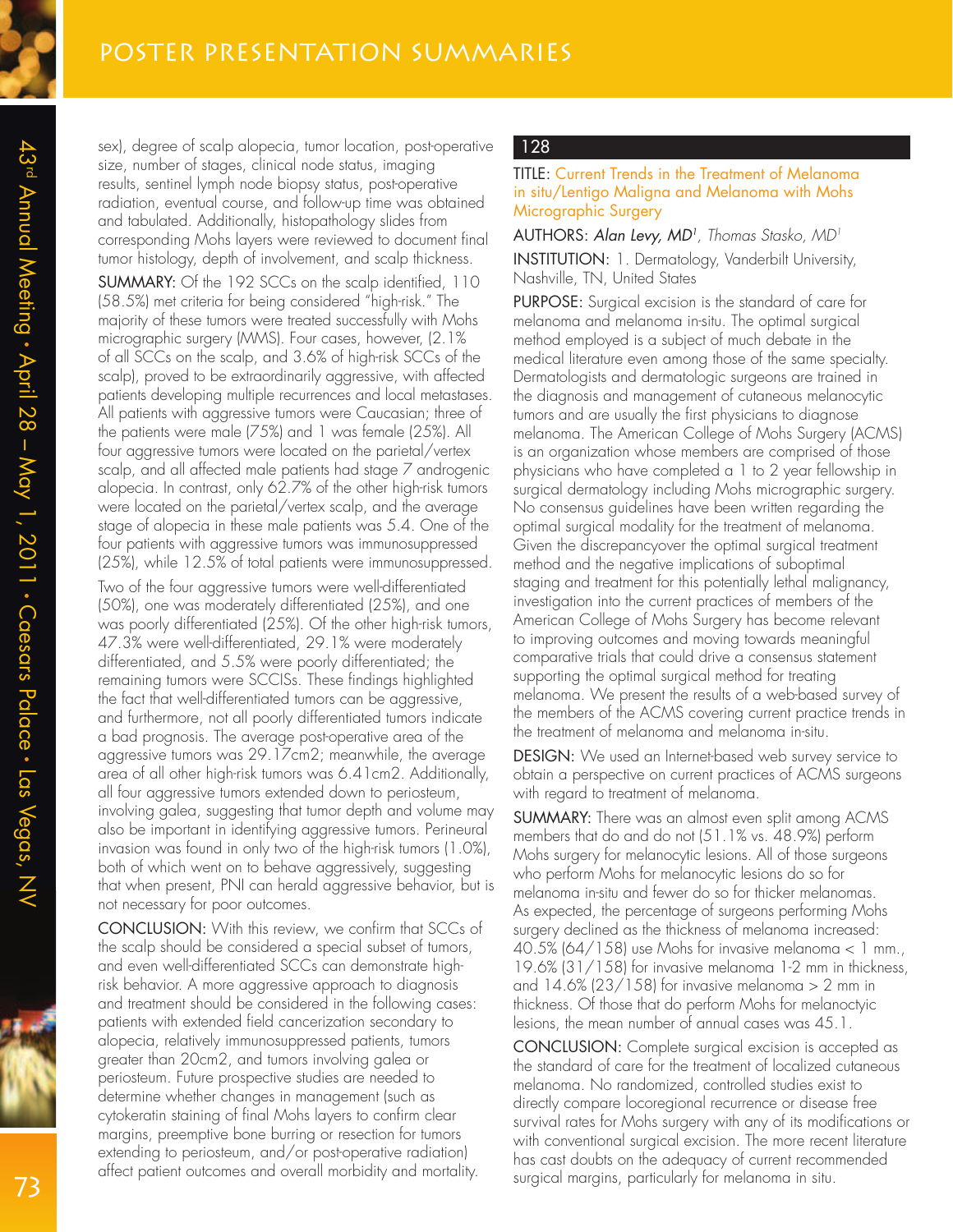There is general agreement among Mohs surgeons that Mohs surgery is appropriate and effective for melanoma in-situ. However, this survey evoked strong opinions from both sides of the table on using Mohs surgery for invasive melanoma. Many College members hold the belief that Mohs surgery has not been established as an effective treatment modality for melanoma; others believe it has based on previously published studies. When scrupulous surgical and pathological technique is applied, Mohs surgery may be successful in treating localized melanoma while sparing normal tissue.

Given the discrepancy in the medical literature over the optimal surgical treatment method for and the potentially negative implications of suboptimal treatment in melanoma, exploring what Mohs surgeons decide on a daily basis gives us a start in identifying treatments for comparison in long-term randomized controlled trials. Information gleaned from this survey may help to narrow the practice variability among those treating melanoma. As this discrepancy narrows, general agreement on the best way to treat these lesions may emerge. Then perhaps we will be better prepared in designing high-powered, multicenter long-term randomized controlled clinical research comparing methods of treating cutaneous melanocytic tumors.



Tables: A debulking layer is taken by the majority of the survey respondents. Trends in the width of typical margins taken for it and subsequent layers are displayed here.

Table 1: Do you perform a debulking layer for permanent sections?

|                   | Yes         | No         | Totals |
|-------------------|-------------|------------|--------|
| LM/MIS            | 125 (79.1%) | 33 (20.9%) | 1.58   |
| Melanoma $< 1$ mm | 59 (80.1%)  | 14(19.1%)  | 73     |
| Melanoma 1-2 mm   | 31 [77.5%]  | 9(22.5%)   | 40     |
| Melanoma $> 2$ mm | 23 (76.6%)  | 7(23.5%)   | 30     |
|                   |             |            |        |

Table 2: What margin do you typically take for the debulking layer?

|          |            |                                              |                                          |                 | Greater              |                 |
|----------|------------|----------------------------------------------|------------------------------------------|-----------------|----------------------|-----------------|
|          |            |                                              |                                          |                 |                      | than 5 Response |
|          | mm         | $2 \text{ mm}$                               | $3 \, \text{mm}$                         | 4 mm 5 mm       | mm                   | Count           |
| LM/MIS   | 58         | 24                                           | 30                                       | $\mathcal{D}$   |                      | 125             |
|          |            | (46.4%) (19.2%)                              | $(24.0\%)$ $(1.6\%)$ $(7.2\%)$           |                 | $(1.6\%)$            |                 |
| Melanoma | 24         |                                              | 15                                       | $\left(\right)$ |                      | 59              |
| $< 1$ mm |            | (40.7%) (18.6%) (25.4%) (0.0%) (6.8%) (8.5%) |                                          |                 |                      |                 |
| Melanoma | 13         | 3                                            | 10                                       |                 |                      | 31              |
| $1-2$ mm | $(14.9\%)$ | $(9.7\%)$                                    | $(32.3\%)$ $(0.0\%)$ $(6.5\%)$ $(9.7\%)$ |                 |                      |                 |
| Melanoma | 8          | 3                                            |                                          |                 |                      | 23              |
| $> 2$ mm |            | (34.8%) (13.0%)                              | (30.4%)                                  | (0.0%           | $(8.7\%)$ $(13.0\%)$ |                 |

Table 3: What margin do you typically take for stage 1 of MMS?

|          |                |                                                                 |                     |   |                | Greater |                 |
|----------|----------------|-----------------------------------------------------------------|---------------------|---|----------------|---------|-----------------|
|          |                |                                                                 |                     |   |                |         | than 5 Response |
|          | $1 \text{ mm}$ | $2 \text{ mm}$                                                  | $3 \text{ mm}$ 4 mm |   | $5 \text{ mm}$ | mm      | Count           |
| LM/MIS   | 3              | ΔΔ                                                              | 43                  |   | 51             | 6       | 1.58            |
|          |                | (1.9%) (27.6%) (27.2%) (7.0%) (32.3%) (3.8%)                    |                     |   |                |         |                 |
| Melanoma | 2              | 12                                                              | 18                  | 2 | 22             |         | 73              |
| $< 1$ mm |                | $(2.7%)$ $(16.4%)$ $(24.7%)$ $(2.7%)$ $(30.1%)$ $(23.3%)$       |                     |   |                |         |                 |
| Melanoma |                | 5                                                               |                     |   |                | 15      | 40              |
| $1-2$ mm |                | $(2.5\%)$ $(12.5\%)$ $(27.5\%)$ $(2.5\%)$ $(17.5\%)$ $(37.5\%)$ |                     |   |                |         |                 |
| Melanoma |                | 5                                                               | Υ                   |   | 5              |         | 30              |
| $> 2$ mm |                | (3.3%) (16.7%) (30.0%) (3.3%) (16.7%) (30.0%)                   |                     |   |                |         |                 |

Table 4: What margin do you typically take for the subsequent MMS stages?

|          |        |                |                                       |         |                                              | Greater   | than 5 Response |
|----------|--------|----------------|---------------------------------------|---------|----------------------------------------------|-----------|-----------------|
|          | mm     | $2 \text{ mm}$ | $3 \, \text{mm}$                      | $-4$ mm | 5 mm                                         | mm        | Count           |
| LM/MIS   | 6      | 58             | 62.                                   |         | 21                                           |           | 158             |
|          | 13.8%) |                | $(36.7\%)$ $(39.2\%)$                 |         | $(7.0\%)$ $(13.3\%)$                         | 10.0%     |                 |
| Melanoma |        | 19             | 31                                    | २       | 16                                           |           | 73              |
| $< 1$ mm |        |                |                                       |         | (1.4%) (26.0%) (42.5%) (4.1%) (21.9%) (4.1%) |           |                 |
| Melanoma |        | 8              | 20                                    |         |                                              |           | 40              |
| $1-2$ mm |        |                |                                       |         | (2.5%) (20.0%) (50.0%) (2.5%) (17.5%) (7.5%) |           |                 |
| Melanoma |        | 5              |                                       |         |                                              |           | 30              |
| $> 2$ mm |        |                | (3.3%) (16.7%) (56.7%) (0.0%) (20.0%) |         |                                              | $(3.3\%)$ |                 |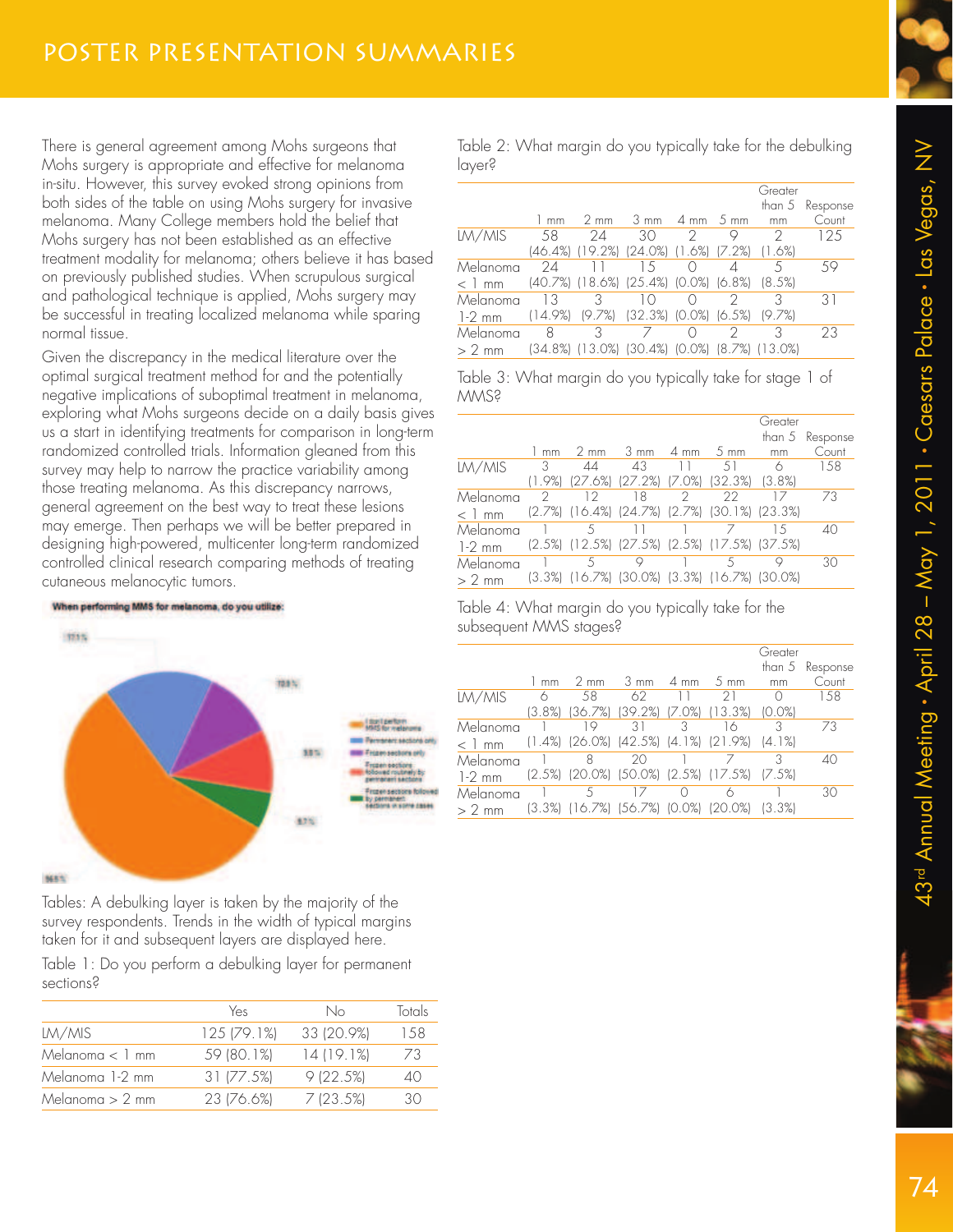#### TITLE: A Standardized Assessment of Cosmetic Outcomes of Different Repair Techniques for Defects on the Nose after Mohs Micrographic Surgery

AUTHORS: Bahar F. Firoz, MD, MPH<sup>1</sup> , Leonard H. Goldberg, MD<sup>2</sup>, Maj. J. Scott Henning, DO<sup>1</sup>, Paul M. Friedman, MD<sup>2</sup> , Arash Kimyai-Asadi, MD<sup>2</sup>

INSTITUTIONS: 1. Dermatology, UTHSCSA, San Antonio, TX, United States 2. DermSurgery Associates, Methodist Hospital, Houston, TX, United States

PURPOSE: The decision between repair options for postsurgical defects on the nose is complicated and subject to defect characteristics including size, depth, location, patient anatomy, and surgeon preference and/or bias. A systematic analysis comparing the cosmetic appearance of post-surgical scars after different repair techniques on the nose would be helpful for surgeons when planning reconstruction of post surgical defects.

OBJECTIVE: To objectively evaluate the cosmetic appearance of post-surgical scars of the nose in patients after Mohs surgery. The inclusion criterion was any patient who presented for follow-up photographs after MMS of the nose between September 2008 and April 2009.

DESIGN: Three dermatologists independently rated standardized photographs for cosmesis using the Vancouver Scar Scale (VSS). Repair types, cosmetic subunit of the nose, size of the post-operative defect, and length of time after surgery were used in the assessment.

SUMMARY: 104 patients were photographed postoperatively when seen in follow-up. Surgical characteristics are presented in Table 2. Linear closures and healing by second intention had lower mean scar scores than flaps or grafts, and this was statistically significant (F(3,100)=12.001, p=0.000.) Post-hoc analysis after one-way Analysis of Variance (ANOVA) revealed that the difference between scar scores at zero to three months verses greater than twelve months was statistically significant (mean difference 2.5, p=0.005). The total scar scores of the 29 patients who followed up more than once after Mohs surgery were also analyzed over time. A paired samples t-test showed that the average scar scores were statistically significantly lower over time for the same patient (mean difference 0.95, p=0.004). Location on the nose was not significantly associated with higher or lower scar scores,  $(F(4, 99)=1.968, p=.105$ . Age at the time of surgery and gender were also not statistically significantly associated with total scar score. A linear regression was performed to predict the total scar score from post-operative defect size in square centimeters, and follow-up time in weeks. Both relationships were statistically significant. As length of follow-up increased, the total scar score decreased, or improved significantly. As defect size increased, the total scar score increased, or worsened significantly.

CONCLUSION: Scar scores improved significantly over time with the best cosmesis at twelve months or greater. Patients who were evaluated more than once over time had statistically significant improvement in scar scores over time. Lowest scar scores (best cosmesis) were associated with complex linear closures and healing by second intention, while higher scores (poor cosmesis) were associated with flaps and grafts. Age, gender, and location on the nose were not associated with cosmesis. Smaller post-operative defects were associated with improved cosmesis, and higher length to width ratios of the post-operative defect was associated with complex linear closures. Alar defects were most often associated with graft closures, whereas nasal sidewall and bridge defects were most often associated with linear closures.

#### Table 1. Vancouver scar scale

| Pigmentation | Pliability    | Height           | Vascularity         |
|--------------|---------------|------------------|---------------------|
| Normal 0     | Normal 0      | Normal 0         | Normal 0            |
| Pink 1       | Supple 1      | $<$ 2 mm $\vert$ | Hypopigmentation 1  |
| Red 2        | Yielding 2    | $2-5$ mm $2$     | Hyperpigmentation 2 |
| Purple 3     | Firm 3        | $>5$ mm $3$      | Mixed 3             |
|              | Ropes 4       |                  |                     |
|              | Contracture 5 |                  |                     |
|              |               |                  |                     |

| Table 2. Patient and surgical characteristics |
|-----------------------------------------------|
|-----------------------------------------------|

|                         | Frequency | Percent           |
|-------------------------|-----------|-------------------|
| Nasal tip & Supratip    | 30        | 4.8<br>1.0<br>1.0 |
| Nasal ala               | 26        | 25.0              |
| Nasal sidewall          | 25        | 24.0              |
| Nasal bridge            | 15        | 14.4              |
| Alar groove             | 8         | 7.7               |
| Basal cell carcinoma    | 83        | 79.8              |
| Squamous cell carcinoma | 21        | 28.8              |
| Male                    | 44        | 42.3              |
| Female                  | 60        | 57.7              |
| Complex Linear          | 37        | 35.6              |
| Skin graft              | 30        | 28.8              |
| Second intention        | 15        | 14.4              |
| Advancement             | 10        | 9.6               |
| Transposition           | .5        | 4.8               |
| Combination             | 5         | 4.8               |
| <b>Island Pedicle</b>   | 1         |                   |
| Rotation                | 1         |                   |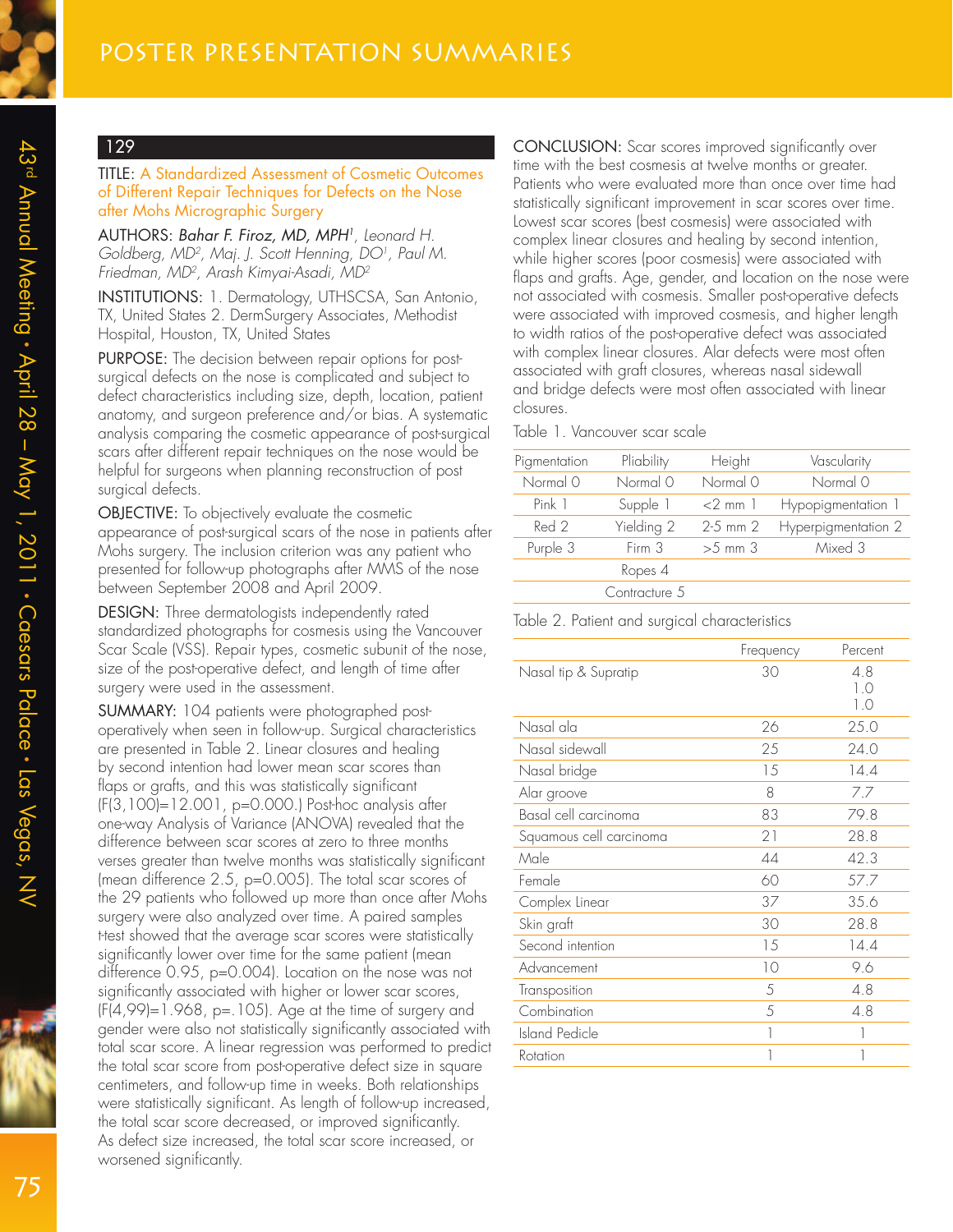TITLE: A Comparison of Mohs Micrographic Surgery Aided by MART-1 Immunostain for Melanoma and Melanoma In Situ on the Head and Neck vs. Trunk and Extremities: Retrospective Review of 274 Patients

AUTHORS: Christopher R. Urban, MD<sup>1</sup>, Joseph F. Sobanko, MD2 , Christopher J. Miller, MD<sup>2</sup>

INSTITUTIONS: 1. Medicine, Pennsylvania Hospital, Philadelphia, PA, United States 2. Dermatology, University of Pennsylvania, Philadelphia, PA, United States

PURPOSE: The purpose of this study was to analyze the elements involved in the management of invasive melanomas and melanomas in situ of the head and neck compared with that of the trunk and extremities when treated with Mohs micrographic surgery aided by MART-1 immunostaining.

DESIGN: A retrospective chart review was performed of 274 patients treated with Mohs micrographic surgery for biopsy-proven invasive melanomas and melanomas in situ. All cases were aided by MART-1 immunostaining and performed between March 2006 and November 2010. All patients were treated with a similar protocol. Data points for invasive melanomas and melanomas in situ on the head and neck were compared to that of the trunk and extremities.

SUMMARY: A total of 274 cases (comprised of 213 melanomas in situ and 61 invasive melanomas) treated by Mohs surgery aided by MART-1 immunostains were reviewed. 230/274 (83.9%) cases were located on the head and neck and 44/274 (16.1%) were located on the trunk and extremities.

Preoperative biopsies were diagnosed as melanoma in situ in 213/274 (77.7%) cases, invasive melanoma in 54/274 (19.7%) cases, and atypical melanocytic lesions in 7/274 (2.6%) cases. Pathologic examination of the debulk specimens showed melanoma in situ in 167/274 (60.9%) cases, invasive melanoma in 15/274 (5.5%) cases, and atypical melanocytic lesions in 18/274 (6.6%). Examination of 74/274 (27%) of the debulk excision showed scar without any residual melanocytic lesion.

The likelihood of detecting residual tumor on the debulking excision was higher for tumors on the head and neck vs. trunk and extremities. Of all tumors on the head and neck, 166/230 (72.2%) showed residual melanoma. 30/50 (60%) of invasive melanomas on the head and neck had residual disease and 136/180 (75.6%) of melanomas in situ on the head and neck had residual disease. By comparison, 16/44 (36.4%) of all tumors from the trunk and extremities had pathologic evidence of tumor on the debulk excision. 5/11 (45.5%) invasive melanomas on the trunk and extremities had residual disease and 11/33 (33.3%) of melanomas in situ on the trunk and extremities had residual disease.

The average number of stages to clear the tumors was greater for both invasive melanoma (1.52 stages) and

melanoma in situ (1.49 stages) located on the head and neck compared to the average number of stages for tumors on the trunk and extremities (1.18 stages for both invasive melanoma and melanomas in situ on the trunk and extremities). The number of stages required to clear the tumor did not differ between in situ and invasive disease (average of 1.46 stages for invasive melanoma versus 1.45 stages for melanoma in situ). 65% of tumors on the head and neck were cleared with 1 stage compared to an 82% clearance rate for those on the trunk and extremities.

Complexity of reconstruction was greater for tumors located on the head and neck versus the trunk and extremities. For tumors located on the head and neck, 92/230 (40%) were repaired with complex closure, 85/230 (37.0%) with flaps, and 31/230 (13.5%) were referred. For lesions on the trunk and extremities, 35/44 (79.5%) were repaired with complex closure, 3/44 (6.82%) were closed with a flap, 3/44 (6.82%) were allowed to heal by secondary intention, and 3/44 (6.82%) were referred. Reconstruction method did not vary for melanoma in situ vs. invasive melanoma.

CONCLUSION: Melanoma in situ and invasive melanoma of the head and neck provide multiple challenges compared to similar lesions on the trunk and extremities.

First, since lesions on the head and neck are more likely to have residual tumor detected in the debulking excision there is an increased likelihood of upstaging at the time of Mohs surgery compared to lesions on the trunk and extremities. While only 4 (1.88%) of the cases in this series upstaged, previous authors have published upstaging in the range of 21-26%. Mohs surgeons must be aware of the possibility of upstaging, because the discovery can change prognosis and may influence timing of the reconstruction, if sentinel lymph node biopsy is desired.

Second, determination of surgical margins by examination of clinically visible lesions is less reliable on the head and neck vs. trunk and extremities, as evidenced by the greater number of stages required for melanomas and melanomas in situ of the head and neck.

Third, reconstruction after excision of melanomas in situ and invasive melanoma of the head and neck is more complex and requires a higher frequency of flaps, compared to lesions on the trunk and extremities.

These important differences between head and neck melanomas versus melanomas of the trunk and extremities were present for both melanomas in situ and invasive melanoma.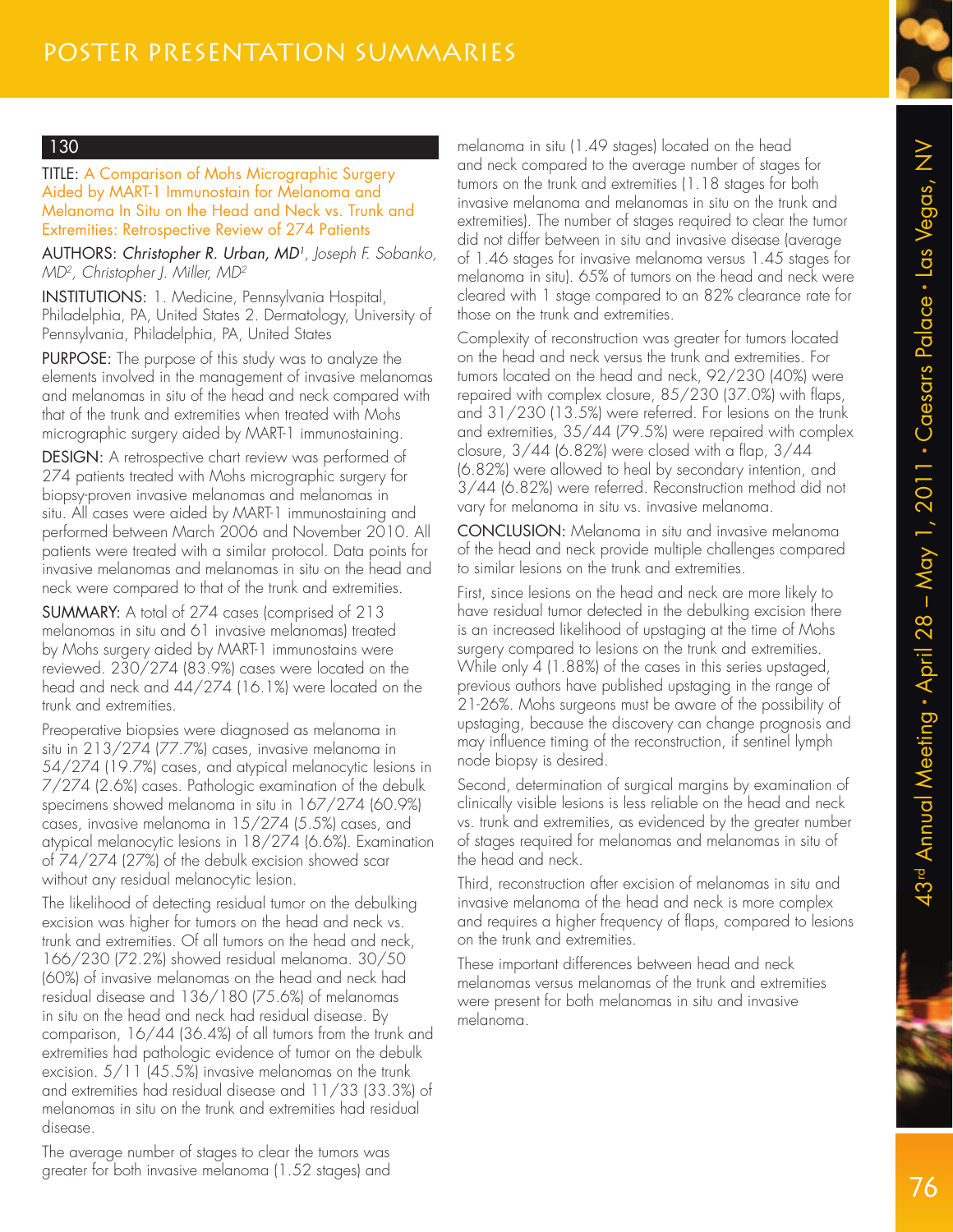TITLE: Fascial Flaps for Auricular Reconstruction When the Postauricular Skin is Not a Viable Option

#### AUTHOR: Quenby L. Erickson, DO<sup>1</sup>

INSTITUTION: 1. St. Louis University, St. Louis, MO, United **States** 

PURPOSE: The postauricular interpolation flap is commonly employed to reconstruct large helical rim defects after Mohs micrographic surgery (MMS). Occasionally, the glaborous postauricular skin is not a viable option; too photodamaged or sacrificed in tumor extirpation. The use of a random pedicled fascial flap in this circumstance is a strong alternative. The superficial temporoparietal fascia (STPF) flap has been described as an axial flap, however, due to the robust nature of the blood supply, a random fascial flap either from the STPF or the postauricular fascia (PAF) can successfully be employed to reconstruct extensive auricular MMS defects.

DESIGN: Case 1) An 85 year old male presented missing the superior third of the left helix after resection of a basal cell carcinoma by a rural dermatologist with intraoperative frozen sections positive for additional tumor. (Figure 1a) After MMS, the defect was extensive, (Figure 1b) with a remnant of exposed cartilage for the superior half of the helix and revealing the STPF around the helix. Reconstruction involved a preauricular transposition flap to the anterosuperior aspect of the helix and a STPF flap to the posterosuperior aspect of the helix covered with a full thickness skin graft. The STPF flap was created with an arcuate incision through the STPF at the outer edge of the MMS defect. The flap was dissected carefully off the muscle from posterior to anterior, leaving a broad pedicle anteriorly and sutured to the posterior aspect of the helix covering the exposed cartilage and recreating the superior aspect of the helix. Needing visibility for hemostasis, a linear incision posterosuperiorly from the edge of the MMS defect toward the vertex approximately 5cm in length, hemostasis was achieved and the scalp skin was sutured closed, and a xenograft of purified collagen (Puracol Plus, Medline) was used to cover the remaining scalp defect. (Figure 1c) Postoperatively, the patient's course was uncomplicated. He healed very well with a nearly normal appearing ear. (Figure 1d)

Case 2) An 81 year old male presented with a basal cell carcinoma on the left helical rim. MMS resulted in a cartilaginous defect of the rim. (Figure 2a) It was determined that due to severe photo damage and limited glaborous postauricular skin that a random PAF would best restore the normal contour of the helix. The PAF flap was created by incising along the postauricular sulcus apx 5 cm to fascia and then posteriorly apx 7cm followed by a perpendicular incision creating a "T". The scalp was undermined broadly between the fat and PAF. (Figure 2b) An arcuate incision of the PAF was made posteriorly and dissected off the muscular base leaving a broad pedicle anteriorly. The PAF was draped over the helical rim defect and sutured into place.

(Figure 2c) Pedicle division occurred after three weeks. This reconstruction resulted in a normal appearance to the ear, restoring the normal contour of the helical rim. (Figure 2d)

CONCLUSION: Fascial flaps have a robust blood supply and can provide an excellent alternative to the postauricular skin interpolation flap in auricular reconstruction when the skin flap is not a viable option.

Figure 1. Superficial temporoparietal facial flap



Figure 2. Postauricular fascial flap



#### 132

#### TITLE: The Presence of Inflammation May Predict Carcinoma in Mohs Sections

AUTHORS: Michelle F. Henry, MD <sup>1</sup> , Nina F. Abraham, MD1 , Claudia I. Vidal, MD, PhD<sup>1</sup> , Robert G. Phelps, MD <sup>1</sup> , Ellen S. Marmur, MD<sup>1</sup>

INSTITUTION: 1. Dermatology, Mount Sinai School of Medicine, New York, NY, United States

PURPOSE: The histopathologic evaluation of tissue obtained from Mohs micrographic surgery is important in obtaining complete tumor removal. Areas of dense inflammation are commonly removed during Mohs surgery because of the concern that they may mask or predict areas of tumor. As the goals of Mohs surgery are trifold: tumor clearance, maintaining functionality through margin minimalization and providing an aesthetically acceptable scar, it is important to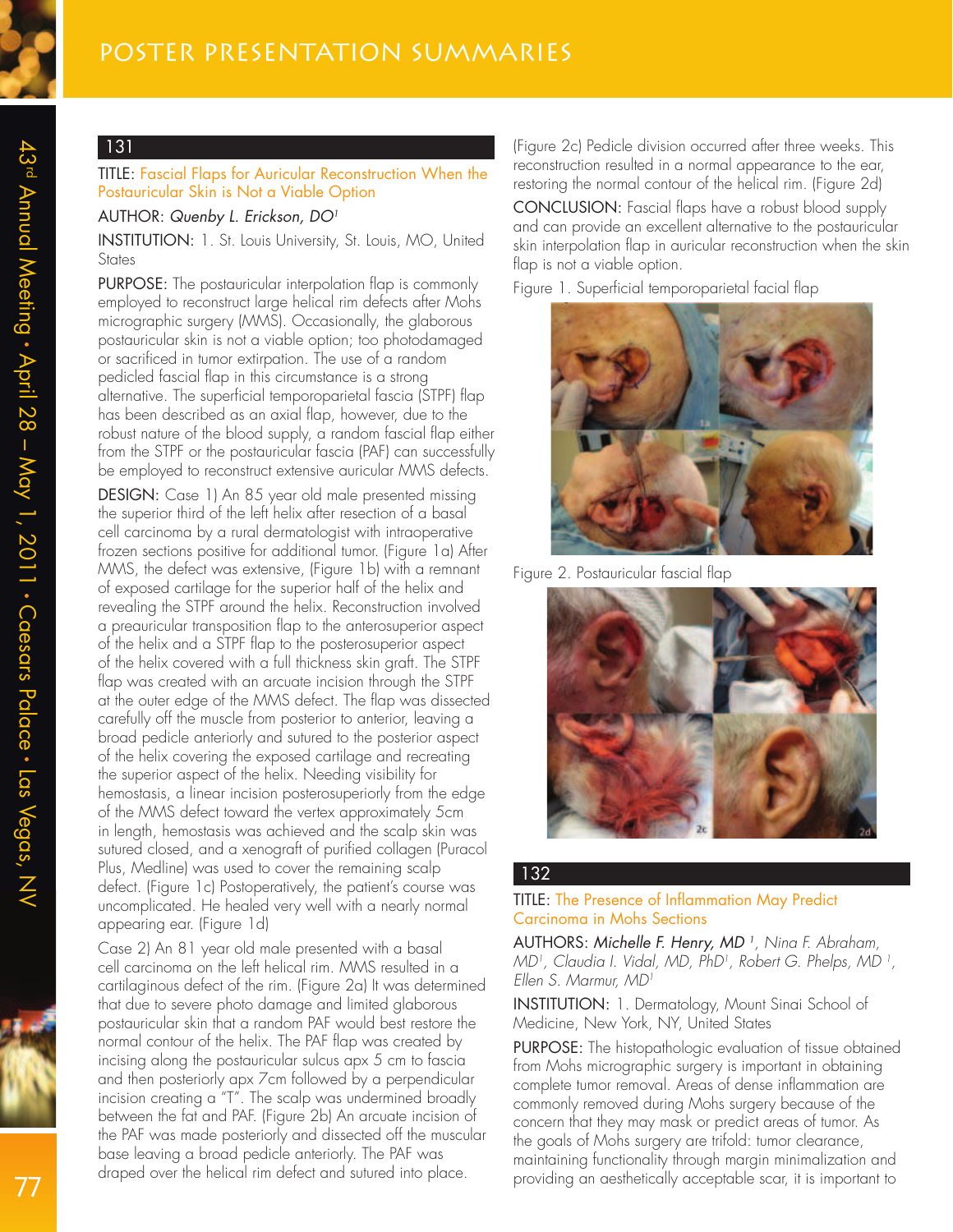delineate surgical techniques that provide tumor clearance while optimizing the two secondary objectives.

OBJECTIVE: We sought to evaluate whether inflammation predicted carcinoma Mohs sections in order to determine if surgical margins should always include all inflammation

DESIGN: Serial sections and immunohistochemical technique with anticytokeratin antibodies (AE1/AE3 and CK8/18) were performed on Mohs frozen sections found to have moderate inflammation on histology.

SUMMARY: A total of 31 Mohs cases were examined. 19 (61%) showed evidence of moderate inflammatory infiltrate and were chosen for further evaluation. Tumor was found in 7 of the 19 cases (39%). This included 4 squamous cell carcinoma, 2 basal cell carcinoma, and 1 keratoacanthoma. 2 of 7 cases (29%) detected tumor on serial sections not detected on routine histology. 12 (39%) showed none or mild inflammatory infiltrate.

CONCLUSION: Areas of inflammation may predict carcinoma during Mohs surgery. Step sections and immunohistochemistry may provide additional information that can aid in definitive therapy. Further studies are warranted.

#### 133

TITLE: HPV Types in Transplant-Associated Squamous Cell Carcinomas

AUTHORS: Todd C. Becker, MD, PhD<sup>1</sup>, Teresa T. Soriano,  $MD<sup>1</sup>$ 

INSTITUTION: 1. Dermatology/Medicine, UCLA, Los Angeles, CA, United States

PURPOSE: Solid organ transplant recipients are among the most challenging patients in Mohs surgery practice. Immunosuppression dramatically increases patients' risk of developing non-melanoma skin cancer. Skin cancers ultimately affect over 50% of transplant recipients. In particular, the risk of squamous cell carcinoma is increased 65-250 fold in transplant recipients. While some patients have numerous and frequent skin cancers, others go many years without any lesions. There is not yet a way to predict whether a patient will be in a high- or low- risk group. Immunosuppression leads to increased infection with human papillomavirus (HPV), and these infections may play a role in promoting cutaneous malignancies. The goal of this study is to detect HPV types in transplant-associated SCCs. We hope to discover specific HPV types that may identify transplant patients who are at highest risk for developing squamous cell carcinomas.

DESIGN: Biopsy specimens were collected from patients in the university transplant dermatology clinic undergoing Mohs surgery for squamous cell carcinoma. Lesions were limited to sun-exposed skin, including head and neck, forearms and hands. DNA was isolated from paraffin-embedded specimens and subjected to general-primer-PCR reverse-lineblotting to specifically detect cutaneous HPVs.

SUMMARY: HPV typing was performed on SCCs from solid organ transplant patients presenting for Mohs excision. We detected between 0 and 6 HPV types per lesion, including 11 unique HPV species. The most prevalent HPV types were HPV20 (6/11), HPV9 (3/11) and HPV4 (2/11). The mean number of HPV types identified was 1.2±0.3 in renal transplant patients versus 3.4±0.8 for cardiac transplant patients.

CONCLUSION: The majority of squamous cell carcinomas from transplant patients had detectable HPV DNA. SCCs from cardiac transplant patients had, on average, more HPV types than those from renal cell transplant patients. This is particularly interesting given the clinical observation that cardiac transplant patients appear to be at greater risk for developing SCCs than renal transplant patients. The most frequently detected species, HPV20, has been associated with malignant transformation in animal studies and in human cells in vitro. However, a role for HPV20 has yet to be demonstrated in humans. It will require a larger patient cohort to assess the association and possible causative role of specific HPV types in transplant-associated SCCs. In the future it may be possible to treat with vaccination or HPVdirected immunotherapy to prevent the development of SCCs in immunosuppressed patients.

#### 134

TITLE: Influence of Pre-Operative Viewing of Educational Videos about Mohs Micrographic Surgery on Patients' **Perceptions** 

**AUTHORS: Kaleena B. Noland, RN, BSN'**, Mark A. Hyde, MMS, PA-C<sup>1</sup>, Glen M. Bowen, MD<sup>1,2</sup>

INSTITUTIONS: 1. Cutaneous Oncology, Huntsman Cancer Institute at the University of Utah, Salt Lake City, UT, United States 2. Dermatology, University of Utah, Salt Lake City, UT, United States

PURPOSE: The purpose of this study is to determine if showing patients pre-operative educational videos about Mohs micrographic surgery will enhance their satisfaction and preparedness.

DESIGN: In our clinic, patients are contacted by a preoperative phone call to discuss the Mohs procedure. All patients are given access to two videos via internet intended to educate them about Mohs surgery. One video is the "Patient Education Video" accessed through the web site for the American College of Mohs Surgery. The other video is a wound care video developed by the Melanoma and Cutaneous Oncology Program at the Huntsman Cancer Institute. During post-operative nurse calls all new patients were asked if they watched the educational videos. Additional questions explored how well the patient felt they were prepared for the procedure and their overall satisfaction.

SUMMARY: A total of 22 patients who had never had Mohs surgery were contacted following their Mohs procedure. Of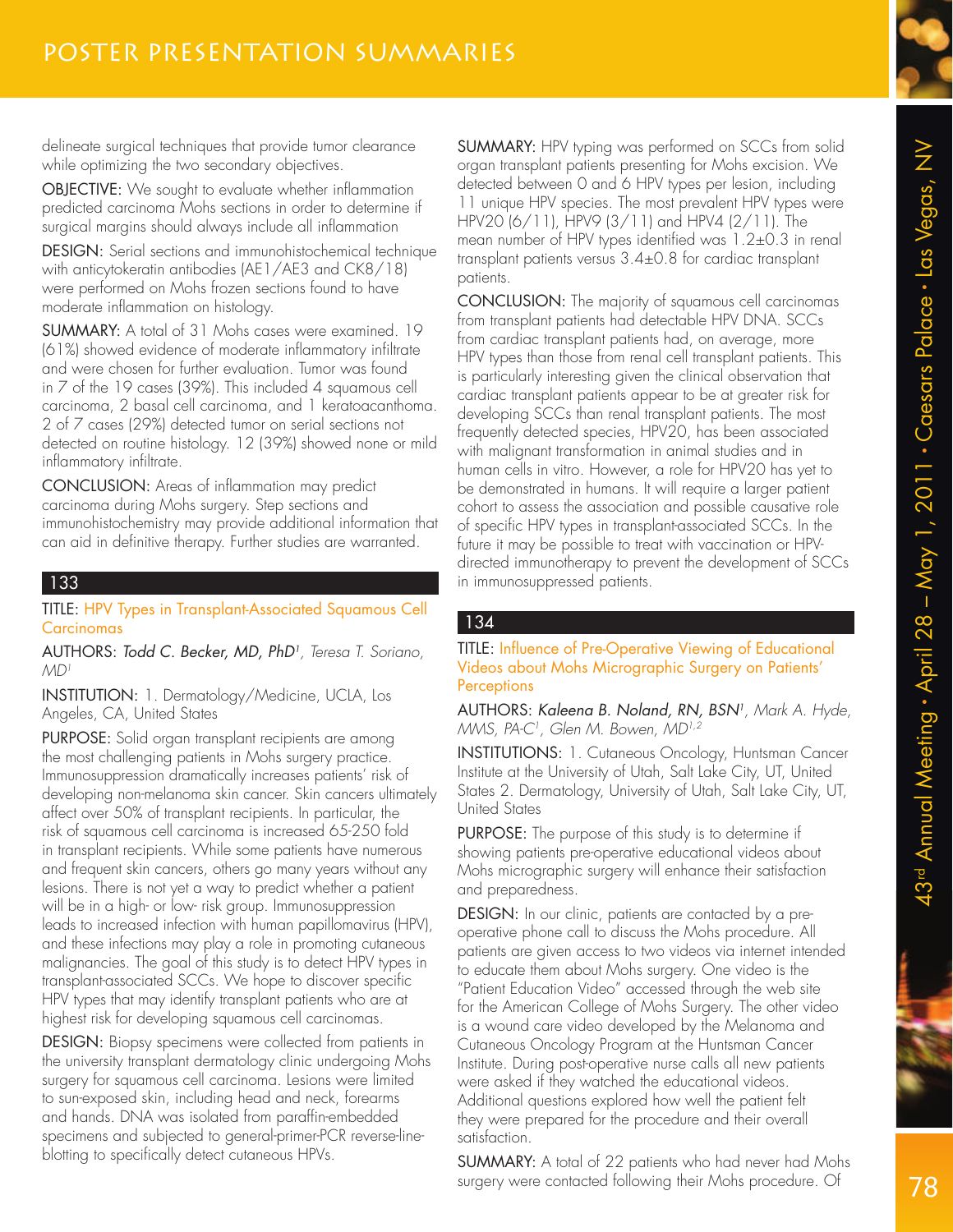the 22 patients, 11 (50%) patients viewed both the Mohs educational video and the post-operative wound care video. The average preparedness of patients who watched both videos was 9.27 out of 10. The average preparedness for the 11 patients who watched neither of the videos was 8.72 out of 10. Of those patients who felt most prepared for their procedure (10 out of 10) 70% watched both educational videos.

CONCLUSION: Patient preparation is key to the patient experience during their Mohs procedure. It seems patients benefit from viewing pre-operative educational videos that discuss the procedure, timing expectations, and postoperative wound care instructions. As a result we feel patients who watch these videos pre-operatively are more prepared, understand the possible outcomes, and feel empowered going into their Mohs procedure.

Further data is being gathered and will be available at the time of presentation to the Mohs College.

#### 135

TITLE: Locally Aggressive Atypical Fibroxanthoma – Case Series

AUTHORS: Renata Prado, MD<sup>1</sup>, Alisa A. Funke, MD<sup>1</sup>, J. Ramsey Mellette, Jr., MD<sup>1</sup> , Mariah R. Brown, MD<sup>1</sup>

INSTITUTION: 1. Dermatology, University of Colorado Denver, Denver, CO, United States

PURPOSE: Atypical fibroxanthoma (AFX) is a low-grade tumor that is typically characterized by its relatively small size and confinement to the dermis. We present three cases of AFX that are unique due to their size and the depth of invasion.

DESIGN: Atypical fibroxanthoma (AFX) is a malignancy that usually occurs on sun-damaged skin of the head and neck in elderly patients. Despite marked cellular atypia, the lesion is considered a low-grade sarcoma and is known to follow a benign clinical course. The largest case series of AFXs reports a median size of 10 mm, with tumor cells confined predominantly to the dermis. Smaller case series by Mohs surgeons document larger tumors, with a median size of 13 mm in one study. Mohs surgeons also report that almost all AFXs are cleared within 2 stages of Mohs, with an average margin of 4 mm in one study.

We present three cases of locally aggressive AFX of the head and neck, treated with MMS. Patient #1 is a 65 year-old male who presented with a fast growing nodule on the left cheek. The initial lesion measured  $1.1 \times 1.2$  cm (Figure 1A) and tumor-free plane was achieved after 2 stages. The final defect measured 2.6 x 2.7 cm (Figure 1D), with tumor extension into the subcutis. Patient #2 is a 69 year-old male who presented with a new bleeding nodule on his left conchal bowl, measuring  $2 \times 1.5$  cm preoperatively (Figure 1B). During MMS, extensive tumor invasion into the cartilage was found and a tumor-free plane was achieved after 2 stages. The final surgical defect measured 3.1 x 3 cm (Figure

1E). Patient #3 is a 64 year-old woman who presented with a rapidly growing lesion on the nose, complicated by constant bleeding. The initial size of the lesion was  $2.5 \times 2.0$ cm (Figure 1C). Seven stages of MMS were required to clear the tumor, including removal of cartilage, and the final defect measured  $5.1 \times 4.3$  cm (Figure 1F).

All three patients continue to be followed closely, and there has been no evidence of recurrence or metastatic disease after an average of 7 months of follow-up. Of note, prior to MMS, the diagnosis of AFX was achieved after histological examination of the tumor with special stains, including negative S100, negative pan-cytokeratin, and positive procollagen 1.

CONCLUSION: Our three cases highlight the potential for AFX to demonstrate locally aggressive behavior. These tumors were typical in their location (sun-exposed areas) and the age of the patients, but were characterized by a larger size and larger margins to clear the tumors than is typically seen in AFX. These cases also demonstrated much deeper tumor invasion, with penetration into the cartilage and subcutis, than is reported in the literature and that we normally see in our practice. In such cases, MMS is the preferred treatment modality, as it would be difficult to clear margins, particularly the deep margin, with standard excision. In addition, these cases illustrate the importance of special stains in diagnosing AFX, as these tumors could clinically and histologically be mistaken for amelanotic melanoma or spindle cell squamous cell carcinoma.

Figure 1: Pre-operative appearance of the lesions from patient #1 (A), patient #2 (B) and patient #3 (C) and final defect after tumor free plane was achieved of patient #1 (D), patient #2 (E) and patient #3 (F)



#### 136

#### TITLE: The Role of PET/CT Imaging in the Evaluation and Management of Merkel Cell Carcinoma

AUTHORS: Sherrif F. Ibrahim, MD, PhD<sup>1</sup> , Iris Ahronowitz, BS<sup>2</sup>, Miguel H. Pampaloni, MD, PhD<sup>3</sup>, Siegrid S. Yu, MD<sup>2</sup>

INSTITUTIONS: 1. Dermatology, University of Rochester, Rochester, NY, United States 2. Dermatology, University of California San Francisco, San Francisco, CA, United States 3. Radiology and Biomedical Imaging, University of California San Francisco, San Francisco, CA, United States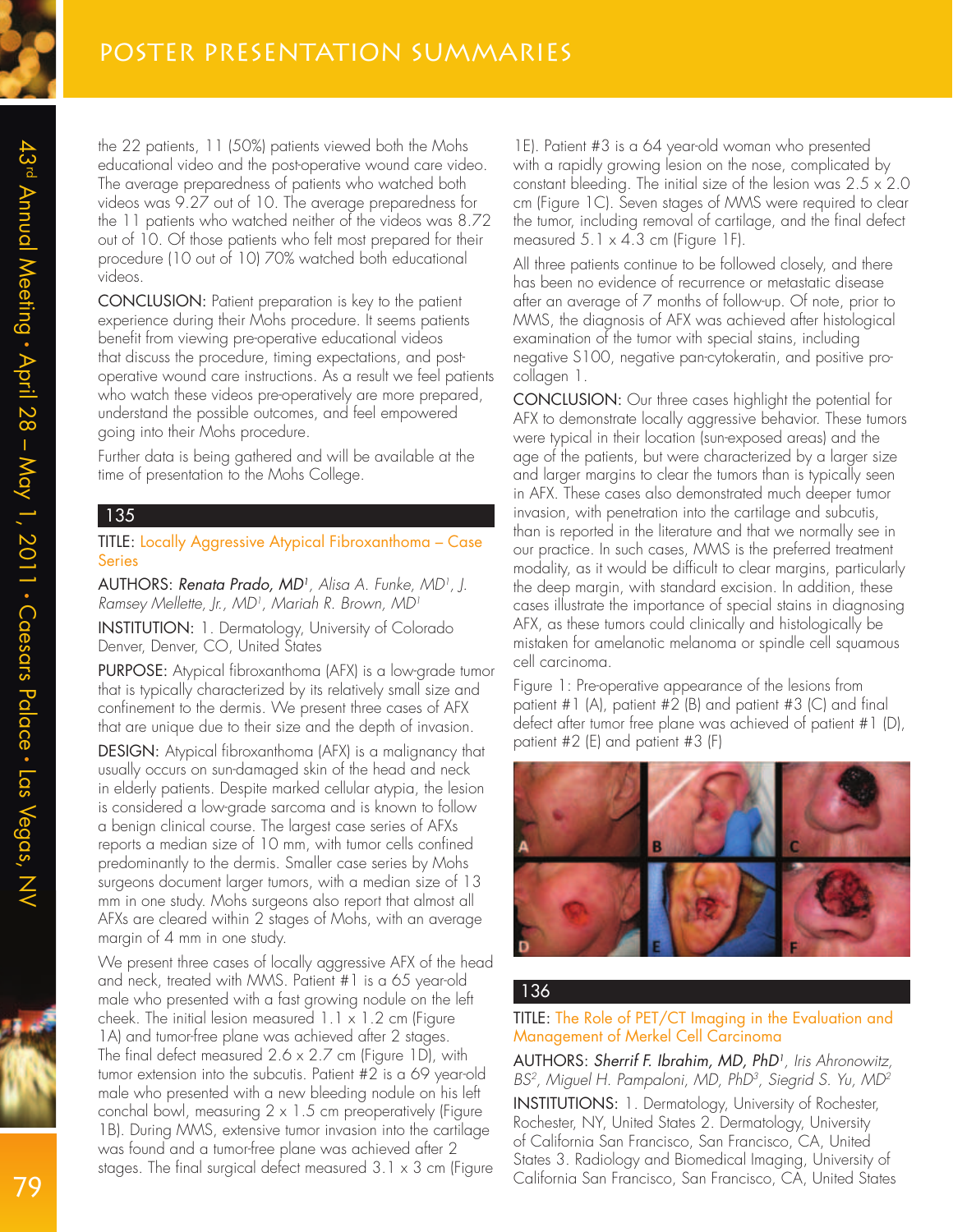

PURPOSE: Merkel cell carcinoma (MCC) is among the deadliest of cutaneous malignancies with a mortality rate twice that of malignant melanoma. Management of this disease has been hindered by a lack of consensus evaluation and treatment guidelines. The utility of simultaneous positron emission tomography and computed tomography (PET/CT) scanning has been demonstrated for a variety of tumors. The purpose of this study was to report the contribution of PET/CT imaging in the initial workup and ongoing care of MCC patients, and to determine if any patient and/or tumor characteristics may predict when PET/CT is more likely to have greater impact.

DESIGN: A single institution, retrospective chart review was conducted of all patients diagnosed with MCC that underwent PET/CT scanning between 2007 – 2010. The outcome of each of these studies was evaluated as to the influence on patient staging and management. Patient information as well as gross and histologic tumor characteristics were collected and analyzed.

SUMMARY: Twenty-one patients (9 men, 12 women; median age 60, range 34 – 80 years) underwent a total of 40 PET/CT scans, comprising the largest reported cohort to date. Patient age, size and location of primary tumor, stage at presentation, history of immunosuppression, disease treatment history, maximum standardized uptake values (SUV), the presence of tumor infiltrating lymphocytes, depth of tumor invasion, and histologic growth index were noted for each patient when possible. Seven patients (33 %) had known metastatic disease at time of initial PET/CT. Of the 40 studies, 19 were performed for initial staging, 9 for longitudinal surveillance, and 12 to monitor the response to specific therapy. PET/CT resulted in changes in staging in 3 (7.5 %) instances, however, had PET/CT been performed earlier in the workup of patients, this number may have increased to as many as 8 (20 %). Of these 8 cases, 3 were in patients who originally presented with local disease that progressed to metastatic disease. There were no cases where PET/CT findings contradicted those of pathologic nodal staging and no cases of recurrence in the setting of negative PET/CT. Two patients were noted to have incidental second primary malignancies.

CONCLUSION: PET/CT is a valuable tool in the management of patients with MCC in 3 settings: (1) initial staging; (2) serial monitoring; (3) to gauge response to therapy. When performed as part of an initial workup it is a sensitive method for the detection of metastatic disease. Furthermore, because 90 % of all recurrences of MCC occur within 2 years of presentation, close monitoring of these patients within this time frame is critical. Lastly, in this study, PET/CT scans were a useful method to monitor response to treatment. Ultimately, a positive effect on survival would need to be demonstrated to confer the impact of serial PET/CT scanning with sensitivity and cost effectiveness greater than that of other imaging modalities.

# 137

TITLE: Partial Subunit Island Pedicle Flap (IPF) for Small Defects Isolated to the Alar Subunit

AUTHORS: Christopher J. Miller, MD<sup>1</sup> , Joseph F. Sobanko,  $MD<sup>1</sup>$ 

INSTITUTION: 1. Dermatology, University of Pennsylvania, Philadelphia, PA, United States

PURPOSE: To present a novel modification of the island pedicle flap, termed "partial subunit" repair, which allows reliable reconstruction of small defects isolated to the alar subunit.

DESIGN: In a series of 9 consecutive patients, we present indications, flap design, flap undermining, suturing technique and immediate and long-term follow-up. This flap is indicated for defects <5 mm in width and isolated to the anterior ½ of the alar subunit. A column extending from the superior aspect of the defect to the alar groove and from the inferior aspect of the defect to the free margin of the ala is excised to the depth of the alar mucosa. Superiorly, an incision is made through the dermis but above the levator labii superioris alaque nasi and alar portion of the nasalis muscle from the superior aspect of the newly excised column to the base of the alar groove at the hairless triangle. Inferiorly, an incision is made along the alar rim from the inferior aspect of the newly excised column to the base of the alar groove. The inferior incision is made at the junction of the alar mucosa and the alar portion of the nasalis muscle.

Undermining occurs in 2 planes. Superiorly and laterally, the nasal sidewall, cheek, and apical triangle of the lip are undermined immediately under the dermis, taking care to preserve the branches from the angular artery. At the incision along the alar rim, the flap is undermined in below the alar portion of the nasalis muscle, immediately superior to the hair bulbs of the alar mucosa.

The key suture is placed at the leading edge of the flap to close the vertical columnar defect. The cheek and apical lip are advanced medially to close the secondary defect using a horizontal tension vector to avoid alar lift. Finally, the mucosa at the alar rim is sutured to the inferior margin of the flap. The excess volume of the alar mucosa can usually be distributed by a rule of halves; if not, the excess tissue should be distributed toward the base of the ala near apical triangle of the lip, and excised as necessary.

SUMMARY: 9 patients underwent Mohs micrographic surgery for tumors of the ala. All patients had small defects (<5 mm in width), which were successfully repaired with a partial subunit island pedicle flap. All patients had excellent cosmetic and functional outcomes with preservation of the normal position and contour of the ala. Function of the external nasal valve was preserved.

CONCLUSION: Previous authors have described the island pedicle flap for repair of alar defects with either the inferior limb of the flap located in the middle of the alar subunit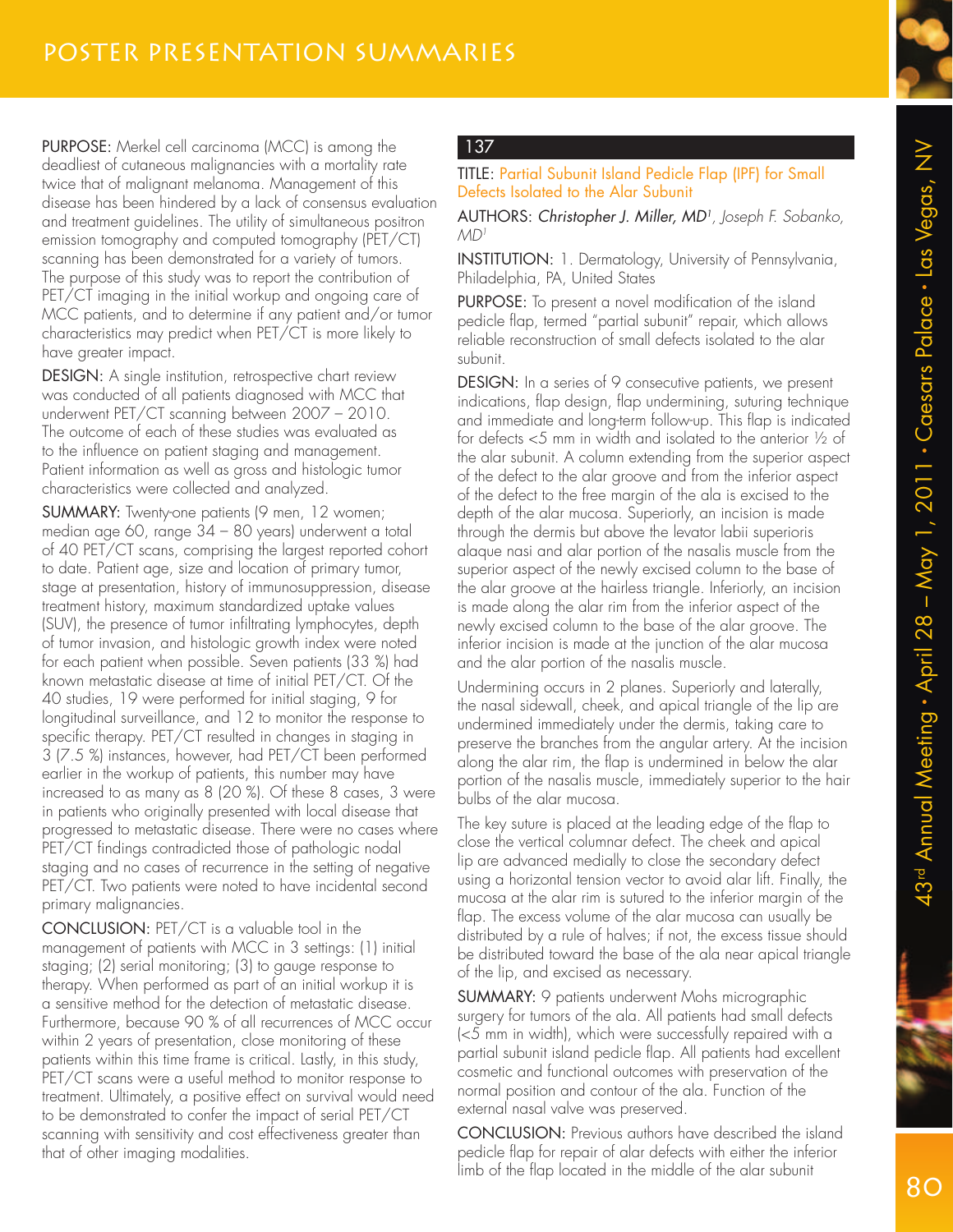or a nasal sidewall donor site requiring bridging the alar groove. We present a novel modification, termed a "partial subunit" IPF which allows reliable reconstruction of small defects isolated to the anterior one half of the alar subunit. Compared to previously described IPFs, this flap optimizes placement of scars within cosmetic subunit junction lines and the free margin of the ala, and it avoids borrowing any tissue from outside of the alar subunit. By moving the flap on a muscle sling, the flap advances medially with minimal to no buckling of the alar margin. The position of the free margin of the ala and the function of the external nasal valve are preserved. Additionally, skin color, texture, and volume are optimized.



## 138

TITLE: The Impact of Cutaneous Squamous Cell Carcinoma Thickness on Mohs-assisted Excisions: A Pilot Study

AUTHORS: Abdel K. El Tal, MD<sup>1</sup>, **Valencia D. Thomas, MD<sup>1</sup>** INSTITUTION: 1. Dermatology, UT Houston/MD Anderson Cancer Center, Houston, TX, United States

PURPOSE: In 2010, the College of American Pathologists (CAP) revised the criteria for aggressive squamous cell carcinomas (SCCs) of the skin to include tumors greater than 2 mm. Prior to 2010, tumors greater than 4mm in thickness were classified as aggressive. This study seeks to examine the relationship between SCC thickness and the number of Mohs micrographic surgery (MMS) stages required for complete tumor extirpation.

DESIGN: This study is a retrospective chart review of SCCs with histologically-documented tumor thickness that underwent Mohs-assisted excisions between July 1, 2009 to December 31, 2010.

SUMMARY: A total of 87 histologically-measured SCCs subsequently underwent MMS. Fifty-six tumors measured less than 2 mm in thickness and required an average of 1.32 MMS stages for complete clearance. The remaining thirty-one tumors measuring 2mm or greater in thickness required an average of 1.33 stages for complete tumor extirpation.

CONCLUSION: At this time, the thickness of SCC is not correlated with the number of MMS stages required for complete tumor clearance.

### 139

#### TITLE: Increasing Rates of Non-melanoma Skin Cancer in the US, 1995-2007

AUTHORS: Ashley Wysong, MD, MS<sup>1</sup>, Tina M. Hernandez-Boussard, MPH, PhD<sup>2</sup> , Eleni Linos, MD, MPH<sup>1</sup> , Jean Y. Tang, MD<sup>1</sup>, Hayes B. Gladstone, MD<sup>1</sup>

INSTITUTIONS: 1. Department of Dermatology, Stanford University, Redwood City, CA, United States 2. Stanford University School of Medicine, Stanford, CA, United States

PURPOSE: We previously reported overall demographic patterns of NMSC in the US over the last 10 years. This subset analysis aims to better elucidate the overall trends in incidence and treatment patterns of NMSC over the last decade.

DESIGN: This is a cross sectional analysis of the National Ambulatory Medical Care Survey (NAMCS) between 1995 and 2007. NAMCS is an annual federal survey conducted by the National Center for Health Statistics of office visits made by ambulatory patients to a sample of approximately 1,500 non-federally employed physicians selected from the American Medical Association database. A weighted sampling technique allows for calculation of nationally representative estimates of the number of patient visits and patient characteristics. Data are obtained on patients' symptoms, physicians' diagnoses, medications, demographic characteristics, diagnostic procedures, and treatment. Our analysis was restricted to Non-Hispanic white patients over 18 years of age who had NMSC recorded as a reason for their physician visit (ICD9 codes 173, 232). Benign skin conditions including seborrheic keratoses, corns, scars as well as actinic keratoses and malignant melanoma were excluded. All analyses were weighted to account for survey sampling in order to make results applicable to the entire US population. Population adjusted rates of NMSC were calculated and linear regression models determined the annual percent change (APC). In addition, multivariate logistic regression was used to evaluate the effects of age, gender, provider type, insurance, and region of the country on treatment patterns.

SUMMARY: Overall population adjusted prevalence of NMSC increased in 1995 to 2007 from 9.1/1000 to 16.6/1000 (Figure 1). The rates were significantly increased in men  $APC = +5.23$ , p=0.02), particularly those over age 65 (APC: +4.80, p=0.01) (Figure 2). In addition, an increase was noted in all individuals over the age of 65 compared to those under 65 years (APC: +3.49, p=0.04). Among all individuals less then 65, a trend was noted toward increased rates in women (from 6.6/1000 to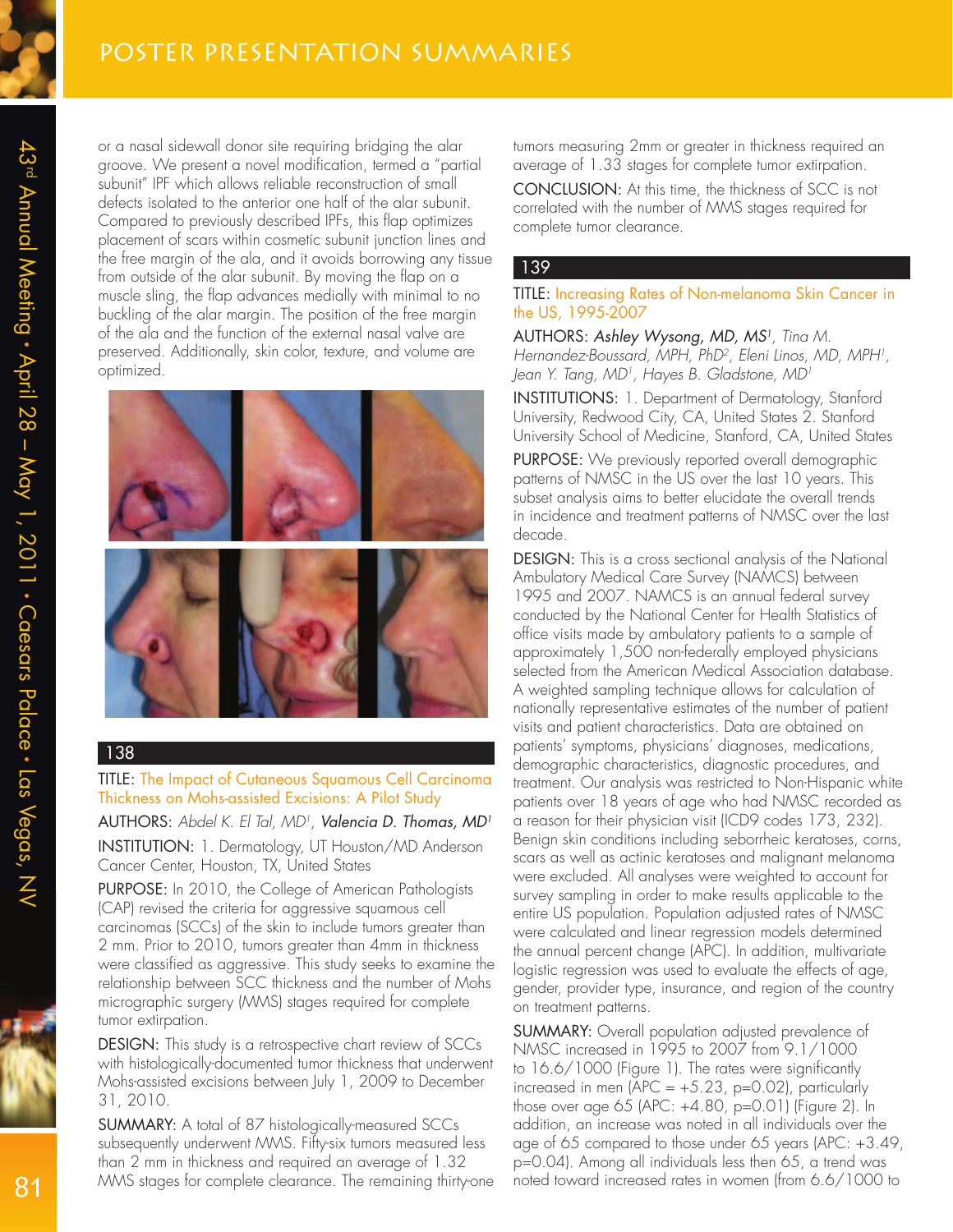9.1/1000) while rates in men less than 65 remained stable. Despite these increases in rates of NMSC, the number of procedures has not been increasing over time in terms of total number, percentage of those with NMSC, and in multivariate models. The most important predictors of receiving a procedure for NMSC using multivariate logistic regression (including destruction by freezing, ED&C, local excision, and Mohs) included male sex (OR 1.3, p=0.01), being seen by a dermatologist (OR 5.13, p<0.0001), and having private pay insurance (OR 1.9, p=0.0003). In addition, there was a trend toward increased procedures in urban environments, though not statistically significant.

CONCLUSION: Non-melanoma skin cancer rates are increasing and the rate of increase appears to be climbing faster in men than women, particularly over the age of 65. This study also suggests that patients who have access to a dermatologist may receive more prompt definitive treatment, and that there is a discrepancy in treatment for NMSC based on insurance type and gender. NMSC poses a significant and increasing burden to our healthcare system and providers.

Figure 1.







# 140

TITLE: The Off Label Use of Imiquimod 5% Cream as an Adjuvant Treatment to Staged Surgical Excisions in Lentigo Maligna: A Retrospective Review of 311 Patients

AUTHORS: Nicholas R. Blickenstaff, BS<sup>1,2</sup>, Mark A. Hyde, MMS, PA-C<sup>2</sup> , Glen M. Bowen, MD<sup>2</sup>

INSTITUTIONS: 1. Dermatology, University of Utah School of Medicine, Salt Lake City, UT, United States 2. Huntsman Cancer Institute, Salt Lake City, UT, United States

PURPOSE: The current standard of care for the treatment of lentigo maligna (LM) is to perform staged surgical excisions in an attempt to verify clear perimeter margins before surgical repair. This approach has reduced, but not eliminated, perimeter recurrences. Although staged excisions have reduced recurrence rates for LM, they result in significant morbidity due to the relative large sizes of the defects compared to other melanoma subtypes. We report on the off label use of imiquimod 5% cream as an adjuvant treatment for LM to allow for more conservative staged excisions.

In this study, we retrospectively reviewed 311 patients with a histological diagnosis of LM who had been pretreated with imiquimod 5% cream with or without tazarotene 0.1% gel followed by conservative staged excisions with two millimeter margins. We sought to evaluate whether the level of inflammation achieved or the length of treatment might predict complete tumor clearance rates.

DESIGN: A total of 311 patients who were treated for an average of two months with imiquimod 5% cream five days a week (Monday thru Friday). All patients were evaluated after the first four weeks of treatment to assess inflammation. If no appreciable inflammation was clinically present, tazarotene 0.1% gel was added twice a week (Saturday thru Sunday) in hopes of decreasing the stratum corneal lipid barrier to penetration of the topical agent. In all cases, the patients underwent a staged surgical excision two months after stopping the topical therapy to assess for residual tumor and perimeter margin control. Outcomes were sorted by the histologic absence of disease at the time of surgery, residual histologic disease not requiring additional surgery, and residual disease requiring an additional stage of surgery.

SUMMARY: 209(67.2%) patients received imiquimod alone. 102(32.7%) patient received imiquimod and tazarotene. 223(72.1%) patients were male and 88(27.9%) patients were female. Further descriptive statistics are pending.

CONCLUSION: Pending.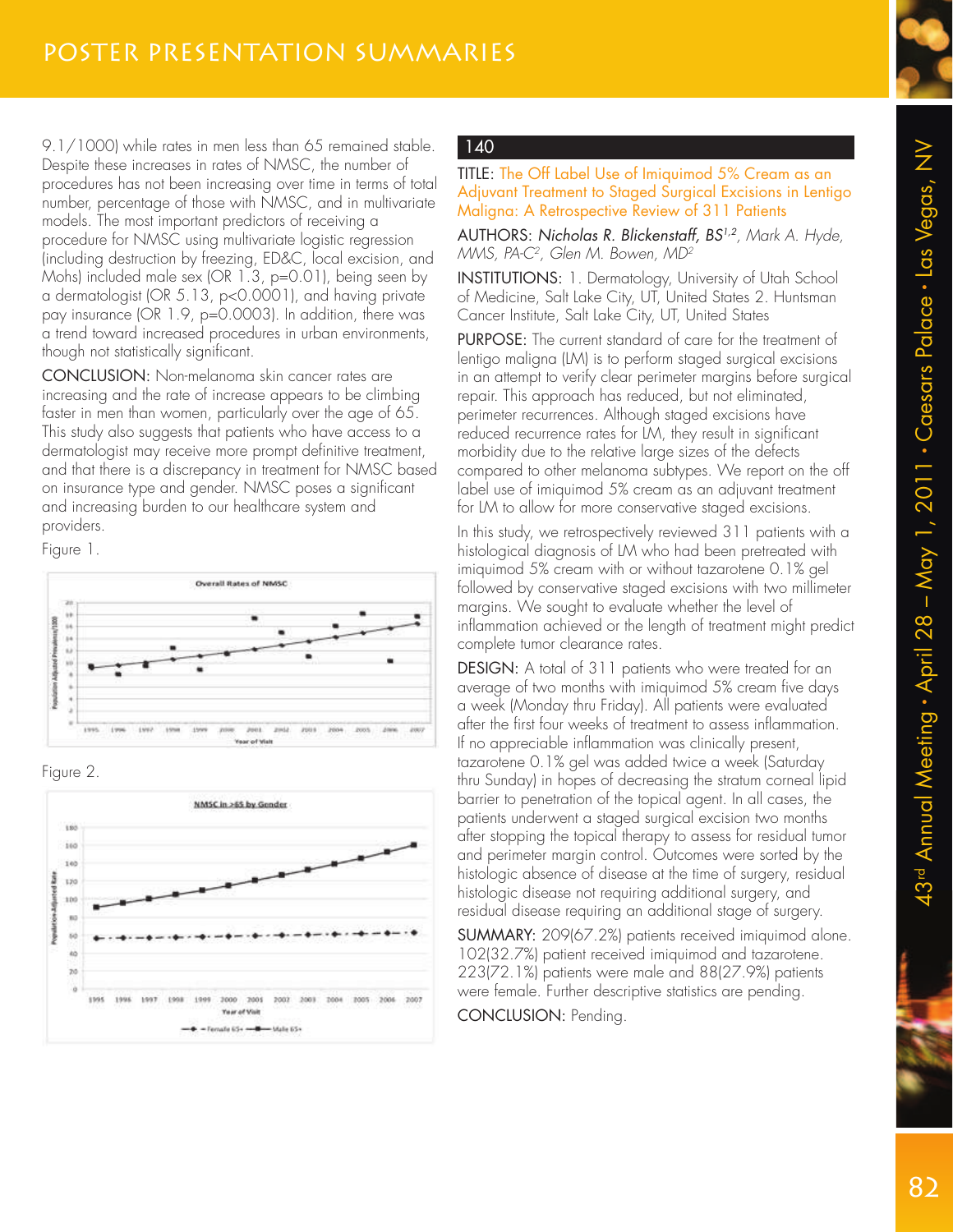TITLE: Perception versus Reality in Academic Dermatologic Surgery: A Study of Motivation, Retention, and Loss

AUTHORS: Katharine L. Arefiev, MD<sup>1</sup>, Hayes B. Gladstone,  $MD<sup>1</sup>$ 

INSTITUTION: 1. Department of Dermatology, Division of Dermatologic Surgery, Stanford, Redwood City, CA, United **States** 

PURPOSE: Published studies have looked at academic dermatology as a whole regarding issues of recruitment and retention, but very little has focused on the subspecialty of academic dermatologic surgery. Our goal was to survey fellowship trained Mohs surgeons to review factors that motivated a career in academics and factors that influenced some surgeons to leave. We also wanted to compare the actual influences for leaving academia versus the reasons perceived by current academic surgeons.

DESIGN: An online survey was sent in December 2010 to members of the American College of Mohs Surgery whose email address was available on the ACMS website. The survey was designed so that based on answers to an initial set of questions, respondents were separated into three groups: 1) currently an academic dermatologic surgeon, 2) formerly an academic dermatologic surgeon, and 3) never practiced in academics. Questions were asked using a combination of five-point Likert scales, multiple choice, and open response sections.

SUMMARY: Preliminary data from 67 respondents (36 current academic dermatologic surgeons, 12 previously in academics, and 19 who never practiced in academics) was analyzed. It suggests that initial motivating factors to work in academia are similar between current and former academic surgeons: 75% of both groups stated a desire to teach. Additionally, 67% of current and 83% of former academic surgeons stated the opportunity for collaboration as a motivating factor. It also reveals differences between the surgeons' perception of why their colleagues left academics and the actual factors: 92% of current versus 55% of former academic surgeons 'agreed' or 'strongly agreed' that they leave for higher financial reimbursement. In contrast, the strongest factor influencing the decision to leave academia was for greater control over staff (92%). Other significant factors included too much bureaucracy (82%) and family or lifestyle reasons (50%).

The preliminary data also revealed that half of former academic dermatologic surgeons were directors of their programs at the time they left, and the majority of respondents indicated that they would return to a full time academic position if the reason(s) they left were rectified.

CONCLUSION: Retention of fellowship trained Mohs surgeons in academia is critical for the future of our subspecialty. Unfortunately many dermatologic surgeons who have been leaders in academics have left. The early responses of our survey have illustrated some of these

factors and how they vary with the perceived influences. It is important for the departmental, medical school and hospital leadership to understand these actual motivations in order to retain current and future academic dermatologic surgeons.

#### 142

#### TITLE: Surgeon, Sex, Age, Location, and Orientation; Do They Affect The Closure Length to Wound Diameter Ratio For Primary Repairs Following Mohs Surgery?

AUTHORS: Shelbi Jim On, MS4<sup>2</sup> , April W. Armstrong, MD, MPH<sup>1</sup>, Thomas H. King, MD<sup>1</sup>, Daniel B. Eisen, MD<sup>1</sup>

INSTITUTIONS: 1. Dermatology, University of California, Davis, Sacramento, CA, United States 2. Medicine, University of Hawaii, Honolulu, HI, United States

PURPOSE: When planning a skin excision, most authorities state that the length of the wound needs to be approximately 3-4 times as long as it is wide in order to avoid cutaneous redundancies. However, there appears to be little data other than one small study and the results of mathematical models to support this notion. Previous studies have shown that skin varies considerably in nature depending on anatomic location, patients' age, and the distribution and magnitude of the surrounding tension field. Our study hopes to determine whether a patient's age, sex, orientation of closure, location of closure, surgeon, and presence of resident or fellow during the procedure will affect closure length. Additionally we hope to determine whether the actual closure length adheres to the 3:1 length to width ratio guidelines. Knowing the likely length of the planned repair can help in patient education and wound closure planning.

DESIGN: In this retrospective chart review study, data previously accumulated within two University affiliated outpatient surgery facilities was used to identify a cohort of patients who underwent Mohs surgery with repair by primary closure within a ten-year span. Our databases collectively contained information on 3211 patients with primary repairs following Mohs surgery by three different dermatologic surgeons. Data regarding the patients' age, sex, length and width of Mohs defect, location of closure, orientation of closure, surgeon and presence of resident or fellow during procedure were collected. Location of closure was limited to ten groups: temple, cheek, forehead, nasal tip, scalp, upper lip, lower eyelid, neck, nose sidewall, and chin. Digital images taken following the procedure were used to determine the orientation of closure compared to relaxed skin tension lines at the body site involved. Closure ratios were determined by dividing the length of the wound closure by the mean of its length and width. Statistical analysis will be performed to determine the effects of age, sex, location, orientation and presence of residents/fellows affect the overall length of the closure.

SUMMARY: An interim analysis indicates the median closure length ratio is 2.53:1. Nasal tip closures had the largest average closure length ratio. The average closure length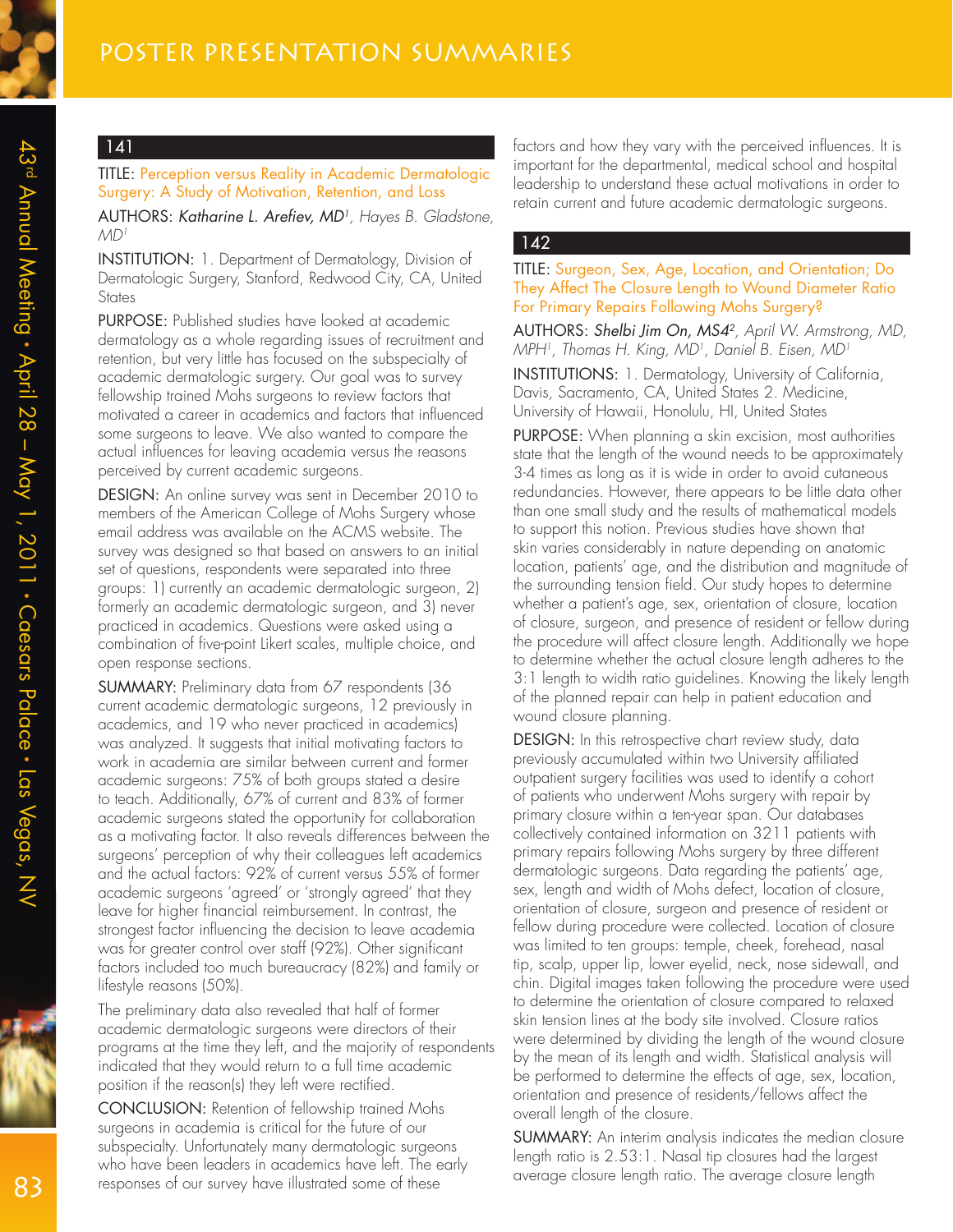ratio at each of the ten different locations is summarized in Table 1. Moreover, our preliminary data revealed that the average closure length ratio at each of the ten sites varied by dermatologic surgeon (Table 1). Interestingly, closure length ratios appeared similar even with different closure orientations relative to the relaxed skin tension lines (Table 2). Statistical analysis of the effects of the patients' age, sex, closure orientation, surgeon, location of closure, and presence of resident/fellow during the procedure is underway and will be completed prior to the meeting.

CONCLUSION: Preliminary data suggests that closure length, with the exception of the nasal tip, appears to vary little based upon location. Conversely, considerable variability appears to exist among different surgeons. Definitive conclusions await full completion of data collection and final statistical analysis to be complete prior to the annual meeting.

Table 1. Average closure length ratio for all three surgeons combined and separately at each of the ten sites.

| Location         | Average<br>Closure Length<br>Ratio-All<br>Surgeons | Average<br>Closure<br>Length Ratio<br>(Surgeon 1) | Average<br>Closure<br>Length Ratio<br>(Surgeon 2) | Average<br>Closure<br>Length Ratio<br>(Surgeon 3) |
|------------------|----------------------------------------------------|---------------------------------------------------|---------------------------------------------------|---------------------------------------------------|
| Cheek            | 2.55                                               | 2.57                                              | 2.81                                              | 2.47                                              |
| Chin             | 2.22                                               |                                                   | 2.73                                              | 2.14                                              |
| Forehead         | 2.50                                               | 3.04                                              | 2.68                                              | 2.31                                              |
| Lower Eyelid     | 2.53                                               | 2.47                                              | 2.97                                              | 1.82                                              |
| Neck             | 2.32                                               | 2.45                                              | 2.59                                              | 2.16                                              |
| Nose<br>Sidewall | 2.61                                               | 1.20                                              | 2.89                                              | 2.18                                              |
| Nose Tip         | 3.43                                               | 1.0                                               | 2.30                                              | 3.12                                              |
| Scalp            | 2.35                                               | 2.46                                              | 2.95                                              | 2.19                                              |
| Temple           | 2.54                                               | ٠                                                 | 3.10                                              | 2.21                                              |
| Upper Lip        | 2.54                                               | 2.72                                              | 2.55                                              | 2.38                                              |
|                  |                                                    |                                                   |                                                   |                                                   |

Table 2. Closure length ratios for wounds closed at different orientations relative to relaxed skin tension lines.

| Orientation Relative to<br>Relaxed Skin Tension Lines | Closure Length to Mean<br>Wound Diameter Ratio |  |
|-------------------------------------------------------|------------------------------------------------|--|
|                                                       | 247                                            |  |
| 4.5'                                                  | 2.69                                           |  |
|                                                       | 2.57                                           |  |
|                                                       |                                                |  |

# 143

TITLE: Novel Use of MOC-31 Antibody to Distinguish Basal Cell Carcinoma Cells from Normal Epidermal and Hair Follicle Cells and Its Possible Applications in Mohs Surgery

AUTHORS: Liliana J. Saap, MD<sup>1</sup>, Catherine M. Breen, MD, MPH<sup>1</sup>, Todd J. Vinovrski, MD<sup>1</sup>, Alex T. Iwamoto<sup>1</sup>, Vincent Falanga, MD<sup>12</sup>, Satori Iwamoto, MD, PhD<sup>1</sup>

INSTITUTIONS: 1. Dermatology and Cutaneous Surgery, Roger Williams Medical Center affiliated with Boston University, Providence, RI, United States 2. Dermatology and Biochemistry, Boston University School of Medicine, Boston, MA, United States

PURPOSE: To describe the characteristics of a novel monoclonal mouse anti-human Epithelial Related Antigen (ERA) antibody, also known as MOC-31 and its utility in differentiating basal cell carcinoma cells from normal epidermal and hair follicle cells, as well as possible applications in Mohs surgery.

DESIGN: MOC-31, also known as Epithelial Related Antigen, is a monoclonal mouse anti-human antibody that targets the epithelial cell adhesion molecule (Ep-CAM, TACSTD1) expressed in epithelial cells (Pai RK and West RB, 2009). During the past twenty years, it has been found to be useful in distinguishing between reactive mesothelial cells and metastatic adenocarcinoma. In addition, studies have shown it to have excellent specificity in distinguishing invasive ductal and lobular carcinomas of the breast from mesothelial cells (Pai RK and West RB 2009) as well as differentiating metastatic carcinoma from hepatocellular carcinoma (Saleh et al. 2009). In our institution, MOC-31 is used frequently as part of a panel to determine the possible origin of poorly differentiated carcinomas. While evaluating some of these poorly differentiated carcinomas, it became apparent that MOC-31 has excellent staining qualities for basal cell carcinomas whether they are infiltrative, nodular or superficial. Even more interesting, MOC-31 is quite specific for basal cell carcinoma cells while not staining normal epidermal cells or hair follicle cells, as can be the case with the different epithelial keratins such as CKAE1 and CKAE3. MOC-31 specifically highlights the tumor, creating an obvious map of the tumor.

Because of these qualities, we wanted to test MOC-31 and see if these characteristics were consistent. We first collected all skin pathology specimens stained with MOC-31 in the past three years, analyzed them and graded the intensity of MOC-31 staining (grade  $0 =$  no staining, grade  $1 =$ mild staining, grade 2 = moderate staining, and grade 3 = strong staining). We then selected fifteen specimens of infiltrative basal cell carcinoma and had them stained with MOC-31 and analyzed the results. Because MOC-31 also stains eccrine ducts we also stained three microcystic adnexal carcinomas to see if MOC-31 could be useful during Mohs